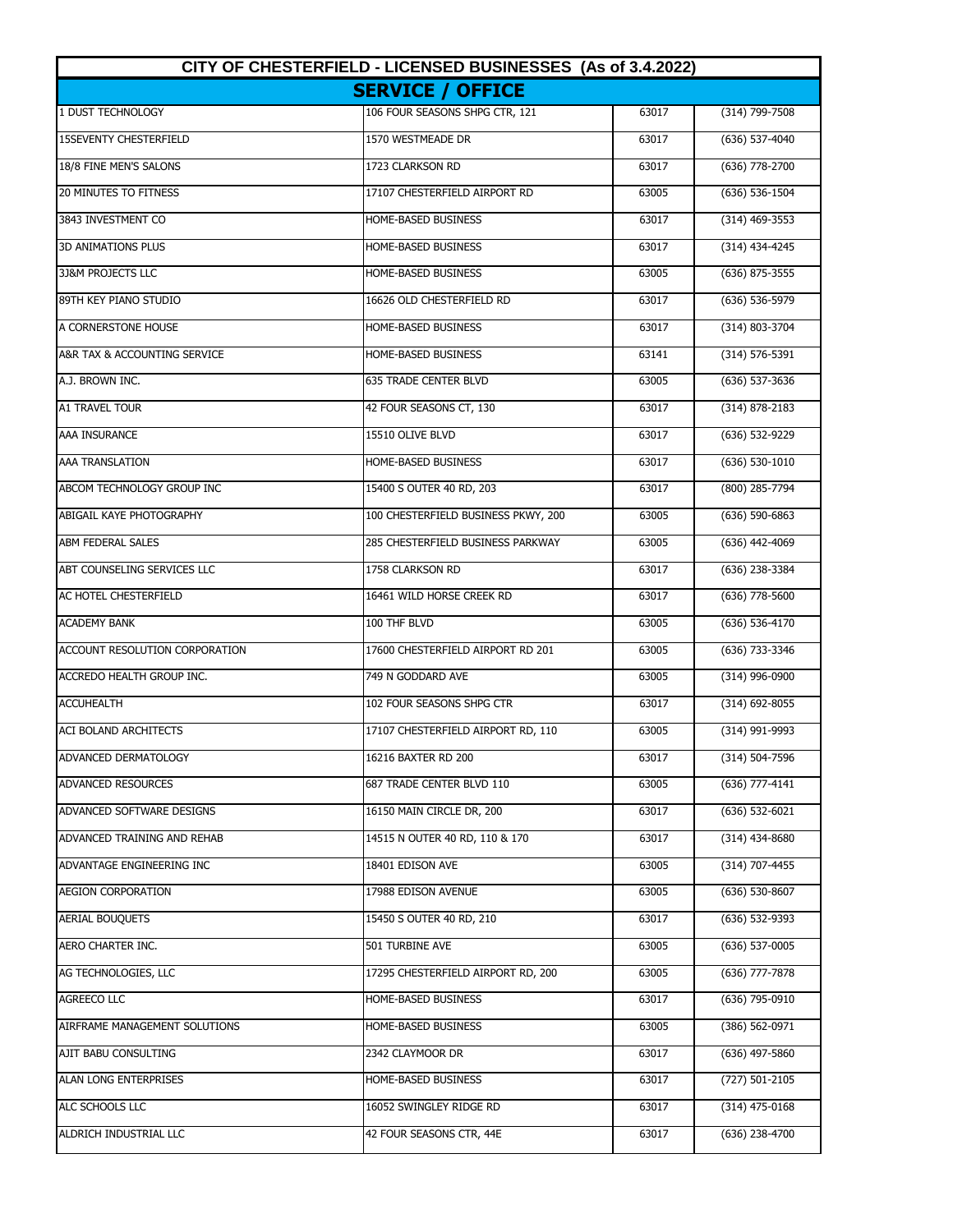| CITY OF CHESTERFIELD - LICENSED BUSINESSES (As of 3.4.2022) |                                        |       |                    |
|-------------------------------------------------------------|----------------------------------------|-------|--------------------|
|                                                             | <b>SERVICE / OFFICE</b>                |       |                    |
| ALEXANDER & ASSOCIATES CPA                                  | 1400 ELBRIDGE PAYNE RD 110             | 63017 | (636) 519-1110     |
| ALEXANDRA SCHOOL OF BALLET                                  | 68 FOUR SEASONS SHPG CTR               | 63017 | $(314)$ 469-6222   |
| ALL TYPE SECRETARIAL SERVICES                               | HOME-BASED BUSINESS                    | 63017 | (636) 346-8986     |
| ALLIANCE TECHNOLOGY PARTNERS                                | 18102 CHESTERFIELD AIRPORT RD, E       | 63005 | (314) 649-8888     |
| <b>ALLIANCE TITLE GROUP</b>                                 | 17050 BAXTER RD, 200                   | 63005 | (636) 733-5017     |
| ALLSTATE FUSSNER INSURANCE AGENCY INC                       | 106 FOUR SEASONS CTR, 105C             | 63017 | $(314)$ 434-8122   |
| AMAZING LASH STUDIO                                         | 1638 CLARKSON RD                       | 63017 | $(636)$ 303-1767   |
| AMDOCS, INC.                                                | 1390 TIMBERLAKE MANOR PKY              | 63017 | (314) 212-7000     |
| <b>AMERAHEALTH</b>                                          | 744 SPIRIT OF ST. LOUIS BLVD, I        | 63005 | (866) 828-0880     |
| <b>AMERICAN CLEANERS</b>                                    | 14878 CLAYTON RD                       | 63017 | (636) 391-1275     |
| AMERICAN DIRECT MARKETING                                   | 400 CHESTERFIELD CTR 500               | 63017 | (636) 532-7703     |
| AMERICAN FAMILY INSURANCE                                   | 146 LONG RD                            | 63005 | $(636)$ 230-8955   |
| AMERICAN IMAGE SALON & SPA                                  | 13385 OLIVE BLVD                       | 63017 | $(314) 878 - 5210$ |
| AMERICAN PARKINSON DISEASE ASSOC                            | 1415 ELBRIDGE PAYNE RD 168             | 63017 | (636) 778-3377     |
| AMERICAN READY MIX COMPANY                                  | 18395 CHESTERFIELD AIRPORT RD          | 63005 | $(636)$ 532-1775   |
| AMERICAN RED CROSS                                          | 13369 OLIVE BLVD                       | 63017 | (314) 205-1746     |
| AMERICAN TECHNOLOGY CORPORATION                             | 17263 WILD HORSE CREEK ROAD, 201 & 203 | 63005 | (636) 557-7777     |
| AMERIPRISE FINANCIAL SERVICES, INC.                         | 16305 SWINGLEY RIDGE RD 201            | 63017 | (314) 336-4330     |
| AMERIPRISE FINANCIAL SERVICES, INC.                         | 14755 N OUTER 40 RD 500                | 63017 | $(636)$ 534-2000   |
| ANGEL OAK MORTGAGE SOLUTIONS                                | 100 CHESTERFIELD BUSINESS PKY, 281     | 63005 | (314) 477-4737     |
| ANGELBECK LUMBER CO, INC.                                   | HOME-BASED BUSINESS                    | 63005 | (636) 530-0796     |
| <b>ANIGENT LLC</b>                                          | 17736 EDISON AVENUE                    | 63005 | (833) 264-4368     |
| <b>ANTECH DIAGNOSTICS</b>                                   | 17497 N OUTER 40 RD                    | 63005 | $(636)$ 536-1772   |
| <b>ANYTIME FITNESS</b>                                      | <b>62 FOUR SEASONS SHOPPING CTR</b>    | 63017 | $(314)$ 412-7970   |
| APEX NETWORK PHYSICAL THERAPY                               | 13732 OLIVE BLVD                       | 63017 | (636) 486-0019     |
| A-R MANAGEMENT                                              | 1422 ELBRIDGE PAYNE RD, 190            | 63005 | (314) 469-0450     |
| AR WORKSHOP CHESTERFIELD                                    | 135 CHESTERFIELD TOWNE CENTER          | 63005 | (636) 239-2369     |
| ARCH BADMINTON CENTER                                       | 291 CHESTERFIELD MALL                  | 63017 | $(314)$ 406-8651   |
| ARCH CITY TITLE, LLC                                        | 699 TRADE CENTER BLVD B                | 63005 | (636) 787-0070     |
| ARDAGH GLASS, INC.                                          | 16401 SWINGLEY RIDGE RD, 525           | 63017 | (636) 299-5480     |
| A's AFFECTIONATE HEALTHCARE                                 | 17295 CHESTERFIELD AIRPORT RD, 213     | 63005 | (636) 733-7515     |
| ASHLEY UHL INTERIORS                                        | HOME-BASED BUSINESS                    | 63017 | (618) 513-9441     |
| ASPIRE COACHING & CONSULTING                                | HOME-BASED BUSINESS                    | 63017 | $(310) 592 - 6786$ |
| <b>ASPIRE LLC</b>                                           | 390 S. WOODS MILL RD, 200              | 63017 | (314) 698-7327     |
| ASSIST 90, LLC                                              | HOME-BASED BUSINESS                    | 63017 | (314) 560-5644     |
| ASSOCIATED HEARING PROFESSIONALS, LLC                       | 16219 BAXTER RD                        | 63017 | (636) 778-9232     |
| ASSOCIATES IN DERMATOLOGY & CUTANEOUS SURGERY               | 222 S WOODS MILL RD, 710N              | 63017 | $(314) 576 - 1411$ |
| ATA MARTIAL ARTS                                            | 129 CHESTERFIELD TOWNE CTR             | 63005 | (636) 532-4282     |
| ATB TECHNOLOGIES, LLC                                       | 14567 NORTH OUTER FORTY RD.            | 63017 | (314) 594-2020     |
|                                                             |                                        |       |                    |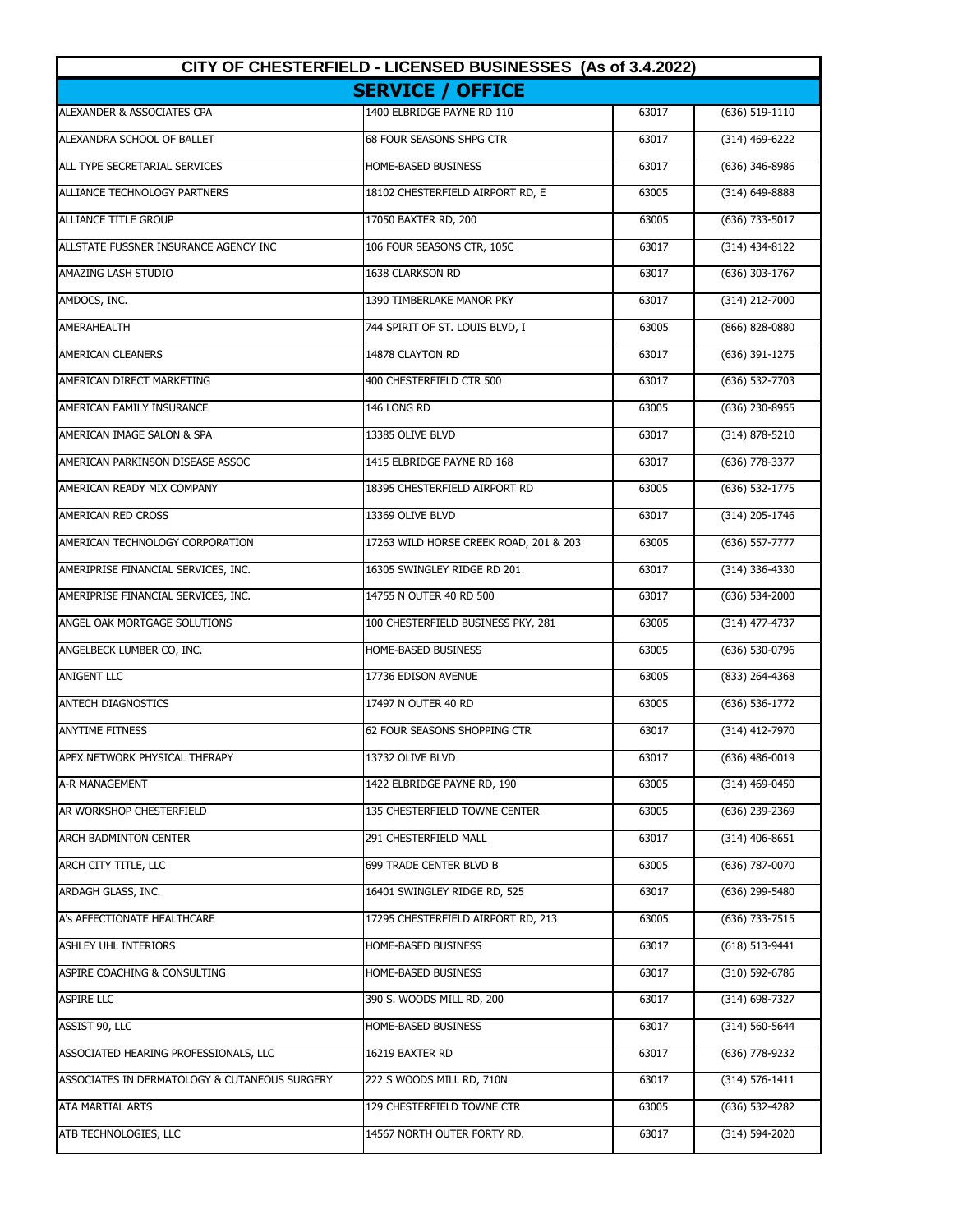| CITY OF CHESTERFIELD - LICENSED BUSINESSES (As of 3.4.2022) |                                      |       |                  |
|-------------------------------------------------------------|--------------------------------------|-------|------------------|
|                                                             | <b>SERVICE / OFFICE</b>              |       |                  |
| <b>ATEC</b>                                                 | 15455 CONWAY RD, 355                 | 63017 | $(314)$ 447-3200 |
| ATH COLLECTIBLES LLC                                        | HOME-BASED BUSINESS                  | 63141 | $(248)$ 752-4616 |
| ATHLETICO PHYSICAL THERAPY                                  | 134 CHESTERFIELD VALLEY DR           | 63005 | (314) 738-9597   |
| ATHLETICO PHYSICAL THERAPY                                  | 14825 N OUTER 40 RD 300              | 63017 | (314) 310-3443   |
| AT-UR-SVC, LLC                                              | HOME-BASED BUSINESS                  | 63005 | (314) 406-7334   |
| <b>AUCTION MERCHANDISE SERVICE</b>                          | 148 CHESTERFIELD INDUSTRIAL BLVD C   | 63005 | $(636)$ 728-1453 |
| AUGUST 1ST NAILS & SPA                                      | 703 LONG ROAD CROSSING DR            | 63005 | (314) 397-1208   |
| AUSTIN B. CONSULTANTS LLC                                   | HOME-BASED BUSINESS                  | 63017 | (314) 488-3492   |
| AUTISM AND BEHAVIORAL SPECTRUM LLC                          | 14733 CLAYTON RD                     | 63011 | (314) 339-7732   |
| AUTOMOTIVE PRODUCT CONSULTANTS INC.                         | 770 SPIRIT OF ST LOUIS BLVD 100      | 63005 | (636) 733-3317   |
| <b>AUTOTIRE CAR CARE CTR #932</b>                           | 17401 CHESTERFIELD AIRPORT RD        | 63005 | $(636) 536-0301$ |
| <b>AVADEL US HOLDINGS</b>                                   | 16640 CHESTERFIELD GROVE RD, 200     | 63005 | $(314)$ 322-8616 |
| <b>AVALON APARTMENTS HOMES</b>                              | 13630 RIVERWAY DR                    | 63017 | $(314)$ 469-9887 |
| <b>AVANT ENVIRONMENTAL SOLUTIONS</b>                        | <b>HOME BUSINESS</b>                 | 63005 | (620) 474-7310   |
| AVENTURA AT WILD HORSE                                      | 16573 WILD HORSE CREEK RD            | 63017 | (636) 779-3160   |
| <b>AVION SOLUTIONS</b>                                      | 17998 CHESTERFIELD AIRPORT RD, 213   | 63005 | (636) 778-1084   |
| AVMATS (CENTURIAN INVESTMENTS)                              | 18377 EDISON AVE                     | 63005 | (636) 532-2674   |
| AW PHOTO                                                    | HOME-BASED BUSINESS                  | 63017 | (314) 878-2588   |
| <b>AXITY TECHNOLOGIES</b>                                   | HOME-BASED BUSINESS                  | 63017 | (314) 369-1460   |
| <b>B&amp;G INDUSTRIES LLC</b>                               | 161-163 CHESTERFIELD INDUSTRIAL BLVD | 63005 | (636) 532-5021   |
| <b>BACK TO LIFE CHIROPRACTIC</b>                            | 13720 OLIVE BLVD                     | 63017 | (314) 896-3550   |
| <b>BACT EQUIPMENT</b>                                       | HOME-BASED BUSINESS                  | 63017 | (314) 210-6889   |
| <b>BAL-COEUR CLEANERS</b>                                   | <b>CHESTERFIELD TOWNE CTR</b>        | 63005 | (636) 536-1517   |
| <b>BANDANA'S MISSOURI LLC</b>                               | 16141 SWINGLEY RIDGE RD 205          | 63017 | $(636)$ 537-8200 |
| BANFIELD PET HOSPITAL #5226                                 | 1687 CLARKSON RD                     | 63017 | (360) 784-5422   |
| <b>BANK OF AMERICA</b>                                      | 16900 CHESTERFIELD AIRPORT RD        | 63005 | (636) 536-3670   |
| BANKERS LIFE & CASUALTY CO.                                 | 390 S WOODS MILL RD 160              | 63017 | (314) 817-3477   |
| <b>BANKHEAD ORTHODONTIC</b>                                 | 4 WEST DR, 170                       | 63017 | (636) 734-7876   |
| BARNES JEWISH HOSP OUTPATIENT ORTHO CTR                     | 14532 S OUTER 40 RD                  | 63017 | $(314)$ 454-5570 |
| BARRY SIMON DEVELOPMENT, INC.                               | 632 TRADE CENTER BLVD A              | 63005 | (636) 537-8700   |
| <b>BAUER INSURANCE AGENCY</b>                               | 241 CHESTERFIELD MALL, 616           | 63017 | (636) 947-3000   |
| BAUMAN LAW FIRM, P.C.                                       | 16100 W CHESTERFIELD PKY 305         | 63017 | (636) 537-3307   |
| BAXTER CROSSINGS APARTMENTS                                 | 975 WESTMEADE DR                     | 63005 | (636) 537-2010   |
| <b>BAXTER GARDENS NURSERY</b>                               | 17259 WILD HORSE CREEK RD            | 63005 | (636) 532-1033   |
| <b>BAYER CROP SCIENCE</b>                                   | 700 W CHESTERFIELD PKWY              | 63017 | (314) 694-9984   |
| <b>BDGRAHAM LLC</b>                                         | 16020 SWINGLEY RIDGE RD, 100         | 63017 | (636) 532-5454   |
| BEAUTIFUL ROOMS, LLC                                        | HOME-BASED BUSINESS                  | 63017 | $(636)$ 519-4090 |
| <b>BECK/ALLEN CABINETRY</b>                                 | 633 SPIRIT OF ST LOUIS BLVD          | 63005 | (636) 519-1611   |
| BELCAN TECHNICAL SERVICES                                   | 15455 CONWAY RD                      | 63017 | (636) 812-7867   |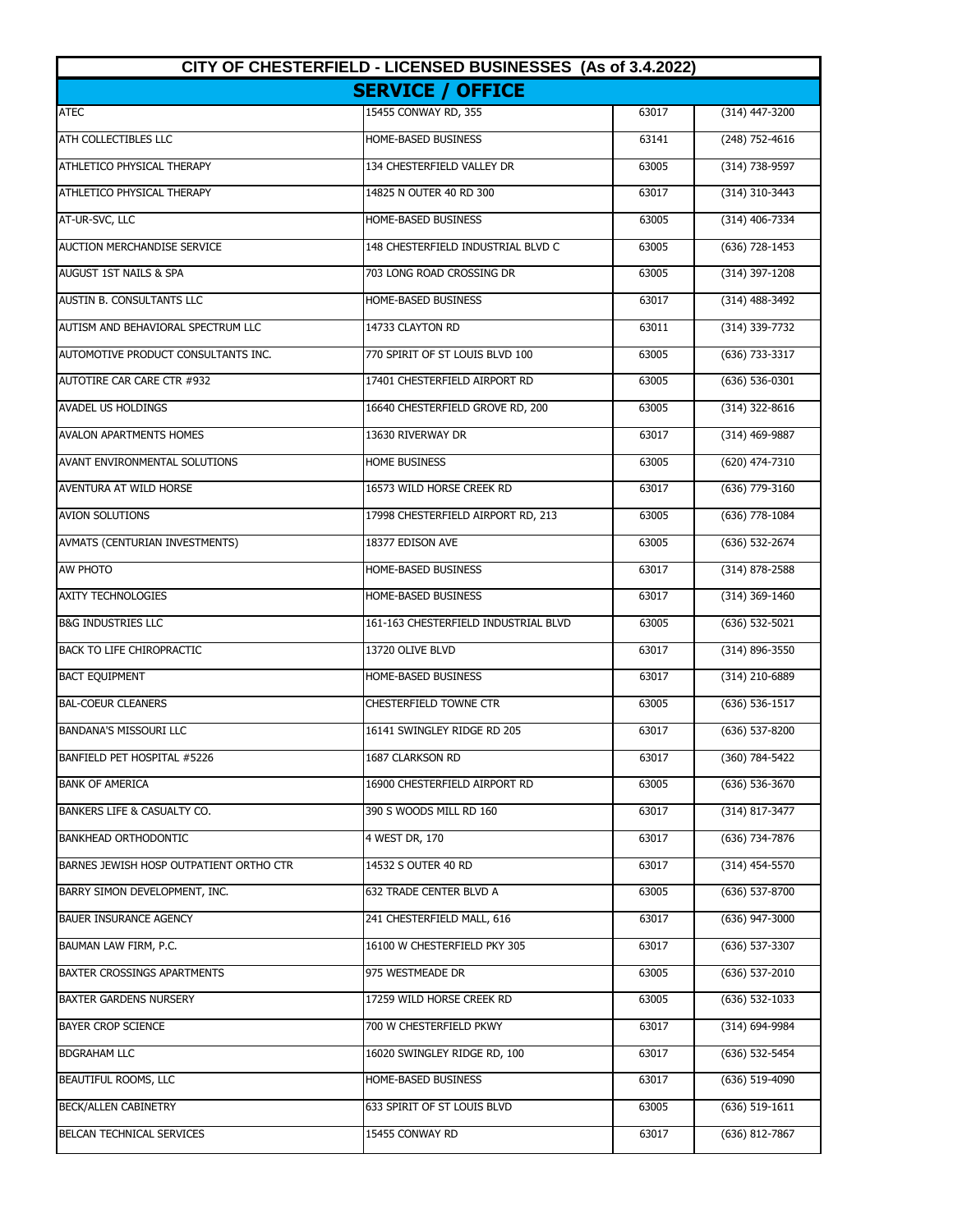| CITY OF CHESTERFIELD - LICENSED BUSINESSES (As of 3.4.2022) |                                |       |                    |
|-------------------------------------------------------------|--------------------------------|-------|--------------------|
|                                                             | <b>SERVICE / OFFICE</b>        |       |                    |
| <b>BELEN'S HAIR FASHIONS</b>                                | 14280 LADUE RD                 | 63017 | $(314) 576 - 2747$ |
| <b>BELLA GENTE SALON, LLC</b>                               | 212 THF BLVD                   | 63005 | $(314) 636 - 6127$ |
| <b>BELLA SALON</b>                                          | 23 FORUM SHOPPING CTR          | 63017 | (314) 518-9886     |
| BENCHMARK GROUP REALTY                                      | 15510 OLIVE BLVD, 204          | 63017 | (636) 725-2300     |
| BENES BASEBALL CLUB II                                      | <b>601 TRADE CENTER BLVD</b>   | 63005 | (314) 605-0040     |
| BERKLEY MEDICAL EXCESS UNDERWRITERS, LLC                    | 390 S WOODS MILL RD 125        | 63017 | (314) 550-8342     |
| BERKSHIRE HATHAWAY ALLIANCE REAL ESTATE                     | 17050 BAXTER RD, 200           | 63005 | (636) 537-0300     |
| BERKSHIRE HATHAWAY HOME SERV ALLIANCE                       | <b>636 TRADE CENTER BLVD</b>   | 63005 | $(636)$ 537-2361   |
| BERRY SILBERBERG & STOKES LLC                               | 16150 MAIN CIRCLE DR, 120      | 63005 | (314) 480-5881     |
| <b>BEST CAR SERVICE</b>                                     | HOME-BASED BUSINESS            | 63017 | (314) 484-8032     |
| <b>BEST PC REPAIR</b>                                       | 14772 CLAYTON RD               | 63011 | (877) 203-2963     |
| BesTec4U                                                    | HOME-BASED BUSINESS            | 63005 | $(312) 504 - 8957$ |
| BIERMANN LAW FIRM, LLC                                      | 1795 CLARKSON RD, 190          | 63017 | $(314) 517 - 4348$ |
| <b>BILL JAMISON STATE FARM INSURANCE</b>                    | 14370 OLIVE BLVD               | 63017 | (314) 434-3020     |
| <b>BIRKEL ELECTRIC</b>                                      | <b>652 TRADE CENTER BLVD</b>   | 63005 | (636) 386-7000     |
| BISTATE INJURY LAW CENTER, LLC                              | 1795 CLARKSON RD, 240          | 63017 | (888) 519-2215     |
| <b>BLACK &amp; VEATCH CORP</b>                              | 16305 SWINGLEY RIDGE RD, 230   | 63017 | (636) 536-5800     |
| BLACK RAVEN DIGITAL, LLC                                    | 18336 EDISON AVENUE            | 63005 | (314) 222-7424     |
| <b>BLINK HEALTH LTD</b>                                     | 14515 N OUTER 40, 350          | 63017 | (314) 356-2943     |
| BLOCK HAWLEY COMMERCIAL REAL ESTATE                         | 16253 SWINGLEY RIDGE RD 150    | 63017 | (636) 534-2909     |
| BLUE CHIP PEST CONTROL                                      | 173 LONG RD, 102               | 63005 | (800) 488-9495     |
| <b>BLUE OCEAN FITNESS</b>                                   | 17065 BAXTER RD                | 63005 | (314) 952-9496     |
| <b>BLUE TIGER CAPITAL</b>                                   | HOME-BASED BUSINESS            | 63017 | (314) 649-7589     |
| BLUEFIN SOFTWARE, INC.                                      | 15400 S OUTER 40 RD 100        | 63017 | (314) 920-0146     |
| <b>BLUEPEARL MISSOURI</b>                                   | 17497 N OUTER 40 RD            | 63005 | (636) 536-4991     |
| <b>BLUETAIL BIOLOGICS</b>                                   | 17300 N OUTER 40 RD, 201       | 63005 | (636) 778-2900     |
| <b>BLUETAIL MEDICAL GROUP</b>                               | 17300 N OUTER 40 RD, 201       | 63005 | (636) 778-2900     |
| BOB JONES AGENCY - COUNTRY FINANCIAL                        | 14780 CLAYTON RD               | 63011 | (636) 686-7347     |
| BODYWORK CONTINUUM                                          | 106 FOUR SEASONS CENTER, 106   | 63017 | $(314) 881 - 8570$ |
| <b>BOLK FINANCIAL</b>                                       | 3 THE PINES CT                 | 63141 | $(314)$ 469-1040   |
| BONHOMME PRESCHOOL AND KIDS DAY OUT                         | 14820 CONWAY RD                | 63017 | (636) 778-9315     |
| <b>BOOMERANG TUBE, LLC</b>                                  | 14567 N OUTER 40 RD            | 63017 | (636) 534-5555     |
| <b>BOUTIQUE REALTY</b>                                      | 17269 WILD HORSE CREEK RD, 210 | 63005 | $(636) 634-1161$   |
| <b>BOWLERO CHESTERFIELD</b>                                 | 176 FOUR SEASONS SHPG CTR      | 63017 | $(314)$ 469-6550   |
| <b>BRADLEY FUEL &amp; REPAIR</b>                            | 14298 LADUE RD                 | 63017 | (314) 878-2505     |
| BRAND ASSET MANAGEMENT GROUP, INC.                          | 16090 SWINGLEY RIDGE RD 400    | 63017 | (636) 532-7333     |
| BRANDVEIN-AARANSON PUBLIC RELATIONS                         | 1334 BENTLEY PLACE DR          | 63005 | (636) 530-7225     |
| <b>BRASCH MANUFACTURING</b>                                 | 140 LONG ROAD, 101             | 63005 | (314) 291-0440     |
| BRENTWOOD SERVICES ADMINISTRATORS INC                       | 733 CROWN INDUSTRIAL CT        | 63005 | (855) 228-4935     |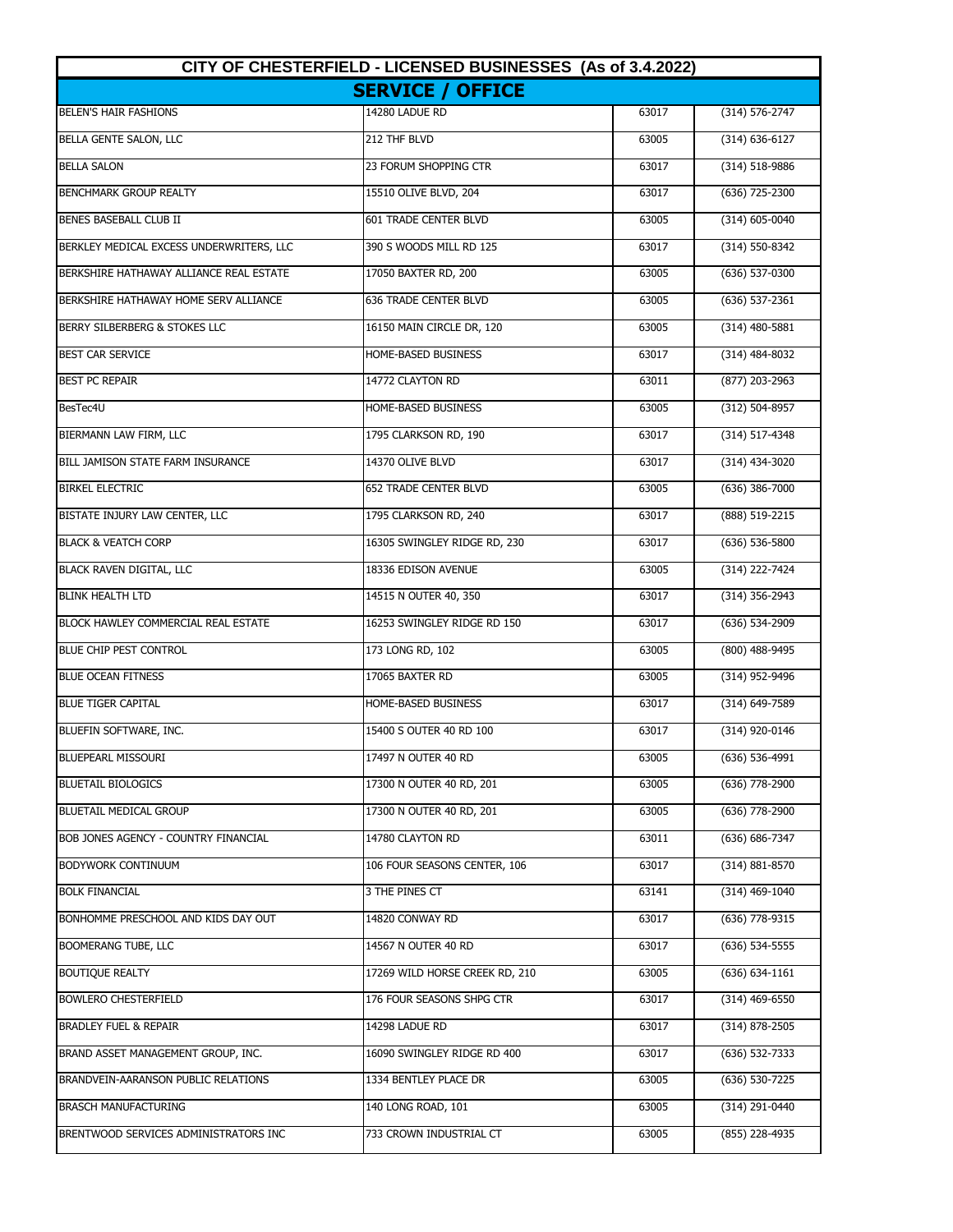| CITY OF CHESTERFIELD - LICENSED BUSINESSES (As of 3.4.2022) |                                      |       |                    |
|-------------------------------------------------------------|--------------------------------------|-------|--------------------|
|                                                             | <b>SERVICE / OFFICE</b>              |       |                    |
| <b>BRIARCREST ESTATES</b>                                   | 14525 CLAYTON RD                     | 63011 | $(636)$ 238-3302   |
| <b>BRIARCREST HAIR FASHIONS</b>                             | 14525 CLAYTON RD                     | 63011 | $(636)$ 394-0454   |
| <b>BRIDGE TO PERFORM</b>                                    | 17363 EDISON AVE                     | 63005 | (636) 299-0555     |
| BRIGHT & ASSOCIATES, INC.                                   | 10 THE PINES CT                      | 63141 | (314) 878-6778     |
| BRIGHT RESOURCE ONE LLC                                     | HOME-BASED BUSINESS                  | 63005 | (636) 532-4706     |
| <b>BRIGHTWAY INSURANCE</b>                                  | 17600 CHESTERFIELD AIRPORT RD, 104   | 63005 | (636) 422-3278     |
| <b>BRINKMANN CONSTRUCTORS</b>                               | 16650 CHESTERFIELD GROVE RD 100      | 63005 | (636) 537-9700     |
| <b>BRITEWORX</b>                                            | 14905 CLAYTON RD                     | 63017 | (636) 220-8517     |
| <b>BRITISH SWIM SCHOOL</b>                                  | 14885 CLAYTON RD                     | 63017 | (314) 312-1878     |
| <b>BRODA ENTERPRISES</b>                                    | 15455 CONWAY RD, 200                 | 63017 | $(636)$ 778-1816   |
| <b>BROOKING PARK</b>                                        | 307 S WOODS MILL RD                  | 63017 | (314) 576-5545     |
| <b>BROWN &amp; CO ORTHODONTICS</b>                          | 160 FOUR SEASONS SHOPPING CTR        | 63017 | $(314)$ 469-0964   |
| BRUCE BEATTIE & ASSOCIATES, INC.                            | 16666 OLD CHESTERFIELD RD            | 63017 | $(636) 532 - 4300$ |
| BUDGET/AVIS RENT A CAR                                      | 801 SPIRIT OF ST LOUIS BLVD          | 63005 | (636) 532-0234     |
| BUILDER'S BLOC MANAGEMENT INC                               | <b>607 TRADE CENTER BLVD</b>         | 63005 | (314) 336-0200     |
| <b>BULL MOOSE TUBE COMPANY</b>                              | 1819 CLARKSON RD, 100                | 63017 | (636) 537-2600     |
| <b>BUNGE NORTH AMERICA</b>                                  | 1391 TIMBERLAKE MANOR PKY            | 63017 | (314) 292-2576     |
| <b>BUNNYHILL FARM</b>                                       | 1234 WALNUT HILL FARM DR             | 63005 | (314) 503-8844     |
| <b>BUSEY BANK</b>                                           | 12300 OLIVE BLVD                     | 63141 | (636) 530-7508     |
| BUSINESS MASTERS, INC.                                      | 300 CHESTERFIELD CTR 245             | 63017 | (636) 532-4247     |
| BUZZI UNICEM USA, INC.                                      | 1422 ELBRIDGE PAYNE RD 100           | 63017 | (314) 707-9317     |
| BYRNE SOFTWARE TECHNOLOGIES, INC.                           | 16091 SWINGLEY RIDGE RD 200          | 63017 | $(636)$ 537-2505   |
| <b>C&amp;C GROUP</b>                                        | 219-221 CHESTERFIELD INDUSTRIAL BLVD | 63005 | (913) 888-6200     |
| C. LEE ROW, DDS / GREGORY PUCEL, DDS                        | 510 BAXTER RD 3                      | 63017 | $(636)$ 391-1911   |
| CADENCE ACADEMY PRESCHOOL                                   | 140 HILLTOWN VILLAGE CENTER          | 63017 | (636) 205-0025     |
| CADENCE EDUCATION MISSOURI LLC                              | 15405 OLIVE BLVD                     | 63017 | (636) 519-0888     |
| CALIBER COLLISION CENTERS                                   | 638 GODDARD AVE                      | 63005 | (804) 318-6760     |
| CALLISTO COMMUNICATIONS, LLC                                | 18075 EDISON AVE                     | 63017 | (636) 812-3600     |
| CAMILLE DEVON DESIGNS                                       | HOME-BASED BUSINESS                  | 63017 | $(314)$ 469-1431   |
| CAMP RAINBOW FOUNDATION                                     | 13990 OLIVE BLVD 203                 | 63017 | (314) 469-8035     |
| CAPGROW HOME MORTGAGE, LLC                                  | 16141 SWINGLEY RIDGE RD 107          | 63017 | (636) 532-2446     |
| <b>CAR CRAFT CARSTAR</b>                                    | 47 CAPRICE DR                        | 63005 | (314) 479-3210     |
| CARDIOVASCULAR TECHNOLOGY, INC.                             | 17703 COPPER TRAIL CT                | 63005 | (636) 537-3035     |
| <b>CAREER FIRST LLC</b>                                     | HOME-BASED BUSINESS                  | 63017 | $(314)$ 223-2668   |
| CARILLON GROUP INC.                                         | 641 CEPI DR                          | 63005 | (636) 777-7001     |
| CAROL BOWMAN ACADEMY OF DANCE LTD                           | 16 CLARKSON WILSON CTR               | 63017 | (636) 537-3203     |
| CAROLYNN WOLFF, D.M.D.                                      | 16216 BAXTER RD 215                  | 63017 | (636) 537-3600     |
| CAROUSEL OF STITCHES                                        | 179 RIVER BEND DR                    | 63017 | $(314) 583 - 1272$ |
| CAVIN CPA'S AND ADVISORS                                    | 16020 SWINGLEY RIDGE RD, 125         | 63017 | $(636)$ 757-3555   |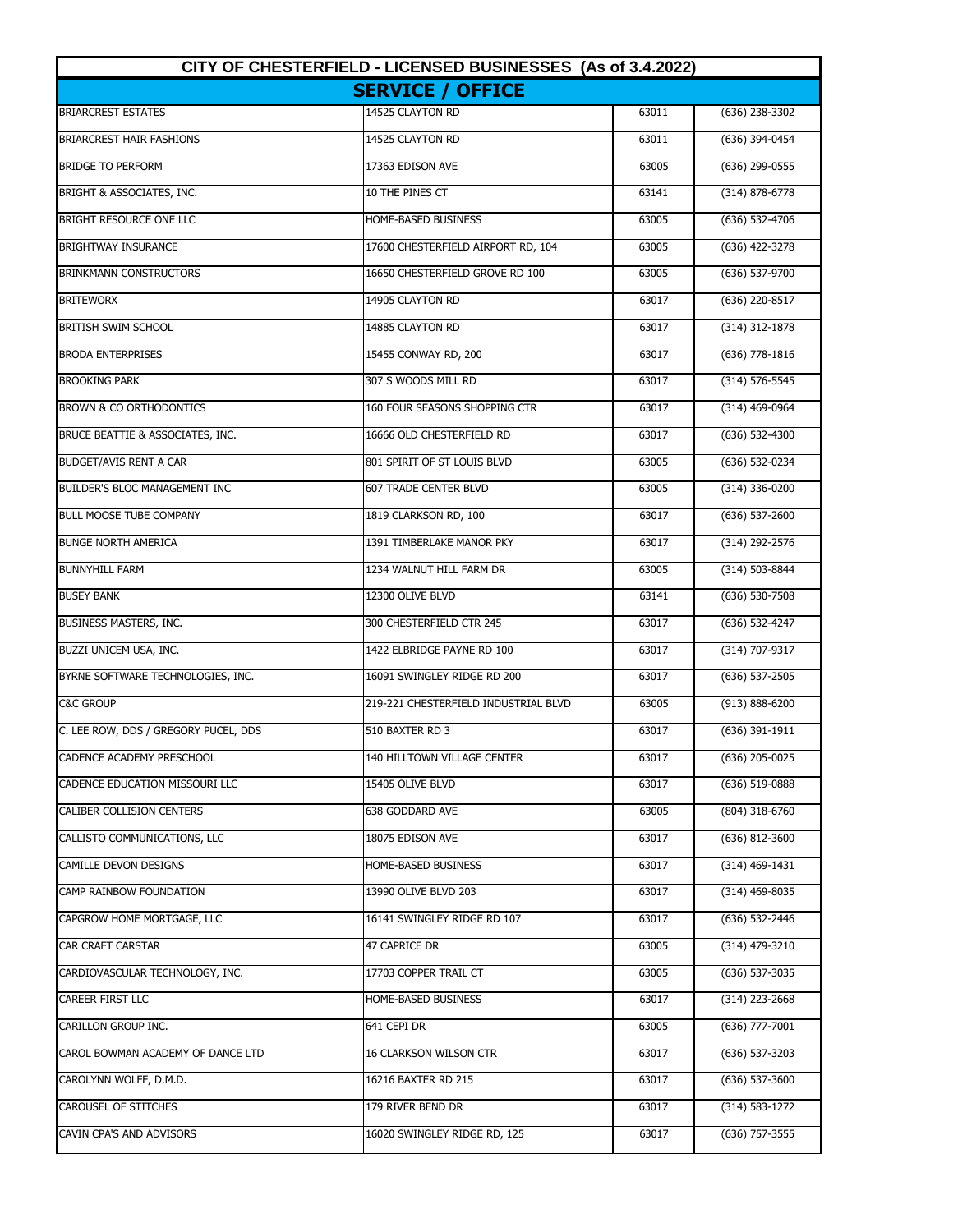| CITY OF CHESTERFIELD - LICENSED BUSINESSES (As of 3.4.2022) |                                  |       |                    |
|-------------------------------------------------------------|----------------------------------|-------|--------------------|
| <b>SERVICE / OFFICE</b>                                     |                                  |       |                    |
| CC SERVICES INC / COUNTRY FINANCIAL                         | 17000 BAXTER RD                  | 63005 | $(636)$ 730-3261   |
| CCS GROUP, INC.                                             | 1415 ELBRIDGE PAYNE RD 265       | 63017 | $(636) 532 - 2100$ |
| CELEBRITY HOME LOANS LLC                                    | 1 MCBRIDE & SON CENTER DR, 100   | 63005 | $(630)$ 426-4545   |
| <b>CENTENE CORPORATION</b>                                  | 1370 TIMBERLAKE MANOR PKWY       | 63017 | (314) 725-4477     |
| <b>CENTER FOR PATIENT SAFETY</b>                            | 400 CHESTERFIELD CTR, 400        | 63017 | $(573) 636 - 1014$ |
| CENTRAL MISSOURI PIZZA, INC.                                | 201 CHESTERFIELD BUSINESS PKY    | 63005 | (636) 537-1120     |
| <b>CENTRAL TRUST BANK</b>                                   | 1700 CLARKSON RD                 | 63017 | (636) 736-3000     |
| CERTUS INTERNATIONAL, INC.                                  | 1422 ELBRIDGE PAYNE RD 200       | 63017 | (636) 519-1699     |
| <b>CGENICS SOFTWARE SOLUTIONS LLC</b>                       | HOME-BASED BUSINESS              | 63017 | (314) 313-3075     |
| <b>CHABAD OF CHESTERFIELD</b>                               | 291 CHESTERFIELD MALL, 794       | 63017 | (314) 258-3401     |
| CHAMBERS HEALTH COACHING                                    | HOME-BASED BUSINESS              | 63017 | (636) 579-1729     |
| CHANGING LIVES HOME HEALTHCARE SERVICE                      | HOME-BASED BUSINESS              | 63017 | $(314)$ 489-5552   |
| CHAPEL MCMURTRIE BARTLETT CHIRO ORTHO                       | 936 E CHESTERFIELD PKY           | 63017 | $(636) 537-0564$   |
| CHARLES L. CRANE AGENCY COMPANY                             | 400 CHESTERFIELD CTR 320         | 63017 | $(636)$ 537-5030   |
| CHARLES SCHWAB & CO, INC.                                   | 1628 CLARKSON RD                 | 63017 | (636) 536-3039     |
| CHARTER COMMUNICATIONS ENTERTAINMENT 1, LLC                 | 60 THF BLVD                      | 63005 | (314) 394-9867     |
| <b>CHEER ATHLETICS</b>                                      | 140 LONG ROAD, 122               | 63005 | (636) 489-4731     |
| CHELSEA HAIR CO                                             | 1695 CLARKSON RD, 22             | 63017 | (636) 345-6483     |
| <b>CHELSEA NICOLE</b>                                       | HOME-BASED BUSINESS              | 63017 | (314) 724-3044     |
| CHESTERFIELD ACADEMY CHRISTIAN SCHOOL                       | 17661 WILD HORSE CREEK RD        | 63005 | (636) 532-1010     |
| CHESTERFIELD CHAMBER OF COMMERCE                            | 101 CHESTERFIELD BUSINESS PKY    | 63005 | (636) 532-3399     |
| <b>CHESTERFIELD CLEANERS</b>                                | 17533 CHESTERFIELD AIRPORT RD    | 63005 | (636) 536-7995     |
| CHESTERFIELD COMMUNITY CENTER                               | <b>237 CHESTERFIELD MALL</b>     | 63017 | (636) 812-9500     |
| CHESTERFIELD COUNSELING ASSOCIATES                          | 15455 CONWAY RD, 345             | 63017 | $(636) 675 - 7566$ |
| CHESTERFIELD DAY SCHOOL                                     | 1100 WHITE RD                    | 63017 | (314) 469-6622     |
| <b>CHESTERFIELD DENTISTRY</b>                               | 42 FOUR SEASONS SHPG CTR, 129    | 63017 | (314) 469-6429     |
| CHESTERFIELD DRIVING SCHOOL                                 | 36 FOUR SEASONS CTR, 283         | 63017 | (314) 603-3376     |
| CHESTERFIELD FAMILY DENTISTRY                               | 13463 OLIVE BLVD                 | 63017 | (314) 878-9808     |
| CHESTERFIELD FAMILY YMCA                                    | 16464 BURKHARDT PLACE            | 63017 | $(636)$ 532-3100   |
| CHESTERFIELD FENCE CO. INC.                                 | 620 SPIRIT VALLEY EAST DR        | 63005 | (636) 532-4054     |
| CHESTERFIELD HILLTOWN DENTAL                                | 130 HILLTOWN VILLAGE CTR         | 63017 | (636) 532-3311     |
| CHESTERFIELD HOCKEY ASSOCIATION                             | 18385 CHESTERFIELD AIRPORT RD    | 63005 | (314) 369-3068     |
| CHESTERFIELD IRRIGATION CO.                                 | 18118 CHESTERFIELD AIRPORT RD N  | 63005 | (636) 537-9795     |
| CHESTERFIELD KIDS ACADEMY                                   | 13444 BEAGLE LANE                | 63141 | (636) 748-0033     |
| CHESTERFIELD KUMON CENTER                                   | 15510 OLIVE BLVD, 110 & 105      | 63017 | (636) 537-5522     |
| CHESTERFIELD LICENSE OFFICE                                 | 100 CHESTERFIELD COMMONS EAST RD | 63017 | (636) 536-3095     |
| <b>CHESTERFIELD MED CENTER</b>                              | 1751 CLARKSON RD                 | 63017 | (636) 537-0377     |
| CHESTERFIELD MEMORIAL BUILDING ASSOC                        | 777 SPIRIT OF ST LOUIS BLVD      | 63005 | (636) 795-0386     |
| CHESTERFIELD MINUTEMAN PRESS LLC                            | <b>6 CLARKSON WILSON CTR</b>     | 63017 | (636) 346-2568     |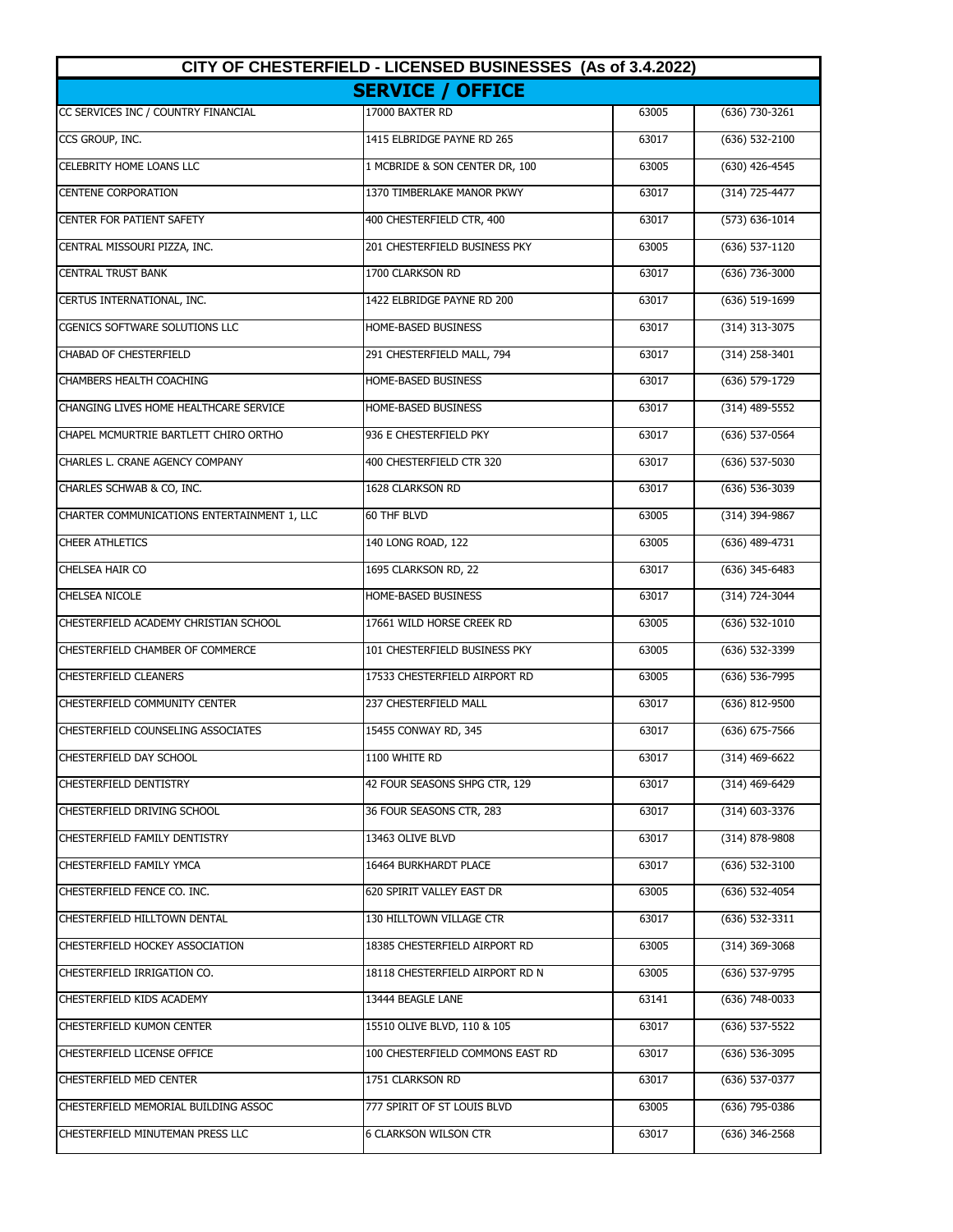| CITY OF CHESTERFIELD - LICENSED BUSINESSES (As of 3.4.2022) |                                    |       |                    |
|-------------------------------------------------------------|------------------------------------|-------|--------------------|
|                                                             | <b>SERVICE / OFFICE</b>            |       |                    |
| CHESTERFIELD MMA FITNESS CENTER                             | 114 FOUR SEASONS SHOPPING CTR      | 63017 | (314) 439-0268     |
| CHESTERFIELD MOBILE HOME PARK                               | 822 GRIMSTONE DR                   | 63017 | (636) 532-3202     |
| CHESTERFIELD MONTESSORI SCHOOL                              | 14000 LADUE RD                     | 63017 | $(314)$ 469-7150   |
| CHESTERFIELD NAILS AND SPA                                  | 1744 CLARKSON RD                   | 63017 | (636) 519-7707     |
| <b>CHESTERFIELD PARK DENTAL</b>                             | 4 WEST DR 150                      | 63017 | $(636) 532 - 1661$ |
| CHESTERFIELD PIANO STUDIO                                   | HOME-BASED BUSINESS                | 63017 | $(636) 532-3931$   |
| CHESTERFIELD PLACE APARTMENTS                               | 14644 RIALTO DR                    | 63017 | (314) 825-5156     |
| <b>CHESTERFIELD SMILES DENTISTRY</b>                        | 16889 CHESTERFIELD AIRPORT RD      | 63005 | (636) 536-3017     |
| CHESTERFIELD SURGERY CENTER, INC.                           | 17050 BAXTER RD 110                | 63005 | (636) 537-0122     |
| <b>CHESTERFIELD TAILORING</b>                               | 121 HILLTOWN VILLAGE CTR           | 63017 | (636) 536-9970     |
| CHESTERFIELD VALLEY CONSTRUCTION SRVCS                      | 16141 SWINGLEY RIDGE RD, 109       | 63017 | $(636)$ 777-7070   |
| CHESTERFIELD VALLEY NURSERY, INC.                           | 16825 N OUTER 40 RD                | 63005 | (636) 532-9307     |
| CHESTERFIELD VALLEY PSYCHIATRY LLC                          | 17269 WILD HORSE CREEK RD 250      | 63005 | $(636) 537-0027$   |
| CHESTERFIELD VETERINARY CENTER                              | 14161 OLIVE BLVD                   | 63017 | (314) 469-1700     |
| CHESTERFIELD VILLAGE APARTMENTS                             | 15851 TIMBERVALLEY RD              | 63017 | (314) 973-1433     |
| CHESTERFIELD VILLAGE OFFICE SERVICE                         | 400 CHESTERFIELD CTR 400           | 63017 | (636) 532-1900     |
| <b>CHESTERFIELD VILLAS APARTMENTS</b>                       | 14901 N OUTER 40 RD                | 63017 | (636) 532-9296     |
| CHILDREN & FAMILIES, INC.                                   | 300 CHESTERFIELD CTR 255           | 63017 | (636) 530-1883     |
| CHILDREN'S DISCOVERY LEARNING CENTER                        | 940 WOODS MILL RD                  | 63017 | (314) 713-6699     |
| <b>ChrisAlex Arms</b>                                       | HOME-BASED BUSINESS                | 63005 | (314) 807-2077     |
| CHRISTIAN WORLD COPYWRITER                                  | HOME-BASED BUSINESS                | 63017 | (636) 399-9671     |
| CHRISTINA WHITE SALON                                       | 16495 WILD HORSE CREEK RD          | 63017 | (314) 380-4508     |
| CHRISTOPHER SWIECICKI, ATTY AT LAW                          | 17295 CHESTERFIELD AIRPORT RD, 200 | 63005 | $(636)$ 530-3608   |
| CL JOY                                                      | HOME-BASED BUSINESS                | 63017 | (636) 675-0037     |
| <b>CLARKSON DENTAL GROUP</b>                                | 1748 CLARKSON RD                   | 63017 | (636) 537-0065     |
| CLARKSON EYECARE SERVICES, LLC                              | 1729 CLARKSON RD                   | 63017 | (636) 733-0090     |
| <b>CLARKSON EYECARE, LLC</b>                                | 17249 CHESTERFIELD AIRPORT RD      | 63005 | (314) 469-3937     |
| <b>CLARKSON EYECARE, LLC</b>                                | 32 FOUR SEASONS SHPG CTR           | 63017 | (636) 787-7000     |
| <b>CLARKSON-WILSON VET CLINIC</b>                           | 32 CLARKSON WILSON CTR             | 63017 | (636) 530-1808     |
| <b>CLASSIC SPA</b>                                          | 14760 CLAYTON RD                   | 63011 | (626) 688-4303     |
| <b>CLAYTON ROAD VETERINARY HOSPITAL</b>                     | 14809 CLAYTON RD                   | 63017 | (636) 394-7501     |
| <b>CLEANSPA</b>                                             | 17201 CHESTERFIELD AIRPORT RD      | 63005 | (314) 983-0303     |
| <b>CLEAR TITLE GROUP LLC</b>                                | 1795 CLARKSON RD 310               | 63017 | $(314) 609 - 8826$ |
| <b>CLOSE VALLEY</b>                                         | HOME-BASED BUSINESS                | 63005 | (618) 623-0211     |
| <b>CLOTH AND STYLE</b>                                      | HOME-BASED BUSINESS                | 63017 | (636) 236-5667     |
| CLOUD TECHNOLOGY dba HEALTHCARE FRAUD SHIELD                | 16052 SWINGLEY RIDGE RD, 200       | 63017 | (636) 681-9444     |
| ClubReady LLC                                               | 14515 N OUTER 40, 310              | 63017 | (314) 222-2554     |
| <b>COACHWAGON DESIGN</b>                                    | 291 CHESTERFIELD MALL              | 63017 | (314) 486-1791     |
| COAST TO COAST                                              | 400 CHESTERFIELD CTR, 400          | 63017 | (636) 203-5844     |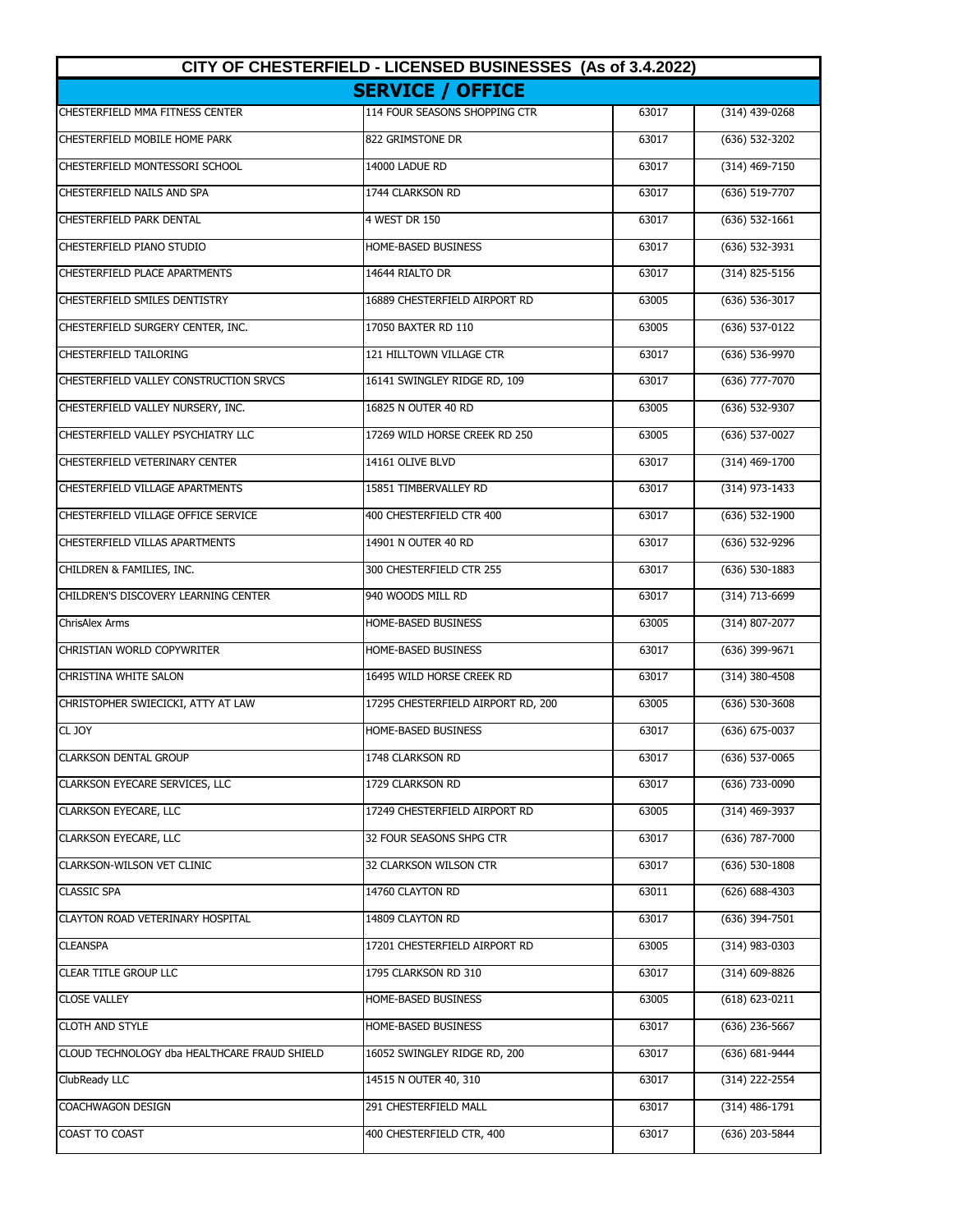| CITY OF CHESTERFIELD - LICENSED BUSINESSES (As of 3.4.2022) |                                         |       |                    |
|-------------------------------------------------------------|-----------------------------------------|-------|--------------------|
| <b>SERVICE / OFFICE</b>                                     |                                         |       |                    |
| <b>COBBLESTONE SHOE REPAIR</b>                              | 1718 CLARKSON RD                        | 63017 | $(636) 532 - 1046$ |
| COBLITZ CREATIVE CONCEPTS/INVESTMENTS                       | HOME-BASED BUSINESS                     | 63141 | $(314) 607 - 5232$ |
| <b>COLDWELL BANKER GUNDAKER</b>                             | 111 CHESTERFIELD TOWNE CTR              | 63005 | (636) 532-0200     |
| COLE CREEK PARTNERS, LLC                                    | 109 CHESTERFIELD BUSINESS PARKWAY       | 63005 | (636) 536-2673     |
| <b>COLLOP CAPITAL</b>                                       | 16020 SWINGLEY RIDGE RD, 330            | 63017 | $(314) 517 - 4468$ |
| COLMAN H. BANK AND ASSOCIATES, INC.                         | 4 THE PINES CT D                        | 63141 | (314) 878-2265     |
| <b>COMFORT INN &amp; SUITES</b>                             | 18375 CHESTERFIELD AIRPORT RD           | 63005 | (636) 530-1200     |
| COMMERCE BANK N.A.                                          | 1699 CLARKSON RD                        | 63017 | (314) 746-5000     |
| <b>COMMERCIAL BANK</b>                                      | 703 LONG ROAD CROSSING DR 12            | 63005 | (314) 629-8076     |
| COMMON GROUND PUBLIC RELATIONS                              | 14755 N OUTER 40 RD, 212                | 63017 | (636) 530-1235     |
| CommonSense Audio - David Dicks, Owner                      | HOME-BASED BUSINESS                     | 63005 | (314) 579-0088     |
| <b>COMMUNITY ORTHO &amp; SPORTS MEDICINE</b>                | 17269 WILD HORSE CREEK RD, 240          | 63005 | $(636)$ 778-9341   |
| COMPUSPACE, LC                                              | 717 CROWN INDUSTRIAL CT G               | 63005 | $(636)$ 537-0007   |
| CONCERO TECHNOLOGY GROUP                                    | 14755 N OUTER 40 RD, 215                | 63017 | $(314) 748 - 1055$ |
| CONCORDE STAFF SOURCE                                       | 17295 CHESTERFIELD AIRPORT RD           | 63005 | $(636)$ 733-7525   |
| CONFIDENT HEALTH SERVICES                                   | 100 CHESTERFIELD BUSINESS PKWY, 2ND FLR | 63005 | (636) 812-0230     |
| <b>CONSORT HOMES</b>                                        | 16141 SWINGLEY RIDGE RD, 109            | 63017 | (636) 777-7300     |
| CONSORTIUM FOR GRADUATE STUDY IN MGMT                       | 229 CHESTERFIELD BUSINESS PKY           | 63005 | $(636) 681 - 5454$ |
| CONSUMER PROTECTION DIRECT, LLC                             | 770 SPIRIT OF ST. LOUIS BLVD.           | 63005 | (636) 733-3317     |
| CONTINENTAL CEMENT CO., L.L.C.                              | 14755 N OUTER 40 RD 514                 | 63017 | (636) 532-7440     |
| CONTINENTAL TITLE COMPANY                                   | 173 LONG RD, 104                        | 63005 | $(314)$ 266-1166   |
| CONTROL TECHNOLOGY & SOLUTIONS LLC                          | 16647 CHESTERFIELD GROVE RD, 200        | 63005 | (636) 230-0843     |
| CONVERGENT WEALTH MANAGEMENT, LLC                           | 16150 MAIN CIRCLE DR, 115               | 63017 | $(636) 536 - 1800$ |
| CONWAY FINANCIAL GROUP, LLC                                 | 390 S. WOODS MILL RD#175                | 63017 | (314) 579-9157     |
| COPELAND CHIROPRACTIC                                       | 510 BAXTER RD, STE 4-S                  | 63017 | (636) 386-6200     |
| CORE REALTY                                                 | 16100 CHESTERFIELD PKWY, 170            | 63017 | (314) 266-2673     |
| <b>CORNERSTONE WEALTH MANAGEMENT</b>                        | 14567 N OUTER 40 RD, 520                | 63017 | (314) 391-6777     |
| CORUM HEALTH SERVICES, INC.                                 | 14805 N OUTER 40 RD 140                 | 63017 | (636) 733-7300     |
| <b>COTTON BABIES INC</b>                                    | 140 LONG RD, 201                        | 63005 | (314) 892-1855     |
| <b>COTTON CUTS</b>                                          | 204 CHESTERFIELD MALL                   | 63017 | (636) 236-3519     |
| COURTYARD BY MARRIOTT                                       | 17369 CHESTERFIELD AIRPORT RD           | 63005 | (636) 778-3230     |
| COVENANT INVESTMENT REALTY INC                              | HOME-BASED BUSINESS                     | 63017 | $(314) 575 - 1720$ |
| CPC LOGISTICS, INC.                                         | 14528 S OUTER 40 RD 210                 | 63017 | (314) 542-2266     |
| CROSS-EYED CRICKET, INC.                                    | HOME-BASED BUSINESS                     | 63017 | (636) 536-2397     |
| CROSSROADS HOSPICE OF ST. LOUIS                             | 15450 S OUTER 40 RD, 100                | 63017 | $(314)$ 801-6960   |
| <b>CROUTHERS ACADEMY</b>                                    | 200 CHESTERFIELD BUSINESS PARKWAY       | 63005 | (636) 536-4653     |
| CROWN PACKAGING CORP                                        | 17854 CHESTERFIELD AIRPORT RD           | 63005 | (636) 681-8116     |
| <b>CROWN STEEL</b>                                          | 700 SPIRIT OF ST LOUIS BLVD G           | 63005 | $(636)$ 537-1160   |
| CSE STRATEGY PARTNERS LLC                                   | 15450 S OUTER 40 RD, 250                | 63017 | (636) 534-8619     |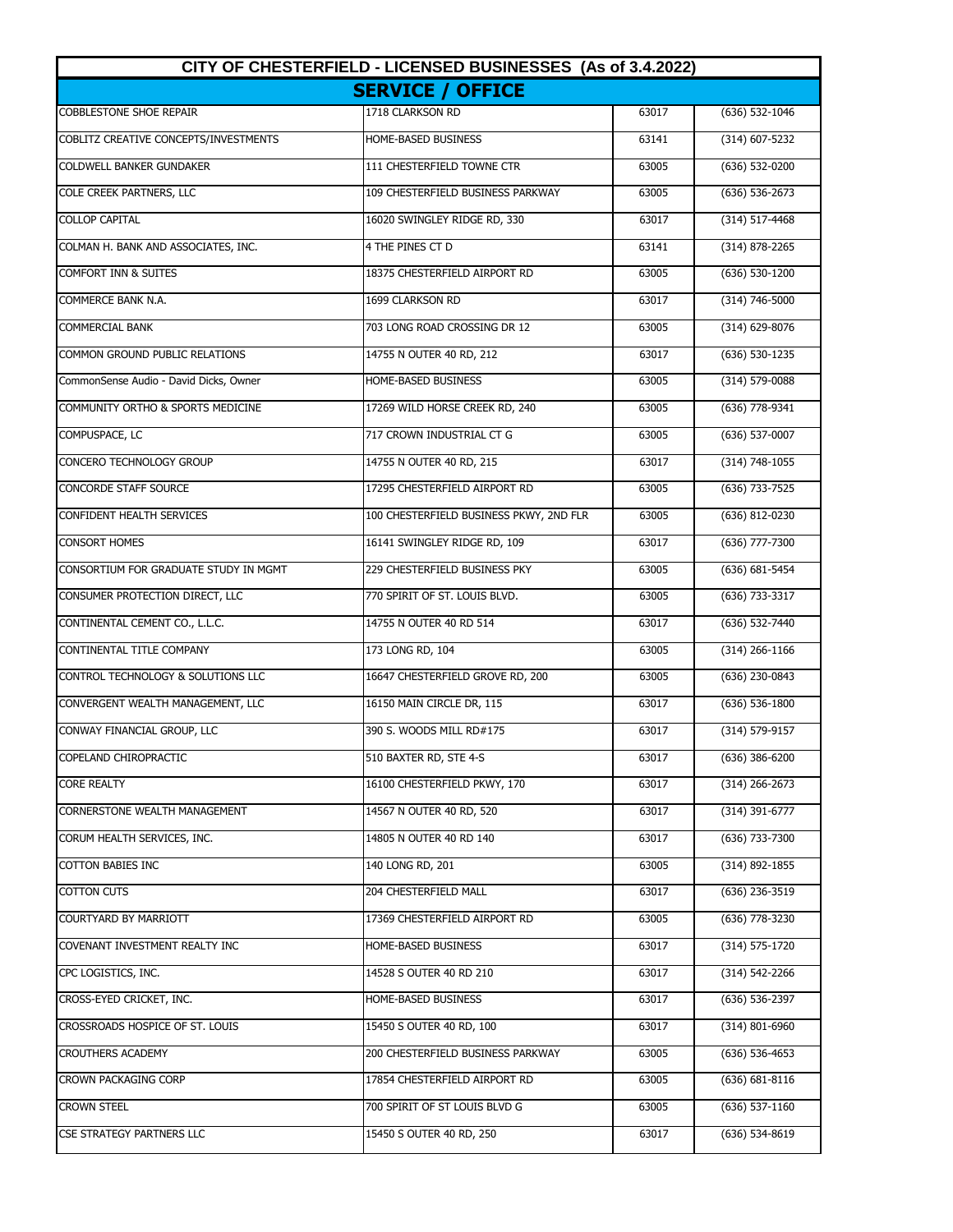| CITY OF CHESTERFIELD - LICENSED BUSINESSES (As of 3.4.2022) |                                    |       |                    |
|-------------------------------------------------------------|------------------------------------|-------|--------------------|
|                                                             | <b>SERVICE / OFFICE</b>            |       |                    |
| CSI OF ST. LOUIS INC                                        | 140 LONG RD, 100                   | 63005 | $(636) 534-6600$   |
| CT PARTNERS OF CHESTERFIELD, LLC                            | 14825 N OUTER 40 RD 110            | 63017 | (636) 449-3990     |
| <b>CURTISS W. BYRNE ARCHITECT, LLC</b>                      | 16570 BAXTER FOREST RIDGE DR       | 63005 | (314) 565-4837     |
| <b>CUSTOM CURTAINS PLUS</b>                                 | HOME-BASED BUSINESS                | 63017 | (636) 284-9229     |
| <b>CUSTOM DESIGN &amp; INSTALLATION</b>                     | 18110 CHESTERFIELD AIRPORT RD F    | 63005 | (636) 532-0500     |
| CUSTOM PRINTING CONCEPTS, INC.                              | 17600 CHESTERFIELD AIRPORT RD 101  | 63005 | (636) 519-1717     |
| <b>CUSTOM TOUR &amp; TRAVEL</b>                             | HOME-BASED BUSINESS                | 63017 | (636) 530 9502     |
| <b>CUSTOMER EVOLUTION LLC</b>                               | 300 CHESTERFIELD CENTER, 220       | 63017 | (314) 412-3030     |
| <b>CYCLEBAR</b>                                             | 1657 CLARKSON RD                   | 63017 | (314) 395-3586     |
| CYPRESS REAL ESTATE, LLC                                    | 16100 SWINGLEY RIDGE RD, 210       | 63017 | (636) 227-0111     |
| D.A. WATSON & CO.                                           | 17263 WILD HORSE CREEK RD          | 63005 | (636) 449-8072     |
| <b>DAIKIN TMI LLC</b>                                       | 715 N GODDARD AVE                  | 63005 | $(636) 532 - 1110$ |
| DALLAS AIRMOTIVE, INC.                                      | 567 BELL AVE 100                   | 63005 | (636) 537-9955     |
| <b>DANCE FLOOR</b>                                          | 17371 EDISON AVE                   | 63005 | $(636)$ 236-5658   |
| DANIEL SCHRAMM, L.L.C.                                      | 121 CHESTERFIELD BUSINESS PKY      | 63005 | (636) 532-2300     |
| DANIELS REALTY GROUP                                        | 15400 S OUTER 40 RD, 204           | 63017 | (314) 909-7700     |
| DARMILL GROUP, LLC                                          | 17295 CHESTERFIELD AIRPORT RD, 200 | 63005 | (636) 590-6896     |
| DARRYL A. OBLACK, D.C.                                      | 510 BAXTER RD 4S                   | 63017 | (636) 227-6336     |
| DASSAULT FALCON JET WILMINGTON CORP                         | 18176 EDISON AVE                   | 63005 | $(636) 536 - 2160$ |
| DATA CONNECTORS I, INC.                                     | 16658 OLD CHESTERFIELD RD, 230     | 63017 | (636) 778-9495     |
| <b>DATAVERIFY</b>                                           | 1400 ELBRIDGE PAYNE RD, 212        | 63017 | (636) 532-9797     |
| DAWN'S HAIR EMPORIUM                                        | HOME-BASED BUSINESS                | 63017 | $(314)$ 226-6631   |
| DCHAWK, LLC                                                 | HOME-BASED BUSINESS                | 63017 | (314) 494-7718     |
| <b>DEAN TEAM DETAIL DIVISION</b>                            | 18325 WINGS CORPORATE DR           | 63005 | (314) 540-6807     |
| DEBORAH ECKERT, LLC                                         | HOME-BASED BUSINESS                | 63005 | (636) 532-9596     |
| DELMAR GARDENS ENTERPRISES, INC.                            | 14805 N OUTER 40 RD 300            | 63017 | (636) 733-7000     |
| DELMAR GARDENS HOME CARE, INC.                              | 14805 N OUTER 40 RD 320            | 63017 | (636) 733-7330     |
| DELMAR GARDENS ON THE GREEN                                 | 15197 CLAYTON RD                   | 63017 | (636) 394-7515     |
| DELMAR GARDENS PRIVATE SERVICES, LLC                        | 14805 N OUTER 40 RD 120            | 63017 | (636) 733-7100     |
| DELMAR GARDENS-CHESTERFIELD                                 | 14855 N OUTER 40 RD                | 63017 | (636) 532-0150     |
| DELTA INVESTMENT SERVICES, INC.                             | 16100 W CHESTERFIELD PKY 150       | 63017 | (636) 532-0484     |
| DEPENDABLE TITLE                                            | 1 MCBRIDE & SON CENTER DR, 155     | 63005 | (314) 786-0130     |
| DEWITT INSURANCE AGENCY                                     | 390 S WOODS MILL RD, 100           | 63017 | $(314)$ 966-6300   |
| DIAMOND CONSULTING GROUP, INC.                              | HOME-BASED BUSINESS                | 63005 | (636) 537-3157     |
| DIANE UPCHURCH                                              | 173 LONG RD, 108                   | 63005 | (314) 749-6177     |
| DICK BUSCH ARCHITECTS                                       | 16678 OLD CHESTERFIELD RD          | 63017 | (636) 530-7787     |
| <b>DIERBERGS MARKETS</b>                                    | 16690 SWINGLEY RIDGE RD            | 63017 | (636) 532-8884     |
| <b>DIGITAL DOC</b>                                          | 16897 CHESTERFIELD AIRPORT RD      | 63005 | (636) 333-1563     |
| <b>DIRTY DOG WASH</b>                                       | 125 LONG RD, A                     | 63005 | (636) 778-0966     |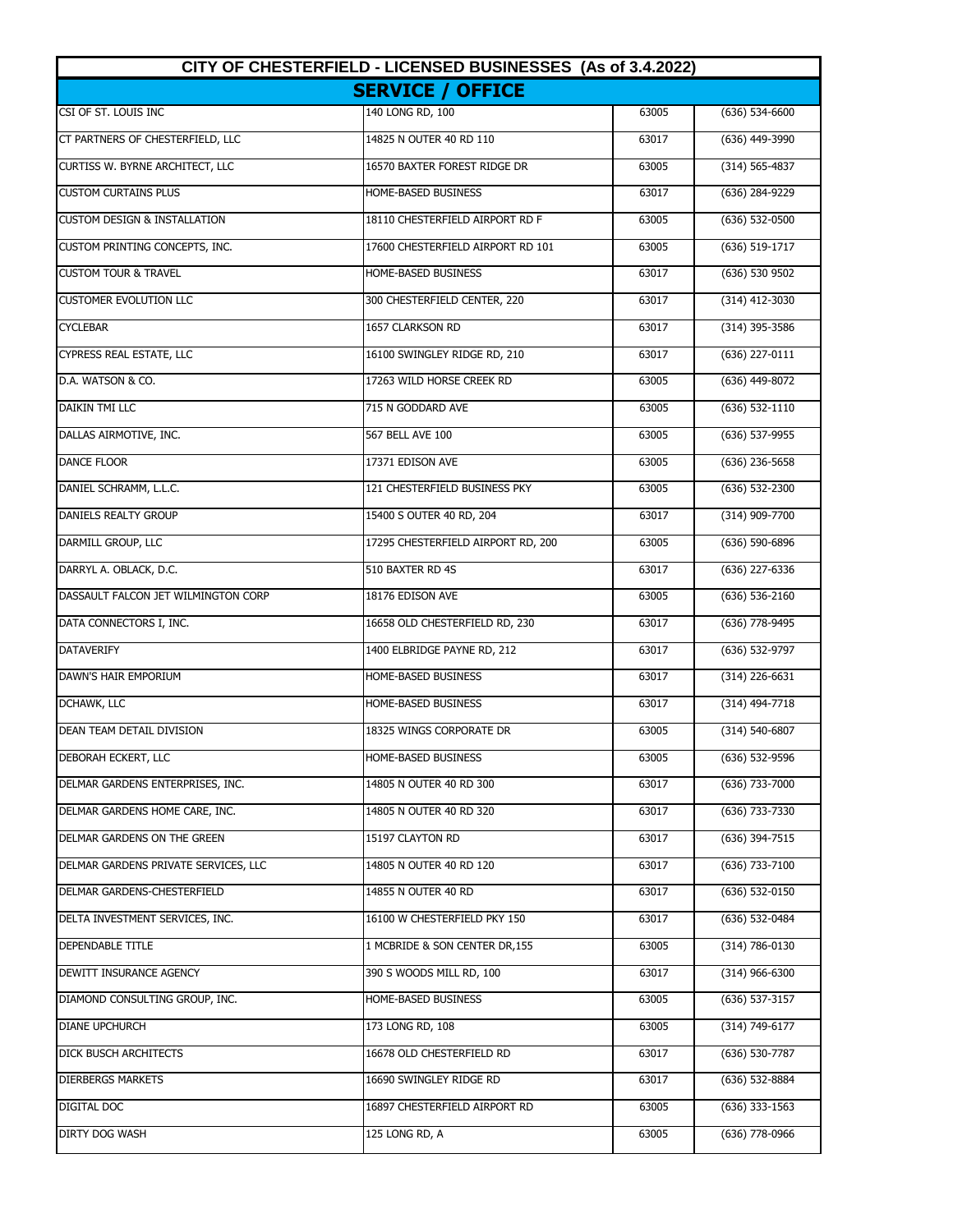| CITY OF CHESTERFIELD - LICENSED BUSINESSES (As of 3.4.2022) |                                    |       |                    |  |
|-------------------------------------------------------------|------------------------------------|-------|--------------------|--|
|                                                             | <b>SERVICE / OFFICE</b>            |       |                    |  |
| <b>DITECH FINANCIAL</b>                                     | 17295 CHESTERFIELD AIRPORT RD      | 63005 | $(314)$ 254-8748   |  |
| DOBBS TIRE & AUTO CENTERS                                   | 17146 CHESTERFIELD AIRPORT RD      | 63005 | (636) 733-3300     |  |
| DOBBS TIRE & AUTO CENTERS                                   | 912 E CHESTERFIELD PKY             | 63017 | (636) 519-0050     |  |
| DOMINIC MICHAEL SALON                                       | 17057 BAXTER RD                    | 63005 | (636) 449-1583     |  |
| DONALD WHITE INSURANCE AGENCY                               | 1 MCBRIDE & SON CENTER, 260        | 63005 | (636) 357-7320     |  |
| DOSTER ULLOM & BOYLE, LLC                                   | 16150 MAIN CIRCLE DR, 250          | 63017 | $(636) 532 - 0042$ |  |
| DOT FOODS, INC.                                             | 17050 BAXTER RD 250                | 63005 | (636) 537-4002     |  |
| <b>DOUBLETREE CHESTERFIELD</b>                              | 16625 SWINGLEY RIDGE RD            | 63017 | (636) 299-9852     |  |
| DOUGLAS J. CROWELL, CPA                                     | HOME-BASED BUSINESS                | 63017 | $(636)$ 256-8164   |  |
| DOXA ACCIDENT & HEALTH INSURANCE                            | 1819 CLARKSON RD, 300              | 63017 | $(636)$ 532-1660   |  |
| DR. MARY YOUNG LLC                                          | 111 HILLTOWN VILLAGE CTR, 206      | 63017 | $(314)$ 378-6410   |  |
| DRED SCOTT HERITAGE FOUNDATION                              | 291 CHESTERFIELD MALL, 624         | 63017 | $(314) 532 - 5613$ |  |
| <b>DRURY PLAZA HOTEL-CHESTERFIELD</b>                       | 355 E CHESTERFIELD CTR             | 63017 | $(636) 532 - 3300$ |  |
| <b>DUNCAN MASSEY INC.</b>                                   | HOME-BASED BUSINESS                | 63017 | $(636) 536-6622$   |  |
| DUNCAN MCHUGH INVESTMENTS                                   | 16305 SWINGLEY RIDGE RD, 210       | 63017 | (636) 736-0272     |  |
| <b>DUVARI GROUP</b>                                         | 15510 OLIVE BLVD, 211              | 63017 | (636) 736-0272     |  |
| DV BOOKKEEPING SOLUTIONS                                    | HOME-BASED BUSINESS                | 63005 | (214) 405-7034     |  |
| DWYER COSTELLO AND KNOX P.C.                                | 8 THE PINES CT A                   | 63141 | (314) 205-0575     |  |
| <b>E.G. INTERIORS</b>                                       | HOME-BASED BUSINESS                | 63017 | $(314)$ 265-9581   |  |
| <b>EARTH SURF</b>                                           | 1 CHESTERFIELD MALL DR             | 63017 | $(314)$ 960-4063   |  |
| ECO FRIENDLY CLEANERS TWO                                   | 130 FOUR SEASONS SHOPPING CTR      | 63017 | (314) 240-3049     |  |
| ED HOLTHAUS REALTY LLC                                      | 18102 CHESTERFIELD AIRPORT RD, B   | 63005 | (636) 532-2171     |  |
| EDELMAN FINANCIAL ENGINES, LLC                              | 1390 TIMBERLAKE MANOR PKY, 130     | 63017 | (636) 530-1884     |  |
| EDGEWELL PERSONAL CARE BRANDS                               | 1350 TIMBERLAKE MANOR PARKWAY, 300 | 63017 | $(314) 594 - 1742$ |  |
| <b>EDMONDS AGENCY LLC</b>                                   | 14774 W CLAYTON RD                 | 63017 | (314) 327-6377     |  |
| <b>EDSI</b>                                                 | 16141 SWINGLEY RIDGE RD 300        | 63017 | $(636)$ 537-5585   |  |
| EDWARD JONES #01620                                         | 16090 SWINGLEY RIDGE RD, 200       | 63017 | $(636)$ 391-0400   |  |
| EDWARD JONES #01627                                         | 16090 SWINGLEY RIDGE RD, 200       | 63017 | $(636)$ 391-0400   |  |
| EDWARD JONES #01830                                         | 17000 BAXTER RD 103                | 63005 | $(636)$ 537-2855   |  |
| EDWARD JONES #03100                                         | 37 FORUM SHOPPING CTR              | 63017 | (636) 536-3240     |  |
| EDWARD JONES #03170                                         | 52 CLARKSON WILSON CTR             | 63017 | $(636)$ 530-7100   |  |
| EDWARD JONES #07481                                         | 13990 OLIVE BLVD 101               | 63017 | (314) 453-9048     |  |
| EDWARD JONES #08306                                         | 111 HILLTOWN VILLAGE CTR 209       | 63017 | (636) 728-0087     |  |
| EDWARD JONES #11830                                         | 14278 LADUE RD                     | 63017 | (314) 469-1696     |  |
| EDWARD JONES #13330                                         | 16690 SWINGLEY RIDGE RD            | 63017 | $(636)$ 530-6048   |  |
| EDWARD JONES #13458                                         | 1795 CLARKSON RD 110               | 63017 | (636) 519-7906     |  |
| EDWARD JONES #14111                                         | 16020 SWINGLEY RIDGE RD, 201       | 63017 | (636) 536-3087     |  |
| EDWARD JONES #15794                                         | 16141 SWINGLEY RIDGE RD            | 63017 | (636) 537-3898     |  |
| EDWARD JONES #17050                                         | 16020 SWINGLEY RIDGE RD, 310       | 63017 | (636) 778-3369     |  |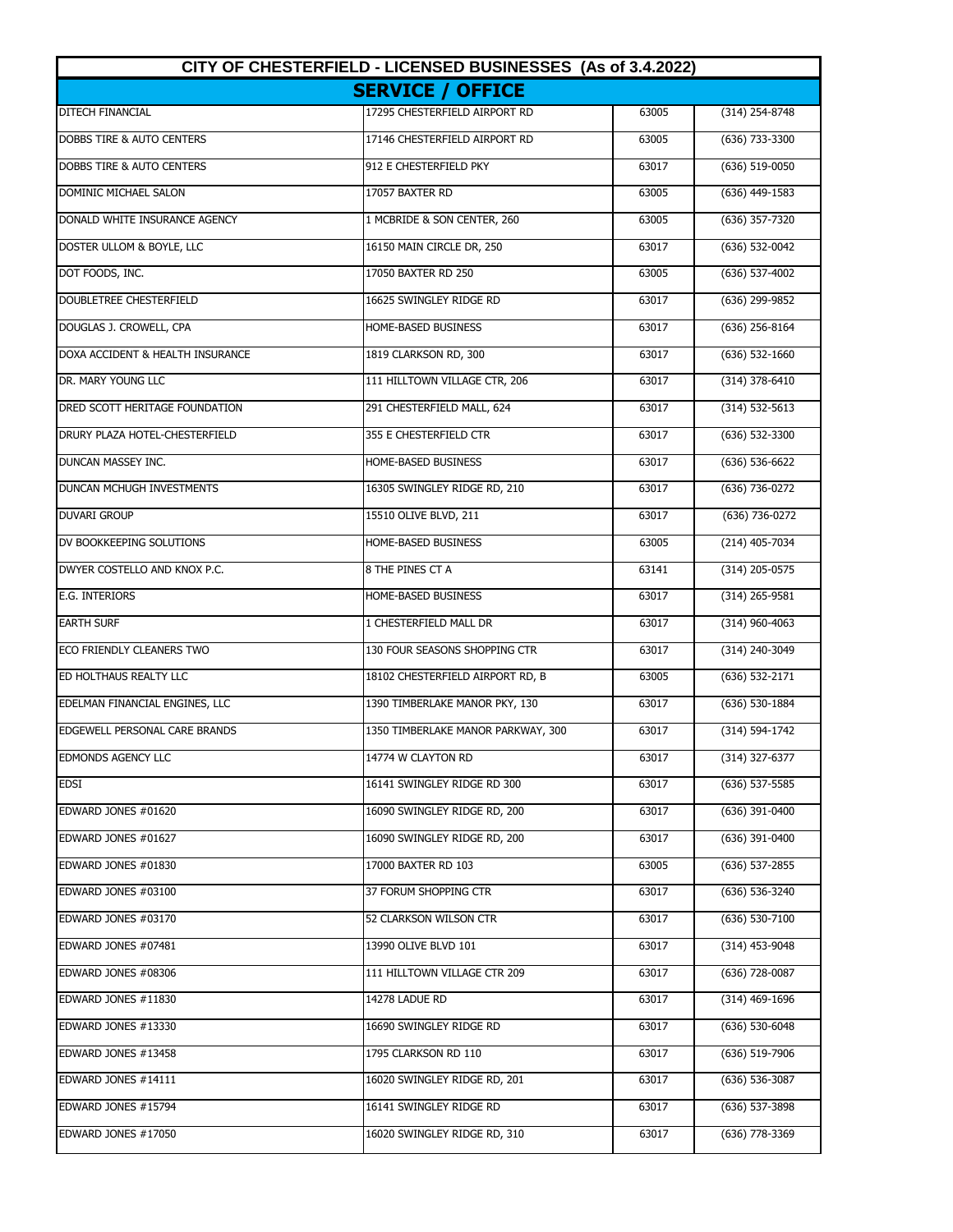| CITY OF CHESTERFIELD - LICENSED BUSINESSES (As of 3.4.2022) |                                    |       |                    |
|-------------------------------------------------------------|------------------------------------|-------|--------------------|
|                                                             | <b>SERVICE / OFFICE</b>            |       |                    |
| EDWARD JONES #19099                                         | 1758 CLARKSON RD                   | 63017 | $(636)$ 728-0143   |
| <b>EDWARD JONES #25094</b>                                  | 14567 N OUTER 40 RD, 455           | 63017 | (636) 225-5004     |
| <b>EDWARD JONES #25628</b>                                  | 107 LONG RD                        | 63005 | (636) 519-0108     |
| EDWARD JONES #31836                                         | 16640 CHESTERFIELD GROVE RD, 130   | 63005 | (636) 537-0376     |
| EDWARD JONES #33174                                         | 16215 BAXTER RD                    | 63017 | (636) 530-6918     |
| EDWARD JONES #33175                                         | 16690 SWINGLEY RIDGE RD, 250       | 63017 | (636) 536-2675     |
| EDWARD JONES #54087                                         | 16150 MAIN CIRCLE DR, 230          | 63017 | (636) 537-1209     |
| EDWARD JONES #59754                                         | 17045 BAXTER RD                    | 63005 | $(636) 537 - 5571$ |
| EDWARD JONES #61587                                         | 16150 MAIN CIRCLE DR               | 63017 | (636) 735-2204     |
| EDWARD JONES #64080                                         | 14755 N OUTER 40 RD, 205           | 63017 | (636) 536-0822     |
| EDWARD JONES #94086                                         | 16100 CHESTERFIELD PKWY W, 370     | 63017 | (636) 778-2098     |
| <b>EFS COMPANIES</b>                                        | 16150 MAIN CIRCLE DR, 410          | 63017 | (844) 242-2633     |
| <b>EGV COMPANIES INC</b>                                    | 16150 MAIN CIRCLE DR, 410          | 63017 | (877) 850-0443     |
| <b>ELEMENTS MASSAGE</b>                                     | 133 HILLTOWN VILLAGE               | 63017 | (314) 629-2525     |
| ELENDING GROUP LLC                                          | 700 SPIRIT OF ST LOUIS BLVD, E     | 63005 | $(636) 565 - 4116$ |
| ELITE CHIROPRACTIC & PERFORMANCE                            | 17541 CHESTERFIELD AIRPORT RD      | 63005 | (636) 728-8607     |
| <b>ELITE ORTHOPEDICS</b>                                    | 17829 EDISON AVENUE                | 63005 | (636) 734-8991     |
| ELITE PERFORMANCE ACADEMY                                   | 17363 EDISON AVENUE                | 63005 | (636) 346-1274     |
| ELIZABETH PRATHER LLC                                       | 17295 CHESTERFIELD AIRPORT RD, 251 | 63005 | (636) 577-9144     |
| <b>ELLE SALON</b>                                           | 1655 CLARKSON RD                   | 63017 | (636) 530-0033     |
| ELLIOTT DATA SYSTEMS                                        | 17825 EDISON AVE                   | 63005 | (636) 386-8400     |
| <b>EMERSON FLIGHT OPS</b>                                   | 18444 EDISON AVE                   | 63005 | (314) 553-2225     |
| <b>EMPLOYEE BENEFIT SPECIALISTS</b>                         | 1 MCBRIDE & SON CTR DR             | 63005 | (636) 532-2258     |
| <b>ENABLE MIDSTREAM PARTNERS</b>                            | 14805 N OUTER 40 RD, 230           | 63017 | $(405)$ 525-7788   |
| <b>ENDEAVOR WEALTH MANAGEMENT LLC</b>                       | 16100 SWINGLEY RIDGE RD, 240       | 63017 | (636) 778-2500     |
| ENDURANCE AMERICAN SPECIALTY INS CO                         | 16052 SWINGLEY RIDGE RD, 130       | 63017 | (636) 681-1205     |
| <b>ENERGY AWAKENINGS LLC</b>                                | 15510 OLIVE BLVD, 206              | 63017 | (636) 386-6405     |
| ENGINEERED RISK ADVISORY                                    | 14611 ROGUE RIVER DR               | 63017 | $(314) 565 - 4910$ |
| ENGINEERING SOLUTIONS WORLDWIDE                             | 15819 SUMMER RIDGE DR              | 63017 | (636) 536-7788     |
| ENGLE ACCOUNTING SERVICES, INC.                             | 15309 APPALACHIAN TRL              | 63017 | (314) 276-9860     |
| <b>ENSURETY FINANCE SERVICES</b>                            | 17107 CHESTERFIELD AIRPORT RD, 130 | 63017 | (844) 242-2633     |
| <b>ENSURETY VENTURES</b>                                    | 16150 MAIN CIRCLE DR, 410          | 63017 | (636) 265-3314     |
| <b>ENSURETY, INC</b>                                        | 17107 CHESTERFIELD AIRPORT RD, 130 | 63005 | (636) 778-2052     |
| <b>ENTERPRISE RENT A CAR</b>                                | 17543 CHESTERFIELD AIRPORT RD      | 63005 | (636) 536-0424     |
| EQUITY ONE FRANCHISORS, LLC                                 | 15455 CONWAY RD 315                | 63017 | (636) 536-5005     |
| ERIN FLUCHEL PHOTOGRAPHY                                    | Home-based Business                | 63005 | (636) 448-6074     |
| <b>ESOLUTIONS TODAY LLC</b>                                 | HOME-BASED BUSINESS                | 63017 | (314) 537-1054     |
| ESSMYER AGENCY LLC - FARMERS INSURANCE                      | 16020 SWINGLEY RIDGE RD, 350       | 63017 | (636) 283-2072     |
| EUROPEAN WAX CENTER - CHESTERFIELD                          | 1640 CLARKSON RD                   | 63017 | (636) 536-0777     |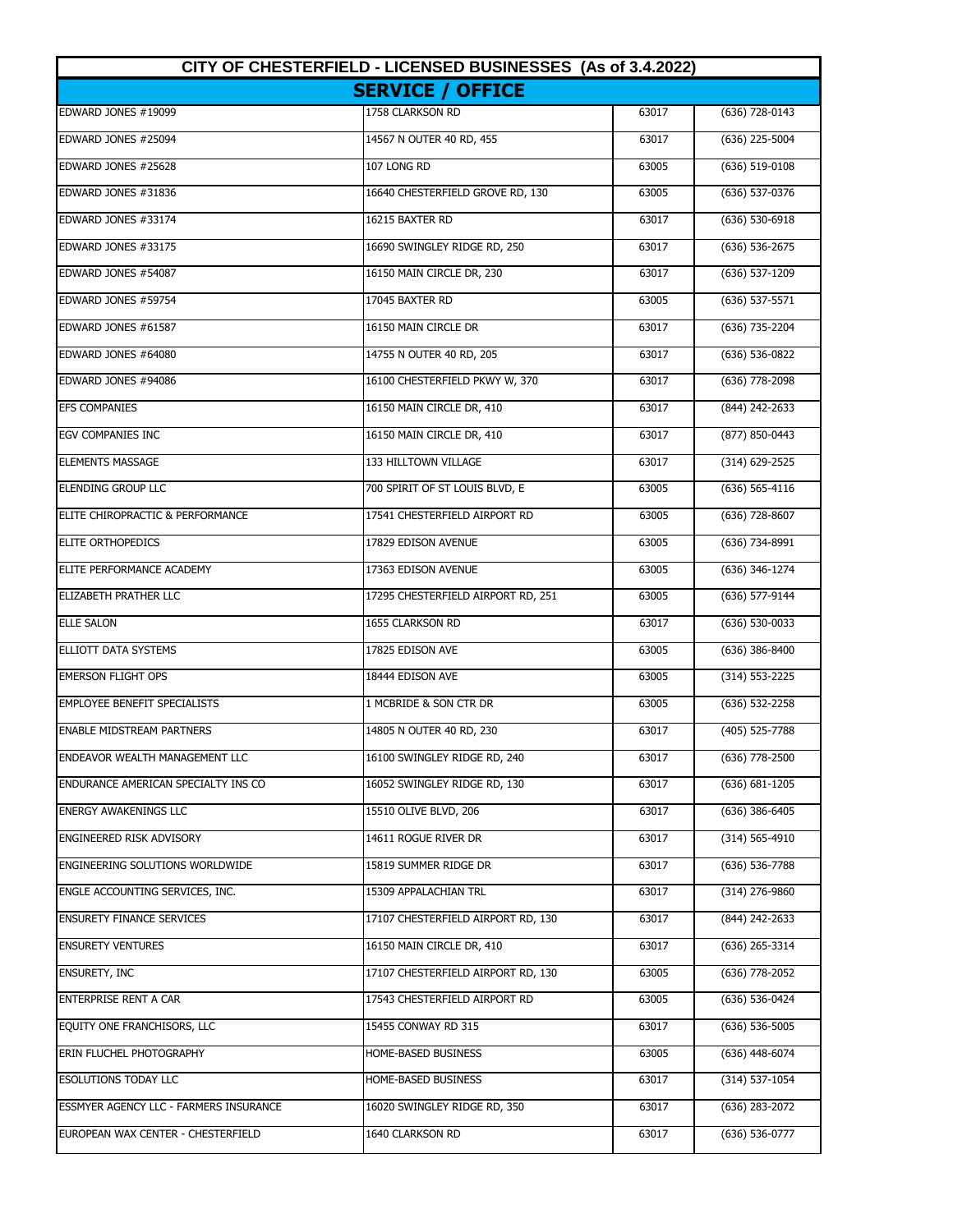| CITY OF CHESTERFIELD - LICENSED BUSINESSES (As of 3.4.2022) |                                          |       |                    |
|-------------------------------------------------------------|------------------------------------------|-------|--------------------|
|                                                             | <b>SERVICE / OFFICE</b>                  |       |                    |
| EVERSANA LIFE SCIENCE SERVICES                              | 17877 CHESTERFIELD AIRPORT RD            | 63005 | (636) 519-2400     |
| <b>EVOLVE BANK &amp; TRUST</b>                              | 732 CROWN INDUSTRIAL CT, F               | 63005 | (636) 306-6960     |
| <b>EVORA CENTER</b>                                         | 226 S WOODS MILL RD, 46 WEST (ST. LUKES) | 63017 | $(314)$ 934-0551   |
| EVP MOTORCYCLE INC                                          | 733 CROWN INDUSTRIAL CT, S               | 63005 | (636) 633-1339     |
| <b>EXCEL ORTHOPEDICS</b>                                    | 17300 N OUTER 40 RD, 316                 | 63005 | (314) 566-3698     |
| EXCEL TECHNICAL & INSTRUMENTATION CO                        | HOME-BASED BUSINESS                      | 63017 | (314) 469-8686     |
| <b>EXCELSIOR FAMILY CHIROPRACTIC</b>                        | 17660 CHESTERFIELD AIRPORT RD            | 63005 | $(636)$ 345-4810   |
| EXECUTIVE CONCEPTS INC. GREAT ADVENTURE                     | HOME-BASED BUSINESS                      | 63017 | (314) 275-7439     |
| <b>EXECUTIVE LENDING GROUP</b>                              | 16100 CHESTERFIELD PKY W, 175            | 63017 | (816) 525-8000     |
| <b>EXPERIENCE REALTY PARTNERS</b>                           | 146 CHESTERFIELD VALLEY DR               | 63005 | (636) 385-5095     |
| EXPERITEC, INC.                                             | 504 TRADE CENTER BLVD                    | 63005 | $(636) 681 - 1500$ |
| <b>EYC ACADEMY</b>                                          | 13718 OLIVE BLVD                         | 63017 | (636) 220-3344     |
| EYE LEVEL OF CHESTERFIELD                                   | 177 HILLTOWN VILLAGE CENTER              | 63017 | $(636)$ 875-6815   |
| <b>EYEBROW THREADING</b>                                    | 2052 CHESTERFIELD MALL                   | 63017 | (636) 575-0779     |
| <b>F45 TRAINING CHESTERFIELD</b>                            | 17065 BAXTER RD                          | 63005 | (314) 441-6484     |
| FAIRWAY INDEPENDENT MORTGAGE CORP                           | 16123 CHESTERFIELD PKWY W                | 63017 | (608) 571-0510     |
| <b>FARMERS INSURANCE GROUP</b>                              | 42 FOUR SEASONS SHPG CTR 103             | 63017 | (314) 434-3100     |
| <b>FAVORITE HEALTHCARE STAFFING INC</b>                     | 16100 CHESTERFIELD PKWY W, 380           | 63017 | (636) 527-2111     |
| FAYE E. LICATA, D.M.D., P.C.                                | 111 HILLTOWN VILLAGE CTR 200             | 63017 | (636) 532-2101     |
| <b>FEATHERSHARK</b>                                         | 700 CROWN INDUSTRIAL CT, K               | 63005 | (314) 282-2253     |
| FEATURE GROUP USA, LLC                                      | 1415 ELBRIDGE PAYNE RD 170               | 63017 | (636) 537-3800     |
| FEDERAL FIRE CONTROL, CO.                                   | HOME-BASED BUSINESS                      | 63017 | (636) 532-2802     |
| FEDERAL STEEL SUPPLY, INC.                                  | 747 N GODDARD AVE                        | 63005 | (636) 537-2393     |
| FEEL GOOD INFRARED                                          | 125 CHESTERFIELD TOWNE CENTRE            | 63005 | $(636)$ 489-9692   |
| FEET FOR LIFE CENTERS                                       | 17205 CHESTERFIELD AIRPORT RD            | 63005 | (314) 983-0303     |
| <b>FENDER BENDERS</b>                                       | 751-753 SPIRIT OF ST. LOUIS BLVD         | 63005 | (636) 536-0111     |
| FERGUSON CONSULTING, INC.                                   | 1350 TIMBERLAKE MANOR PKWY, 450          | 63017 | (636) 728-4405     |
| FERGUSON FINANCIAL GROUP                                    | 16253 SWINGLEY RIDGE RD, 215             | 63017 | $(314)$ 821-0500   |
| FERRETTI BOOKKEEPING                                        | 16624 OLD CHESTERFIELD RD, 102           | 63017 | (314) 413-4370     |
| FIDELITY BROKERAGE SERVICES LLC                             | 16090 SWINGLEY RIDGE RD                  | 63017 | (800) 544-2270     |
| FILLA & FILLA, C.P.A.'S, P.C.                               | 14228 LADUE RD                           | 63017 | $(314)$ 434-2300   |
| FINANCIAL LEGACY ASSOCIATES, LLC                            | 16020 SWINGLEY RIDGE RD 100              | 63017 | (636) 777-4200     |
| FINDING HOMES FOR YOU                                       | 17295 CHESTERFIELD AIRPORT RD, 200       | 63005 | (636) 532-4200     |
| FINE & ASSOCIATES, PC                                       | 701 CROWN INDUSTRIAL CT T                | 63005 | (636) 532-9100     |
| FINE ART LTD.                                               | 18350 CHESTERFIELD AIRPORT RD            | 63005 | (636) 537-1500     |
| FIRST ALLIED ADVISORY SERVICES, INC.                        | 15455 CONWAY RD 2FL                      | 63017 | (636) 537-1040     |
| <b>FIRST BANK</b>                                           | 1730 CLARKSON RD                         | 63017 | (314) 579-1600     |
| <b>FIRST BANK</b>                                           | 1 1ST MISSOURI CTR                       | 63017 | (636) 537-9444     |
| FIRST COMMUNITY CREDIT UNION                                | 17151 CHESTERFIELD AIRPORT RD            | 63005 | (636) 537-4470     |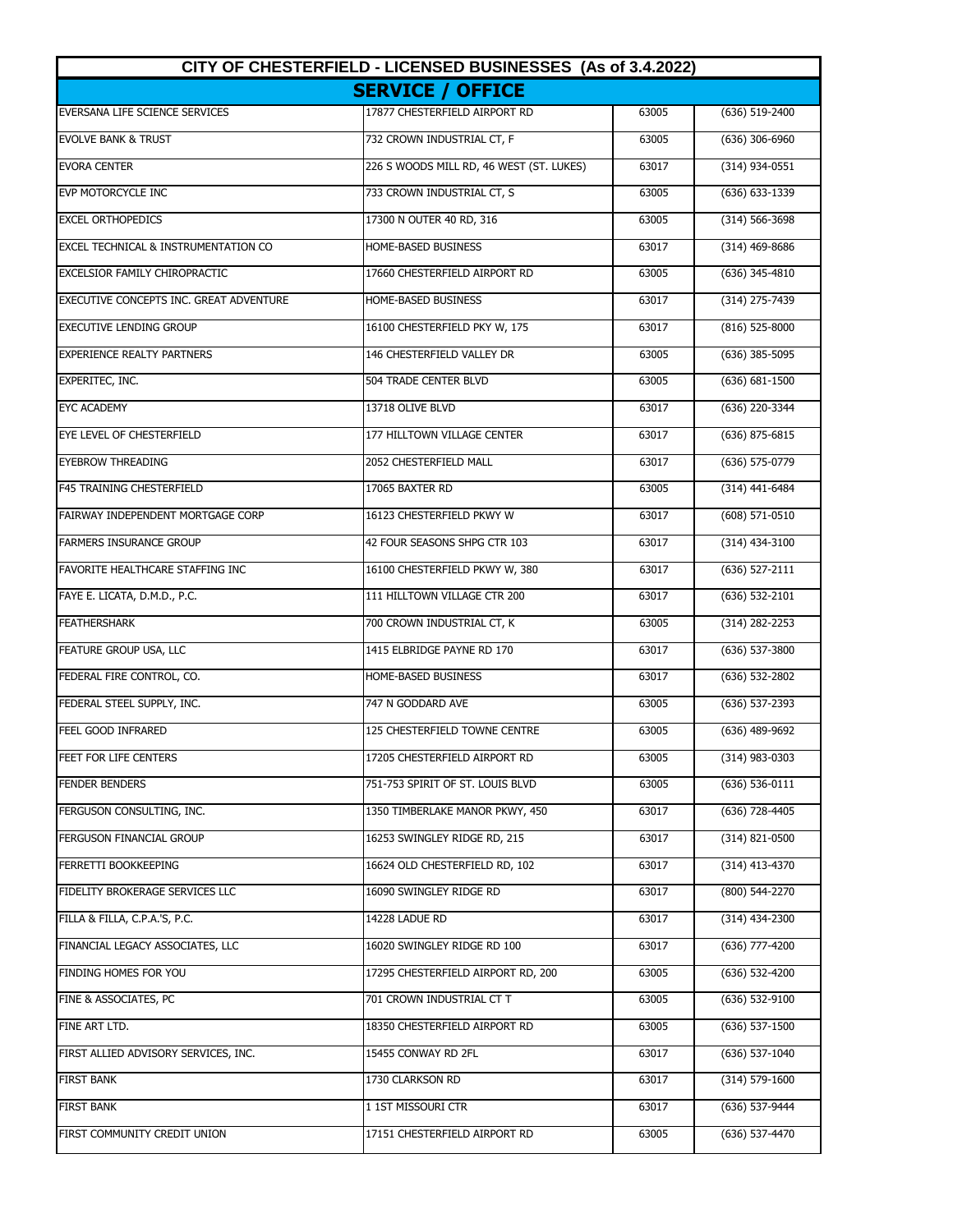| CITY OF CHESTERFIELD - LICENSED BUSINESSES (As of 3.4.2022) |                                    |       |                    |
|-------------------------------------------------------------|------------------------------------|-------|--------------------|
|                                                             | <b>SERVICE / OFFICE</b>            |       |                    |
| FIRST STATE BANK OF ST CHARLES MO                           | 16690 SWINGLEY RIDGE RD, #150      | 63017 | $(636)$ 940-5665   |
| FIRST STATE BANK OF ST. CHARLES, MO                         | 17050 BAXTER RD, 100               | 63005 | (636) 449-3795     |
| FIRST TOUCH SOCCER EQUIPMENT                                | HOME-BASED BUSINESS                | 63017 | (636) 346-3815     |
| FISCHER & FRICHTEL CUSTOM HOMES, LLC                        | <b>695 TRADE CENTER BLVD</b>       | 63005 | (314) 576-0500     |
| FIX ST. LOUIS LLC                                           | HOME-BASED BUSINESS                | 63017 | (314) 610-9877     |
| <b>FLAT BRANCH HOME LOANS</b>                               | 140 LONG, 200                      | 63005 | (877) 350-0350     |
| <b>FLAT BRANCH HOME LOANS</b>                               | 14755 N OUTER 40 RD, 110           | 63017 | (314) 872-0998     |
| FLORA DESIGN & LANDSCAPE LLC                                | 527 SPIRIT OF ST. LOUIS BLVD       | 63005 | (636) 728-0342     |
| <b>FLYING COLOURS CORP</b>                                  | 527 TRADE CENTER BLVD              | 63005 | (636) 530-7000     |
| FLYING COLOURS CORP                                         | 657 N BELL AVE                     | 63005 | (636) 530-7000     |
| <b>FMC ENGINEERING</b>                                      | 17998 CHESTERFIELD AIRPORT RD, 214 | 63005 | (636) 925-2558     |
| FOOD SERVICE CONSULTANTS, INC.                              | 1851 SCHOETTLER RD                 | 63017 | $(636)$ 458-9067   |
| <b>FOOT HEALERS</b>                                         | 1726 CLARKSON RD                   | 63017 | $(314) 550 - 3805$ |
| <b>FOREST LAKE TENNIS CLUB</b>                              | 1012 WOODS MILL RD                 | 63017 | $(314) 878 - 2722$ |
| FORUM VETERINARY CLINIC                                     | 61 FORUM SHOPPING CTR              | 63017 | (314) 434-8787     |
| FOTH INFRASTRUCTURE & ENVIRONMENT, LLC                      | 390 S WOODS MILL RD 325            | 63017 | (636) 728-1034     |
| FOTH PRODUCTION SOLUTIONS, LLC                              | 390 S WOODS MILL RD 325            | 63017 | (636) 728-1034     |
| FOUR PRETTY PAWS                                            | HOME-BASED BUSINESS                | 63017 | (636) 400-7247     |
| <b>FOUR SEASONS NAILS</b>                                   | 1688 CLARKSON                      | 63017 | (636) 778-9608     |
| <b>FREEDOM TITLE</b>                                        | 16090 SWINGLEY RIDGE RD, 120       | 63017 | (314) 786-4000     |
| FREUND & CO. INVESTMENT ADVISORS                            | 390 S WOODS MILL RD, 240           | 63017 | (314) 726-3399     |
| FRIENDSHIP VILLAGE OF WEST COUNTY                           | 15201 OLIVE BLVD                   | 63017 | (636) 733-0152     |
| FULL CIRCLE HEALTH                                          | 110 FOUR SEASONS SHOPPING CTR      | 63017 | $(636)$ 541-8671   |
| <b>FUTURE CONTRACTING</b>                                   | 647 SPIRIT AIRPARK WEST DR, 104    | 63005 | $(314)$ 495-7027   |
| FUTURES OF THE EARTH                                        | 14562 GATEMONT DR                  | 63017 | (636) 207-1766     |
| FV AT HOME - HOME HEALTH                                    | 15201 OLIVE BLVD, 345              | 63017 | (636) 733-0355     |
| <b>GALMICHE LAW FIRM PC</b>                                 | 121 CHESTERFIELD BUSINESS PKY      | 63005 | (636) 532-2300     |
| <b>GANNETT FLEMING</b>                                      | 1400 ELBRIDGE PAYNE, 100           | 63017 | (636) 787-0032     |
| <b>GARDIUS WEALTH ADVISORS</b>                              | 14310 OLIVE BLVD                   | 63017 | $(314)$ 469-5000   |
| <b>GATEWAY ENERGY MEDICINE</b>                              | 106 FOUR SEASONS SHPG CTR, 106     | 63017 | (314) 803-2991     |
| <b>GATEWAY FLIGHT TRAINING</b>                              | 517 BELL AVENUE                    | 63005 | (314) 780-7899     |
| GATEWAY HOMEBUILDERS/GRH REALTORS                           | 153 CHESTERFIELD INDUSTRIAL BLVD   | 63005 | (636) 532-0000     |
| <b>GATEWAY LOCK &amp; SECURITY</b>                          | 17667 WILD HORSE CREED RD          | 63005 | (636) 778-1135     |
| GATEWAY MARINE SERVICES L.L.C.                              | HOME-BASED BUSINESS                | 63017 | (314) 570-4675     |
| GATEWAY MEDICAL EQUIPMENT                                   | 181 CHESTERFIELD BUSINESS PKWY, C  | 63005 | (636) 536-5337     |
| GATEWAY MIDWEST CHIROPRACTIC                                | 15510 OLIVE BLVD, 105              | 63017 | (636) 346-1395     |
| <b>GATEWAY PERFORMANCE</b>                                  | 18380 EDISON AVE                   | 63005 | (314) 229-8308     |
| <b>GATEWAY PGA FOUNDATION</b>                               | 17269 WILD HORSE CREEK RD, 110     | 63005 | (636) 532-3355     |
| GATEWAY PHARMACOLOGY LABORATORIES                           | 743 SPIRIT 40 PARK DR, 202         | 63005 | (855) 447-5522     |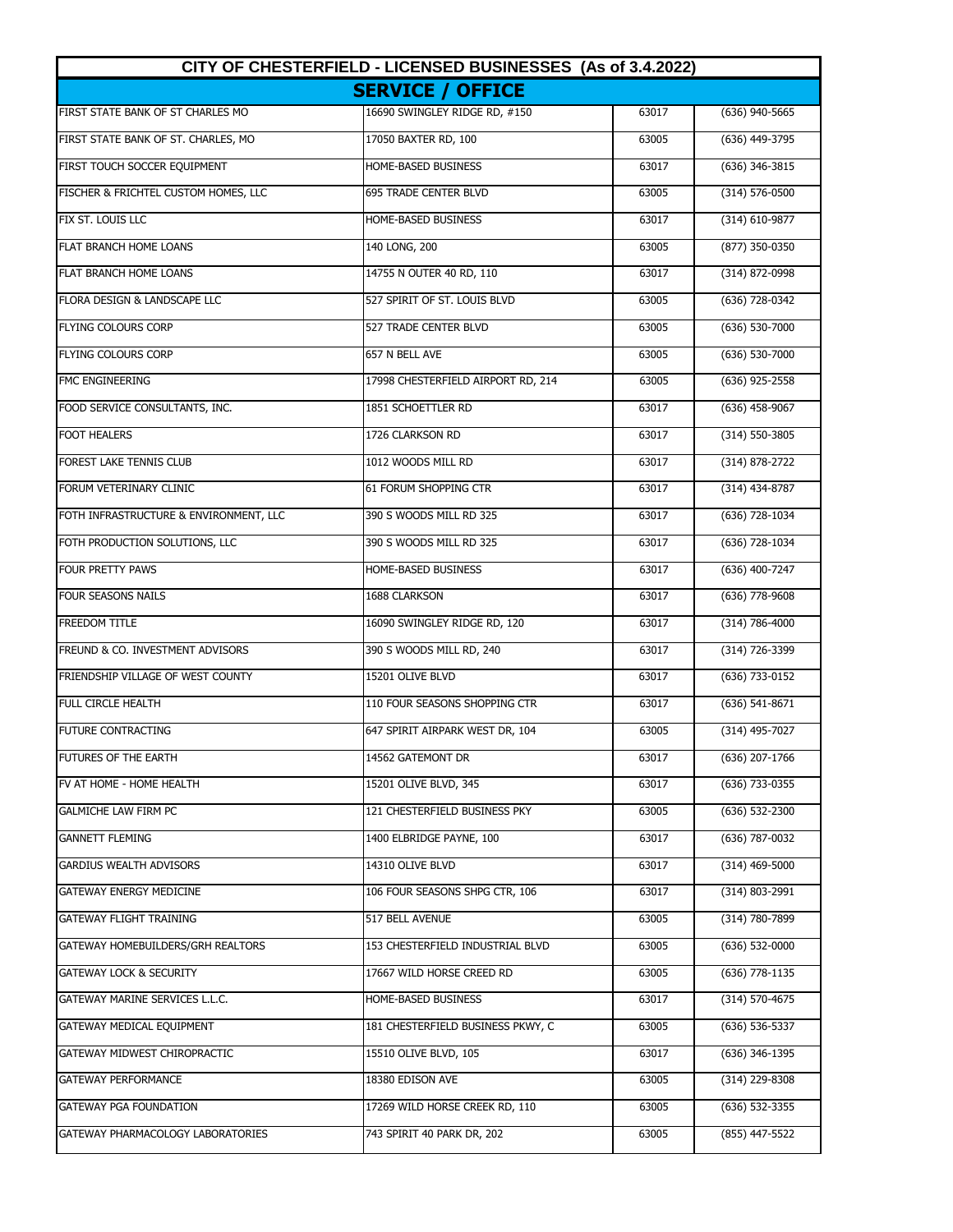| CITY OF CHESTERFIELD - LICENSED BUSINESSES (As of 3.4.2022) |                                        |       |                    |
|-------------------------------------------------------------|----------------------------------------|-------|--------------------|
|                                                             | <b>SERVICE / OFFICE</b>                |       |                    |
| GATEWAY TO HEALTH CHIROPRACTIC                              | 15510 OLIVE BLVD.                      | 63017 | (636) 346-1395     |
| GENE C. COHEN, DDS, P.C.                                    | 15510 OLIVE BLVD 120                   | 63017 | (636) 532-2522     |
| <b>GENERATION DENTAL GROUP</b>                              | 1001 E CHESTERFIELD PKY                | 63017 | (636) 532-2228     |
| <b>GENIA'S TAYLOR SHOP &amp; ALTERATIONS</b>                | 125 LONG RD D                          | 63005 | (636) 537-0543     |
| GENUS MEDICAL TECHNOLOGIES, LLC                             | 201 CHESTERFIELD TOWNE CENTER          | 63005 | (314) 899-2991     |
| <b>GEOFF MEYERKORD LAW FIRM</b>                             | 618 CEPI, C                            | 63005 | (314) 500-6000     |
| GEORGE BUTLER ASSOCIATES, INC                               | 16305 SWINGLEY RIDGE RD, 300           | 63017 | $(314)$ 231-0100   |
| <b>GEORGIAN AEROSPACE LLC</b>                               | 769 SPIRIT OF ST. LOUIS BLVD           | 63005 | (636) 532-0866     |
| GEOSYNTEC CONSULTANTS, INC.                                 | 1 MCBRIDE AND SON CENTER DR, 202       | 63005 | (636) 812-0807     |
| GERALD BECK AGENCY, INC.                                    | 15239 OLIVE BLVD                       | 63017 | (636) 530-1221     |
| <b>GERSHMAN MORTGAGE</b>                                    | 16253 SWINGLEY RIDGE RD, STE 375 & 400 | 63017 | (314) 889-0671     |
| <b>GIE LTD</b>                                              | 8 THE PINES CT D                       | 63141 | $(314) 878 - 0102$ |
| <b>GIFTS &amp; MORE</b>                                     | HOME-BASED BUSINESS                    | 63017 | $(636) 532 - 3024$ |
| <b>GILBOA INTERNATIONAL GROUP</b>                           | HOME-BASED BUSINESS                    | 63017 | $(314)$ 496-4315   |
| <b>GLASS AMERICA MIDWEST LLC</b>                            | 647 SPIRIT AIRPARK WEST, 103           | 63005 | (314) 427-3934     |
| GLOBAL ASSOCIATED ENTERPRISES, INC.                         | HOME-BASED BUSINESS                    | 63141 | (314) 514-5026     |
| GLOBAL IMPORT SOLUTIONS, LLC                                | 237 CHESTERFIELD INDUSTRIAL BLVD       | 63005 | (636) 730-3707     |
| <b>GLOBAL WELDING TECHNOLOGIES</b>                          | HOME-BASED BUSINESS                    | 63005 | (314) 609-6203     |
| <b>GLOBALGREEN INSURANCE AGENCY</b>                         | 15455 CONWAY RD 140                    | 63017 | (636) 733-0030     |
| GLORIA P. ROBERTS, CPA                                      | 14212 COOPERSTOWN DR                   | 63017 | (314) 434-9850     |
| GMA HOLDINGS, INC.                                          | 629 CEPI DR                            | 63005 | (636) 530-3700     |
| <b>GO GREEN! LAWN &amp; LANDSCAPE</b>                       | 18173 EDISON AVE D                     | 63005 | (877) 817-8117     |
| GOLDEN CHIROPRACTIC GROUP, LTD.                             | HOME-BASED BUSINESS                    | 63017 | (636) 532-3030     |
| <b>GOLFTEC CHESTERFIELD</b>                                 | 148 CHESTERFIELD COMMONS EAST RD       | 63005 | $(314) 721 - 4653$ |
| <b>GOOSEHEAD INSURANCE</b>                                  | 14897 CLAYTON RD                       | 63017 | (636) 778-3839     |
| <b>GRACIE BARRA CHESTERFIELD</b>                            | 13379 OLIVE BLVD                       | 63017 | (314) 861-9635     |
| GRAHAM GROUP, INC.                                          | 400 CHESTERFIELD CTR 400               | 63017 | (636) 537-7858     |
| GRANGER CONTRACTING CO., INC.                               | 160 CHESTERFIELD INDUSTRIAL BLVD       | 63005 | (636) 728-0446     |
| <b>GRAPHIC CONNECTIONS GROUP LLC</b>                        | 174 CHESTERFIELD INDUSTRIAL BLVD       | 63005 | (636) 519-8320     |
| <b>GREAT CLIPS</b>                                          | 119 HILLTOWN VILLAGE CTR               | 63017 | (314) 974-0704     |
| <b>GREAT CLIPS FOR HAIR</b>                                 | 16 FOUR SEASONS SHPG CTR               | 63017 | (314) 878-7712     |
| <b>GREEN GUYS LANDSCAPING</b>                               | 205 CHESTERFIELD INDUSTRIAL BLVD       | 63005 | (636) 257-4555     |
| <b>GREENBROOK TMS ST. LOUIS</b>                             | 16091 SWINGLEY RIDGE RD, 110           | 63017 | (855) 950-4867     |
| <b>GREENTRAIL TOOL SHED</b>                                 | HOME-BASED BUSINESS                    | 63017 | (314) 323-7171     |
| <b>GREENWAY THERAPY</b>                                     | 14809 CLAYTON RD                       | 63017 | (800) 353-6402     |
| <b>GREG TERBROCK DESIGN-BUILD LLC</b>                       | 722 SPIRIT OF ST. LOUIS BLVD, D        | 63005 | (636) 778-2005     |
| <b>GREGORY E. ROBINSON P.C.</b>                             | 1422 ELBRIDGE PAYNE RD 170             | 63017 | (636) 532-9500     |
| <b>GROUNDWORK INSURANCE SERVICES</b>                        | 641 CEPI DR                            | 63005 | (314) 336-0279     |
| <b>GROUNDWORK MORTGAGE</b>                                  | 641 CEPI DR                            | 63005 | (636) 537-1005     |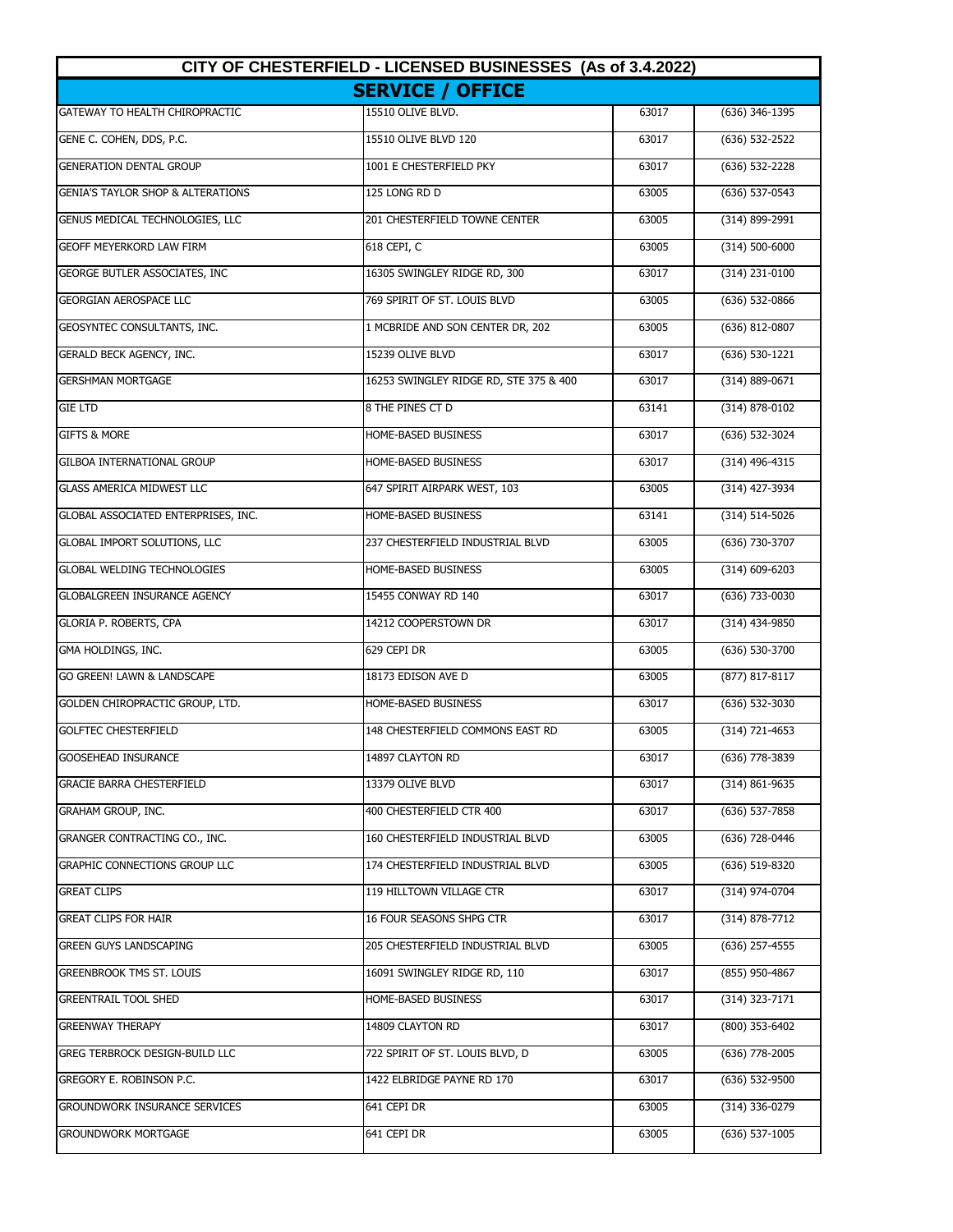| CITY OF CHESTERFIELD - LICENSED BUSINESSES (As of 3.4.2022) |                                       |       |                    |
|-------------------------------------------------------------|---------------------------------------|-------|--------------------|
|                                                             | <b>SERVICE / OFFICE</b>               |       |                    |
| <b>GRUCHALLA &amp; ASSOCIATES ARCHITECTS</b>                | HOME-BASED BUSINESS                   | 63017 | (314) 878-2676     |
| <b>GUILD MORTGAGE</b>                                       | 17280 N OUTER 40 RD, 101              | 63005 | (314) 995-9919     |
| <b>GULF TANGO, LLC</b>                                      | 18336 EDISON AVENUE                   | 63005 | (314) 323-3443     |
| <b>GUNBUSTERS, LLC</b>                                      | 743 SPIRIT 40 PARK DR, 111            | 63005 | (636) 489-2060     |
| <b>GUY &amp; CARMELLO SALON</b>                             | 55 FORUM SHOPPING CTR                 | 63017 | $(636)$ 514-1555   |
| <b>H &amp; H FINANCIAL CORPORATION</b>                      | 117 CHESTERFIELD BUSINESS PKY         | 63005 | (636) 530-0582     |
| <b>H&amp;R BLOCK #49150</b>                                 | 1743 CLARKSON RD                      | 63017 | $(636)$ 536-7054   |
| <b>HAIR EVOLUTION</b>                                       | 14778 CLAYTON RD                      | 63011 | (314) 341-8594     |
| <b>HAIR SALOON</b>                                          | 108 CHESTERFIELD COMMONS EAST RD      | 63005 | $(636)$ 236-0893   |
| HALL WEALTH MANAGEMENT, LLC                                 | 17295 CHESTERFIELD AIRPORT RD, 200    | 63005 | $(636)$ 530-3688   |
| HAMPTON INN & SUITES - CHESTERFIELD                         | 5 MCBRIDE AND SON CENTER DR           | 63005 | (636) 530-0770     |
| HAMPTON INN-CHESTERFIELD                                    | 16201 SWINGLEY RIDGE RD               | 63017 | $(636) 537 - 2500$ |
| <b>HAPPY HEARTS</b>                                         | <b>HOME-BASED BUSINESS</b>            | 63141 | (314) 287-9682     |
| <b>HAPPY NAILS</b>                                          | 14768 CLAYTON RD                      | 63011 | (314) 814-3472     |
| <b>HARDESTY HOMES</b>                                       | 232 CHESTERFIELD INDUSTRIAL BLVD      | 63005 | (636) 530-9777     |
| <b>HARDESTY PROPERTIES</b>                                  | 232 CHESTERFIELD INDUSTRIAL BLVD      | 63005 | (636) 530-9777     |
| <b>HARMONY COUNSELING LLC</b>                               | 16216 BAXTER RD, 240                  | 63017 | (314) 399-9880     |
| HAROLD G. BURTON, MD, INC                                   | HOME-BASED BUSINESS                   | 63017 | (916) 635-9539     |
| HARRIS DOWELL FISHER & HARRIS                               | 15400 S OUTER 40 RD 202               | 63017 | (636) 532-0300     |
| HASHCODE SYSTEMS LLC                                        | HOME-BASED BUSINESS                   | 63017 | (314) 369-1460     |
| <b>HAYES NUTRITION</b>                                      | 15510 OLIVE BLVD, 206                 | 63017 | (314) 578-7429     |
| HAYS COMPANIES OF ST. LOUIS                                 | 16091 SWINGLEY RIDGE RD 160           | 63017 | $(636) 590 - 4100$ |
| <b>HDA ARCHITECTS</b>                                       | 16150 MAIN CIRCLE DR, 100             | 63017 | (314) 726-2500     |
| <b>HEALTH &amp; WELLNESS DISTRIBUTION</b>                   | 16757 BENTON TAYLOR DR                | 63005 | $(636) 532 - 4009$ |
| <b>HEALTH BY DESIGN</b>                                     | 16100 CHESTERFIELD BUSINESS PKWY, 310 | 63017 | (314) 735-0780     |
| <b>HEART AND HANDS</b>                                      | HOME BASED BUSINESS                   | 63017 | (314) 302-3987     |
| HEARTFELT HOME HEALTHCARE LLC                               | 100 CHESTERFIELD BUSINESS PKY, 200    | 63005 | $(636) 681 - 1276$ |
| HEARTLAND HEARING CENTERS, LLC                              | 143 LONG RD                           | 63005 | $(636)$ 536-1555   |
| HEATHER A MURPHY, CPA LLC                                   | HOME-BASED BUSINESS                   | 63005 | (314) 910-1709     |
| HEDICORP CONTRACTING, INC.                                  | 185 CHESTERFIELD BUSINESS PKY B       | 63005 | (636) 530-7300     |
| HEFFERNAN INSURANCE BROKERS                                 | 16141 SWINGLEY RIDGE RD 100           | 63017 | (636) 536-2082     |
| HENRY SCHEIN INC.                                           | 17897 CHESTERFIELD AIRPORT RD         | 63005 | (631) 843-5500     |
| HERITAGE FOUNDATION OF CHESTERFIELD                         | 291 CHESTERFIELD MALL, SPACE 552      | 63017 | (314) 952-4725     |
| HEUTEL INSTITUTE OF HYPNOSIS                                | HOME-BASED BUSINESS                   | 63017 | (636) 532-2372     |
| HG HAIR STUDIO                                              | 130-132 CHESTERFIELD VALLEY DR.       | 63005 | $(314)$ 650-8618   |
| HIGH ENERGY GYMNASTICS                                      | 140 LONG RD, 121                      | 63005 | (636) 532-7762     |
| <b>HIGHCROFT DESIGN</b>                                     | HOME-BASED BUSINESS                   | 63017 | $(314)$ 280-8056   |
| HILLSBORO TITLE                                             | 400 CHESTERFIELD CENTER, 400          | 63017 | (314) 575-9007     |
| <b>HILLTOWN CLEANERS</b>                                    | 175 HILLTOWN VILLAGE CTR              | 63017 | (314) 368-7842     |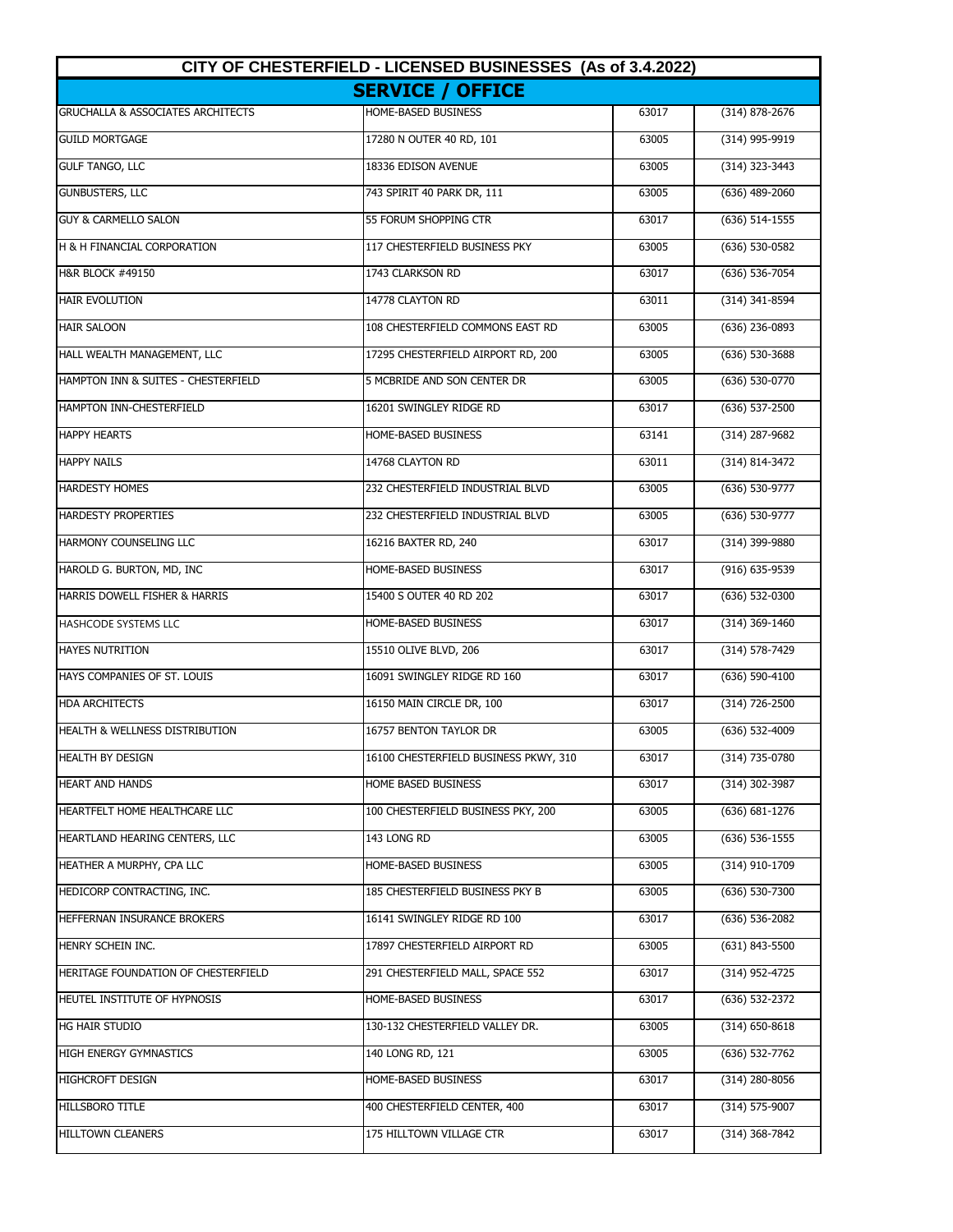| CITY OF CHESTERFIELD - LICENSED BUSINESSES (As of 3.4.2022) |                                  |       |                    |
|-------------------------------------------------------------|----------------------------------|-------|--------------------|
|                                                             | <b>SERVICE / OFFICE</b>          |       |                    |
| HILTON GARDEN INN ST. LOUIS/CHESTERFIELD                    | 16631 CHESTERFIELD GROVE RD      | 63005 | $(636) 532 - 9400$ |
| <b>HITACHI VANTARA</b>                                      | 16090 SWINGLEY RIDGE RD, 210     | 63017 | (636) 443-3887     |
| HL GROUP, INC.                                              | 16690 SWINGLEY RIDGE RD 100      | 63017 | (636) 590-2900     |
| HMS HEALTH LLC                                              | 740 SPIRIT 40 PARK DR            | 63005 | (636) 536-0835     |
| HOCHSCHILD BLOOM & CO. LLP                                  | 16100 W CHESTERFIELD PKY 125     | 63017 | (636) 532-8525     |
| HOLIDAY INN EXPRESS & SUITES CHESTERFIELD                   | 11 ARNAGE BLVD                   | 63005 | $(636) 590 - 6240$ |
| <b>HOLT PATTERSON LLC</b>                                   | 260 CHESTERFIELD INDUSTRIAL BLVD | 63005 | (636) 530-1040     |
| HOME ELEMENTS DESIGN, LLC                                   | 17830 CHESTERFIELD AIRPORT RD    | 63005 | $(636) 536-6301$   |
| HOMELAND-DEFENSE 4U, INC.                                   | HOME-BASED BUSINESS              | 63017 | (636) 536-2234     |
| HOMER SEDIGHI, DMD, PC                                      | 2 WEST DR 100                    | 63017 | $(636)$ 777-7777   |
| HOMESTEAD FINANCIAL MORTGAGE                                | 14897 CLAYTON RD, 2ND FLR        | 63017 | $(636)$ 256-5701   |
| HOMEWOOD SUITES CHESTERFIELD                                | 840 W CHESTERFIELD PKY           | 63017 | $(636) 530-0305$   |
| HOOK & ROLL DUMPSTER SERVICE                                | HOME-BASED BUSINESS              | 63017 | $(314) 740 - 1738$ |
| <b>HOOPAYZ LLC</b>                                          | 14515 N OUTER 40 RD, 112         | 63017 | (314) 548-6566     |
| HORIZON GROUP, INC.                                         | HOME-BASED BUSINESS              | 63017 | (314) 283-2284     |
| HOUSE OF PAIN GYM                                           | 177 CHESTERFIELD INDUSTRIAL BLVD | 63005 | (941) 527-0222     |
| <b>HR GREEN</b>                                             | 16020 SWINGLEY RIDGE RD 120      | 63017 | (636) 519-0990     |
| <b>HTC ENGINEERING</b>                                      | 42 FOUR SEASONS CTR, 110         | 63017 | (314) 469-7017     |
| HUDSON MANAGEMENT SERVICES                                  | 42 FOUR SEASONS CTR, 4           | 63017 | (314) 882-5780     |
| HUMBOLDT MANUFACTURING CO.                                  | 18281 EDISON AVE 120             | 63005 | (636) 537-0828     |
| HUNTLEIGH SECURITIES CORPORATION                            | 15400 S OUTER 40 RD              | 63017 | (314) 236-8886     |
| HYATT PLACE STL/CHESTERFIELD                                | 333 CHESTERFIELD CENTER E        | 63017 | (636) 536-6262     |
| HYDRACORE, LLC                                              | 747 SPIRIT OF ST LOUIS BLVD      | 63005 | (636) 728-0342     |
| <b>i AUTO AGENT</b>                                         | HOME-BASED BUSINESS              | 63005 | $(314) 596 - 2277$ |
| ICARE NAILS AND SPA                                         | 140 CHESTERFIELD VALLEY DR       | 63005 | (314) 783-7052     |
| <b>ICE CHEER &amp; DANCE</b>                                | 17387 EDISON AVENUE              | 63005 | $(636)$ 536-2800   |
| ICON INSTRUMENTS, INC.                                      | 15850 OLD CLARKSON RD            | 63017 | (636) 537-2338     |
| ICON TECHNOLOGY CONSULTING, INC.                            | 17999 CHESTERFIELD AIRPORT RD    | 63005 | (636) 530-7776     |
| IMAGINE HEALTH CHIROPRACTIC                                 | 500 CHESTERFIELD CENTER, 320     | 63017 | (636) 812-2156     |
| IMAGING PARTNERS OF MISSOURI, LLC                           | 14825 N OUTER 40 RD 120          | 63017 | (636) 449-3990     |
| <b>IMAP LLC</b>                                             | 149 CHESTERFIELD BUSINESS PKY    | 63005 | $(636)$ 425-0005   |
| IMPACT TECHNOLOGIES                                         | 16650 CHESTERFIELD GROVE RD 210  | 63005 | (314) 743-1400     |
| INDEPENDENT ELEC CONTRACTORS GREATER STL                    | 668 GODDARD AVE                  | 63005 | (314) 739-4650     |
| INDUSTRIAL ALLY, LLC                                        | 1400 ELBRIDGE PAYNE RD, 100      | 63017 | (636) 692-5595     |
| INFINITE ELECTRONICS dba SHOW ME CABLES                     | 115 CHESTERFIELD INDUSTRIAL BLVD | 63005 | $(636)$ 519-9505   |
| INFORMATION BUILDERS, INC.                                  | 16401 SWINGLEY RIDGE RD 200      | 63017 | (636) 519-1411     |
| INFORMATION SYSTEMS SERVICES GROUP                          | 724 SPIRIT 40 PARK DR            | 63005 | $(636)$ 530-7808   |
| <b>INGENUITY ENGINES</b>                                    | HOME-BASED BUSINESS              | 63017 | $(314)$ 435-2778   |
| INNOVATIVE REAL ESTATE MANAGEMENT                           | 15510 OLIVE BLVD 100             | 63017 | $(636)$ 530-7171   |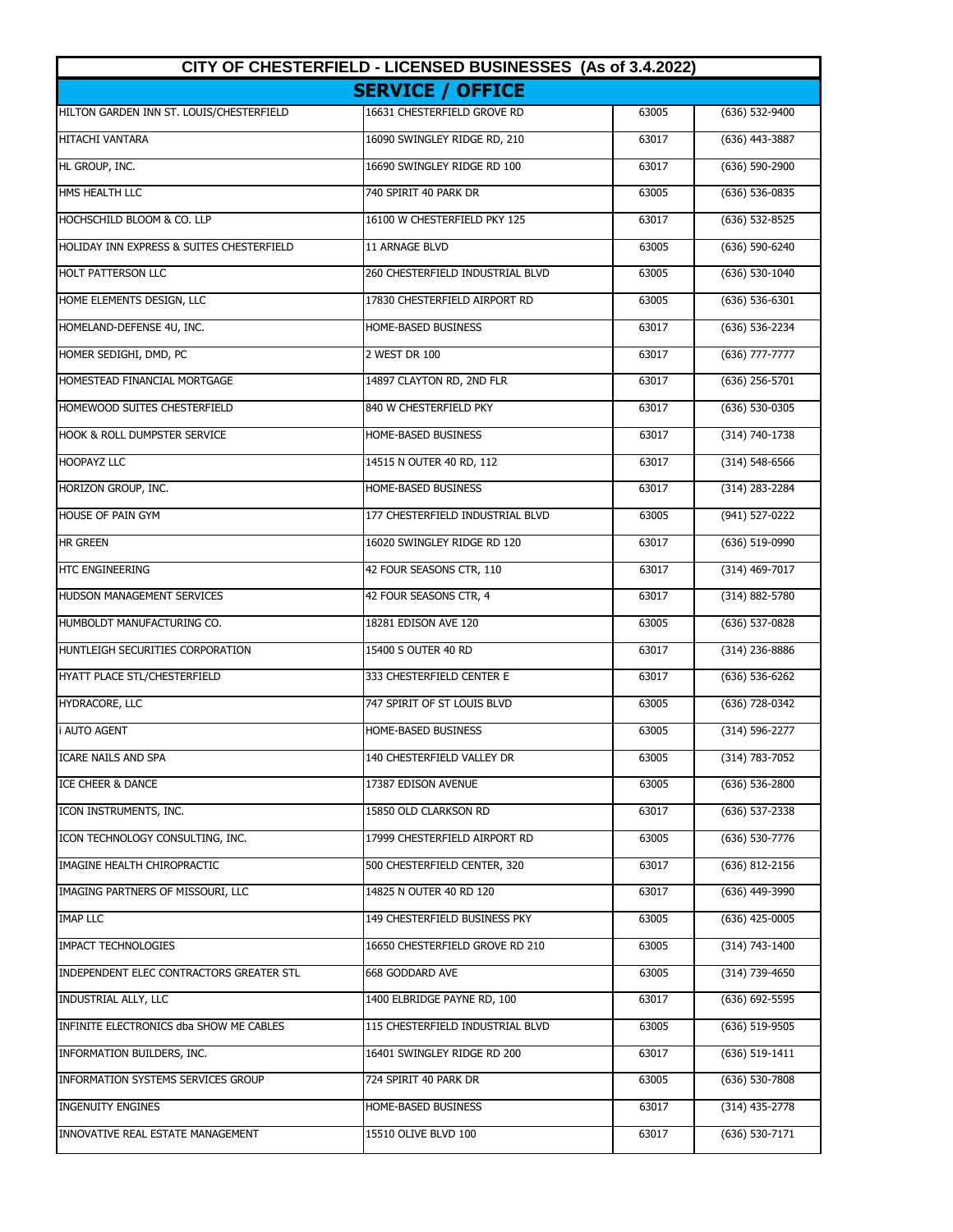| CITY OF CHESTERFIELD - LICENSED BUSINESSES (As of 3.4.2022) |                                     |       |                    |
|-------------------------------------------------------------|-------------------------------------|-------|--------------------|
|                                                             | <b>SERVICE / OFFICE</b>             |       |                    |
| <b>INSIGHT RESEARCHERS, LLC</b>                             | HOME-BASED BUSINESS                 | 63017 | $(314)$ 225-7815   |
| INSITUFORM TECHNOLOGIES USA, INC.                           | 580 S GODDARD AVE                   | 63005 | $(636) 530 - 8607$ |
| <b>INSPIRE CHANGE COUNSELING</b>                            | 16020 SWINGLEY RIDGE RD, 305        | 63017 | (314) 252-8683     |
| <b>INSTANT IMPRINTS</b>                                     | 132 HILLTOWN VILLAGE CTR            | 63017 | (636) 536-6806     |
| <b>INSTRUMENT AND VALVE SERVICES</b>                        | <b>504 TRADE CENTER BLVD</b>        | 63005 | (636) 681-1946     |
| <b>INSURANCE BROKERS GROUP</b>                              | 18118 CHESTERFIELD AIRPORT RD, L    | 63005 | (314) 569-1010     |
| INSURANCE STORE, INC.                                       | 1415 ELBRIDGE PAYNE RD 230          | 63017 | (636) 532-0100     |
| <b>INTEGRA FINANCIAL SERVICES</b>                           | 16100 CHESTERFIELD PKWY W, 363      | 63017 | (314) 498-7458     |
| <b>INTEGRATED SPINE CARE</b>                                | 13710 OLIVE BLVD                    | 63017 | (314) 469-7246     |
| <b>INTEGRATED WEALTH ADVISORS</b>                           | 618 CEPI DR, B                      | 63005 | (314) 230-8262     |
| <b>INTEGRITY MARKETING &amp; MAIL SOLUTIONS</b>             | 750-782 SPIRIT 40 PARK DR, 778      | 63005 | (314) 607-1186     |
| <b>INTELLECTIVE GROUP</b>                                   | 16020 SWINGLEY RIDGE RD, 145        | 63017 | (314) 942-3920     |
| INTERNAL MEDICINE OF WEST COUNTY                            | 16216 BAXTER RD, 320                | 63017 | $(636)$ 391-1701   |
| INTERVENTIONAL PAIN CENTER OF CHESTERFIELD                  | 17300 N OUTER 40 RD 100             | 63005 | (636) 519-8889     |
| INTERVENTIONAL PAIN INSTITUTE                               | 17300 N OUTER 40 RD 100             | 63005 | (636) 519-8889     |
| IN-TOUCH HOME HEALTHCARE                                    | HOME-BASED BUSINESS                 | 63005 | (314) 920-0068     |
| <b>INTUITION &amp; LOGIC</b>                                | 16253 SWINGLEY RIDGE RD, 100        | 63017 | (314) 432-2543     |
| <b>INVESTORS TITLE CO.</b>                                  | 108 CHESTERFIELD VALLEY DR          | 63005 | (636) 530-1990     |
| <b>INVESTORS TITLE COMPANY INC</b>                          | 16305 SWINGLEY RIDGE RD, 550        | 63017 | (636) 449-4115     |
| <b>INVESTORS TITLE COMPANY INC</b>                          | 16647 CHESTERFIELD GROVE RD, 110    | 63005 | $(636)$ 449-4111   |
| <b>ISLE NAIL BAR</b>                                        | 272 THF BLVD                        | 63005 | $(636) 536 - 3203$ |
| IV & RESPIRATORY CARE                                       | 218 CHESTERFIELD INDUSTRIAL BLVD    | 63005 | (618) 398-2720     |
| <b>J&amp;C ENTERPRISE DEVELOPMENT</b>                       | HOME-BASED BUSINESS                 | 63017 | $(314) 583 - 5169$ |
| <b>J&amp;J SERVICE PROFESSIONALS LLC</b>                    | 108 CHESTERFIELD MALL               | 63017 | $(314)$ 287-8587   |
| J. HELBIG & COMPANY                                         | 15400 S OUTER 40 RD, 208            | 63017 | (314) 276-7355     |
| JACK E. WOLF, DMD                                           | 109 LONG RD                         | 63005 | (636) 530-7260     |
| JACK STUBBLEFIELD REALTY                                    | 42 FOUR SEASONS SHPG CTR 44D        | 63017 | (314) 434-1225     |
| JACKSON PHYSICIAN SEARCH LLC                                | 100 CHESTERFIELD BUSINESS PKWY, 264 | 63005 | (469) 909-6673     |
| JACOBSMEYER CONSTRUCTION COMPANY                            | 18118 CHESTERFIELD AIRPORT RD, P    | 63005 | (636) 778-4242     |
| JAMES B. CARROLL, LPC                                       | 106 FOUR SEASONS CTR, 103B          | 63017 | (314) 651-6679     |
| JAX ESTATE PLANNING LLC                                     | 100 CHESTERFIELD BUSINESS PKWY, 200 | 63005 | $(636)$ 591-8950   |
| <b>JAZZERCISE</b>                                           | 13399 OLIVE BLVD                    | 63017 | (636) 552-9910     |
| JB ACCOUNTING & TAX SERVICES, P.C.                          | 701A CROWN INDUSTRIAL CT            | 63005 | (636) 536-4992     |
| <b>JBS HOME LLC</b>                                         | HOME-BASED BUSINESS                 | 63017 | (314) 809-3480     |
| JC CORPORATE MANAGEMENT, INC.                               | 648 TRADE CENTER BLVD               | 63005 | (636) 532-1100     |
| JEFF KELLY HOMES, INC.                                      | 17998 CHESTERFIELD AIRPORT RD, 217  | 63005 | (636) 332-0451     |
| JEM BIOTECH, INC.                                           | 17269 WILD HORSE CREEK RD, 160      | 63005 | (636) 465-3069     |
| JEOPARDY JOE                                                | HOME-BASED BUSINESS                 | 63017 | (314) 399-2223     |
| JETBROKERS, INC.                                            | 595 BELL AVE, 100                   | 63005 | (636) 532-6900     |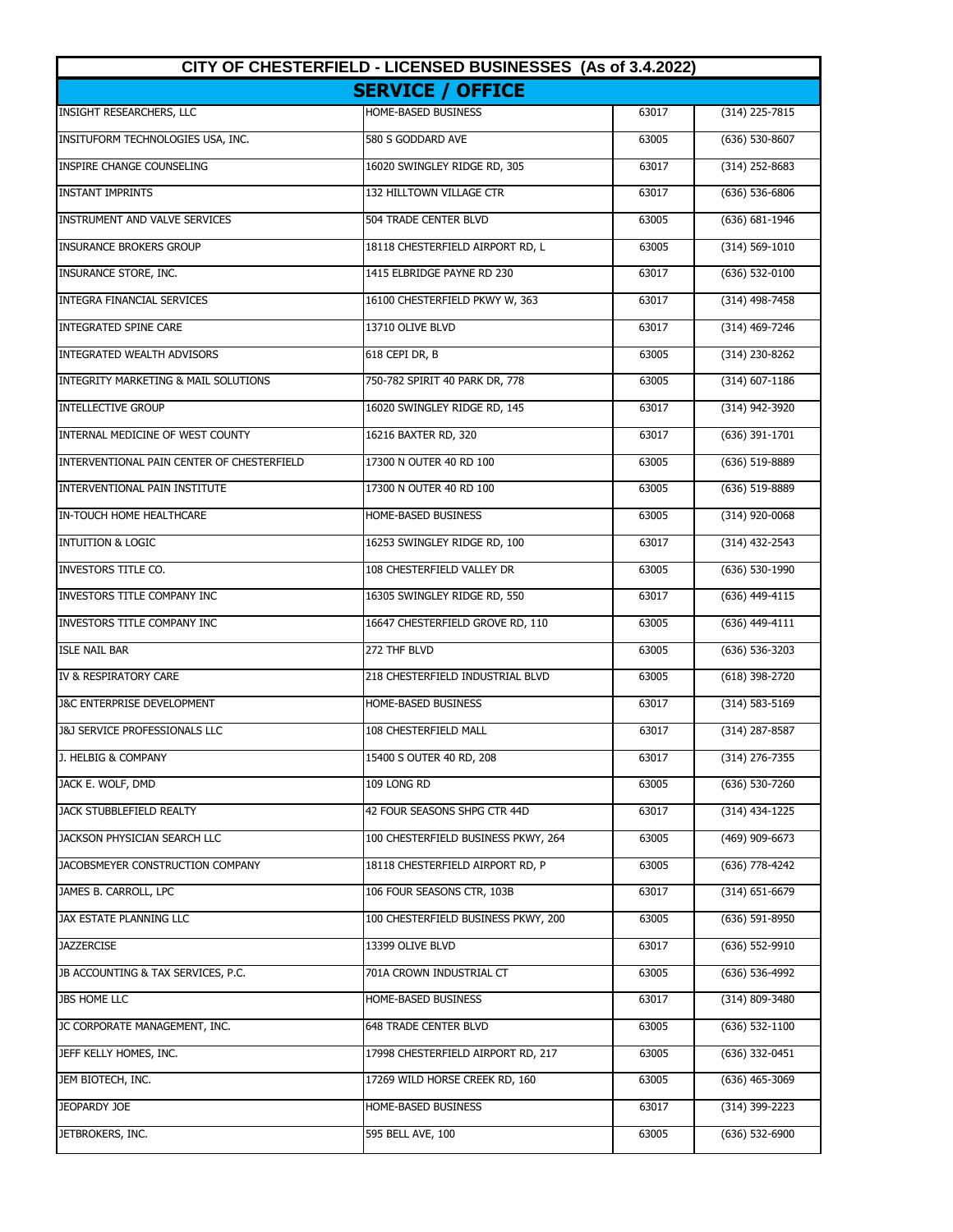| CITY OF CHESTERFIELD - LICENSED BUSINESSES (As of 3.4.2022) |                                    |       |                    |
|-------------------------------------------------------------|------------------------------------|-------|--------------------|
|                                                             | <b>SERVICE / OFFICE</b>            |       |                    |
| JEWISH COMMUNITY CENTER                                     | 16801 BAXTER RD                    | 63005 | $(314)$ 432-5700   |
| <b>JIL TECHNOLOGY</b>                                       | 1230 BLUFFVIEW RIDGE DR            | 63005 | $(636)$ 532-8880   |
| JITA, INC.                                                  | 751 SPIRIT OF ST LOUIS BLVD        | 63005 | $(417) 866 - 4141$ |
| <b>JMA DESIGN</b>                                           | HOME-BASED BUSINESS                | 63017 | $(314)$ 313-6535   |
| JOEL KAMIL & ASSOCIATES, CPA, PC                            | 16100 W CHESTERFIELD PKY 248       | 63017 | (636) 530-0293     |
| JOHN BARDGETT & ASSOCIATES, INC.                            | 16141 SWINGLEY RIDGE RD 110        | 63017 | (636) 530-9392     |
| JOHN CHENG, CPA                                             | 42 FOUR SEASONS SHPG CTR 135       | 63017 | (314) 878-1649     |
| JOHNSON-AMERICAN FAMILY INSURANCE                           | 15239 OLIVE BLVD                   | 63017 | (636) 530-1199     |
| JORDAN LAWRENCE GROUP, L.C.                                 | 702 SPIRIT 40 PARK DR, 100         | 63005 | (636) 527-3000     |
| JOSEPH A. MUCCINI MD, LLC                                   | 222 S. WOODS MILL RD, 475N         | 63017 | (314) 878-0600     |
| JOSEPH C. SANSONE CO.                                       | 18040 EDISON AVE                   | 63005 | (636) 733-5413     |
| JOSEPH H.D. LEE                                             | 16100 CHESTERFIELD PKWY W, 205     | 63017 | $(636) 536-3021$   |
| JOSH A WANSING CPA, LLC                                     | 16100 CHESTERFIELD PKWY W, 360     | 63017 | $(636) 532 - 9223$ |
| JOY IN A TEACUP LLC                                         | HOME-BASED BUSINESS                | 63017 | (480) 257-8540     |
| JU JU B'S SALON, SPA & BOUTIQUE                             | 48 FOUR SEASONS SHPG CTR           | 63017 | (314) 469-7096     |
| JUDITH GURLEY PLASTIC SURGERY, LLC                          | 14825 N OUTER 40 RD 350            | 63017 | (636) 812-4300     |
| JUDY B. GROSZ, LCSW                                         | HOME-BASED BUSINESS                | 63017 | (314) 424-6400     |
| JULES ESTATE BUYERS, INC.                                   | 13990 OLIVE BLVD, 103              | 63017 | $(314)$ 485-8223   |
| JUNIOR ACHIEVEMENT OF MISSISSIPPI VALLEY, INC.              | 17339 N OUTER 40 RD                | 63005 | (636) 728-0707     |
| JUNIOR CHAMBER INTERNATIONAL, INC.                          | 15645 OLIVE BLVD                   | 63017 | (636) 449-3100     |
| JUNIPER ROOT WOODLAND PRESCHOOL                             | 620 N WOODSMILL RD                 | 63017 | (314) 761-7797     |
| <b>K NAILS</b>                                              | 17537 CHESTERFIELD AIRPORT RD      | 63005 | $(636) 536-6629$   |
| <b>K&amp;R CERTIFIED PUBLIC ACCOUNTANTS</b>                 | 1 1ST MISSOURI CENTER, 214         | 63005 | (314) 720-8686     |
| K. RITTER CONSULTING ENGINEERS                              | 150 LONG RD 200                    | 63005 | $(636) 532 - 1776$ |
| <b>KARIN O'BRIEN</b>                                        | HOME-BASED BUSINESS                | 63017 | (314) 401-9979     |
| KARING HOME HEALTH                                          | 400 CHESTERFIELD CTR, 400          | 63017 | (636) 498-4850     |
| KARSTEN INC.                                                | 148 CHESTERFIELD INDUSTRIAL BLVD A | 63005 | (636) 532-6999     |
| <b>KASSMO PRODUCTS</b>                                      | 16020 SWINGLEY RIDGE RD, 210       | 63017 | (314) 287-6270     |
| <b>KATALYST MEDICAL</b>                                     | 17000 BAXTER RD, 200               | 63005 | (314) 230-7800     |
| KATALYST SURGICAL LLC                                       | 754 N GODDARD AVE                  | 63005 | (636) 536-5950     |
| KATIE BRINK INTERIORS                                       | Home-based business                | 63017 | (901) 786-2290     |
| KATIE STEVENS COUNSELING                                    | 14824 W CLAYTON RD, 23             | 63017 | (636) 893-5224     |
| KATY COMPUTER SYSTEMS                                       | 390 S WOODS MILLS, B1              | 63017 | (314) 316-9000     |
| <b>KEEVEN &amp; VOIGHT PC</b>                               | 137 CHESTERFIELD BUSINESS PKY      | 63005 | (636) 519-1862     |
| KEHR CONSTRUCTION CO., INC.                                 | 700 SPIRIT OF ST LOUIS BLVD J      | 63005 | (636) 532-9611     |
| KELLER WILLIAMS REALTY CHESTERFIELD                         | 16690 SWINGLEY RIDGE RD, 240       | 63017 | (636) 534-8100     |
| KENNEDY FARMS EQUESTIRAN CENTER                             | HOME-BASED BUSINESS                | 63005 | (636) 532-7274     |
| KENNELWOOD VILLAGE PET HOTEL                                | 4 CLARKSON WILSON CTR              | 63017 | $(314)$ 307-7515   |
| KERSTING VETERINARY HOSPITAL                                | 132 FOUR SEASONS SHPG CTR          | 63017 | $(314)$ 469-6661   |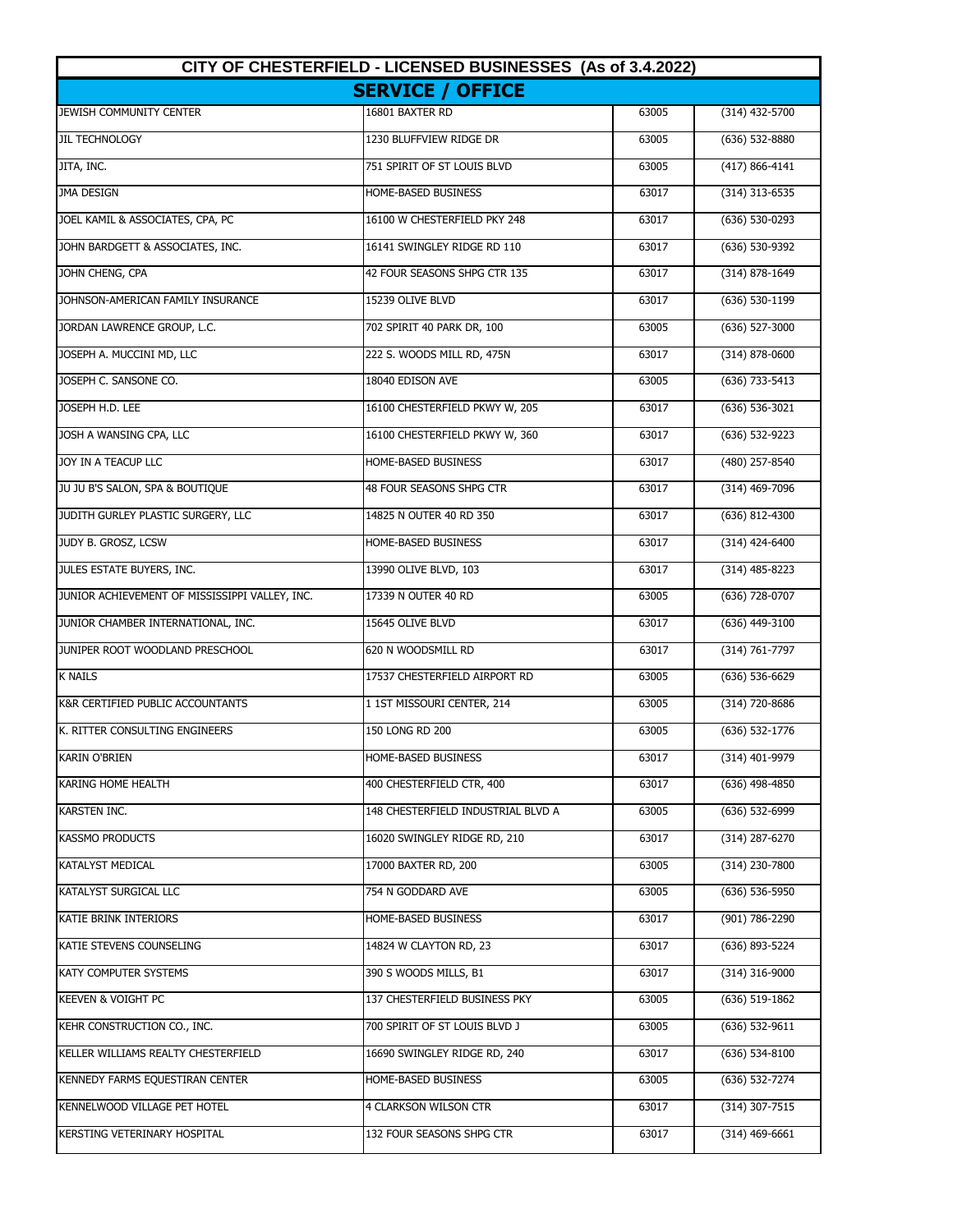| CITY OF CHESTERFIELD - LICENSED BUSINESSES (As of 3.4.2022) |                                 |       |                    |
|-------------------------------------------------------------|---------------------------------|-------|--------------------|
|                                                             | <b>SERVICE / OFFICE</b>         |       |                    |
| KEVIN J. ROACH, LLC                                         | 121 CHESTERFIELD BUSINESS PKY   | 63005 | (636) 519-0085     |
| KEVIN MORGESTER, DMD                                        | 510 BAXTER RD 1                 | 63017 | (636) 227-6500     |
| <b>KEVIN STENGEL AGENCY</b>                                 | 14 CLARKSON WILSON CTR          | 63017 | (636) 532-5544     |
| <b>KEYSTONE CONSTRUCTION COMPANY</b>                        | 633 SPIRIT VALLEY CENTRAL DRIVE | 63005 | (636) 519-7900     |
| KIDDIE ACADEMY OF CHESTERFIELD                              | 196 HILLTOWN VILLAGE CTR        | 63017 | (636) 778-4888     |
| KIDDIE ACADEMY (ADMIN)                                      | 500 CHESTERFIELD CENTER         | 63017 | $(314)$ 368-5660   |
| KINDERCARE EDUCATION                                        | 2275 VILLAGE GREEN PKY          | 63017 | (636) 227-5074     |
| <b>KINGDOM CAPITAL</b>                                      | 16052 SWINGLEY RIDGE RD, 300    | 63017 | (314) 325-1800     |
| KIRKWOOD MATERIAL SUPPLY, INC.                              | 14550 S OUTER 40 RD             | 63017 | (636) 532-4551     |
| <b>KITCHEN SOCIAL</b>                                       | 124 CHESTERFIELD COMMONS EAST   | 63005 | (636) 399-9380     |
| KLEMM & ASSOCIATES, LLC                                     | 14780 CLAYTON RD                | 63011 | (636) 256-3504     |
| KLOBASA LAW, LLC                                            | 1819 CLARKSON RD, 200           | 63017 | $(636)$ 778-0816   |
| KNOEBEL CONSTRUCTION INC                                    | 18333 WINGS CORPORATE DR        | 63005 | $(636)$ 326-4100   |
| <b>KOGENT SURGICAL</b>                                      | 754 N GODDARD AVE               | 63005 | (636) 778-3078     |
| KONICA MINOLTA BUSINESS SOLUTIONS                           | 14567 N OUTER 40 RD 325         | 63017 | $(636)$ 728-1400   |
| <b>KRAMER FOODS GROUPS LLC</b>                              | HOME-BASED BUSINESS             | 63005 | (636) 778-9111     |
| <b>KRAMER LLC, REALTORS</b>                                 | HOME-BASED BUSINESS             | 63005 | (314) 828-8255     |
| <b>KRAMER PROPERTIES GROUP LLC</b>                          | HOME-BASED BUSINESS             | 63005 | (636) 778-9111     |
| <b>KRENTZ FINANCIAL GROUP</b>                               | 14567 N OUTER 40 RD, 550        | 63017 | $(636)$ 778-7461   |
| KRUPINSKI ACADEMY OF DANCE                                  | 14855 CLAYTON RD                | 63017 | (636) 227-2362     |
| L.J. HART & COMPANY                                         | 16401 SWINGLEY RIDGE RD 210     | 63017 | (636) 537-9939     |
| LA TECH INC                                                 | 733 CROWN INDUSTRIAL CT, T      | 63005 | (314) 499-4791     |
| LADUE WEST DRY CLEANING                                     | 14286 LADUE RD                  | 63017 | (314) 469-6719     |
| <b>LALO SALON</b>                                           | 16223 BAXTER RD                 | 63017 | (636) 733-6996     |
| LAMBERT & CO                                                | 16052 SWINGLEY RIDGE RD, 210    | 63017 | (314) 991-4641     |
| LAMINAR WEALTH, LLC                                         | 16020 SWINGLEY RIDGE RD, 230    | 63017 | (636) 590-6919     |
| <b>LANDMARK REALTORS</b>                                    | 1 1ST MISSOURI CTR 217          | 63017 | (314) 434-4545     |
| LANGETECH, INC.                                             | 743 SPIRIT 40 PARK DR, 257      | 63005 | (314) 480-3599     |
| LARAMORE, DOUGLASS AND POPHAM, INC.                         | 1400 ELBRIDGE PAYNE RD 100      | 63017 | (636) 787-0032     |
| LARIMORE ASSOCIATES, INC.                                   | 16091 SWINGLEY RIDGE RD 180     | 63017 | (636) 537-3112     |
| LARSON COMMERCIAL REAL ESTATE                               | 14567 N OUTER 40, 350           | 63017 | (314) 787-7429     |
| LARSON FINANCIAL HOLDINGS                                   | 14567 N OUTER 40, 300           | 63017 | $(314)$ 787-7358   |
| LAUREN STRUTMAN ARCHITECTS, P.C.                            | 16676 OLD CHESTERFIELD RD       | 63017 | (636) 537-0880     |
| LAWRENCE AMITIN - PUBLIC ADJUSTER                           | HOME-BASED BUSINESS             | 63017 | (314) 322-0310     |
| LDC LAWN CARE LLC                                           | HOME-BASED BUSINESS             | 63017 | (314) 420-9888     |
| LEAN MEDIA, INC.                                            | 16150 MAIN CIRCLE DR, 205       | 63017 | (314) 282-9503     |
| LEE HECHT HARRISON                                          | 14567 N OUTER 40 RD             | 63017 | $(636) 681 - 1100$ |
| LEGACY DENTAL CARE                                          | 485 WILDWOOD PKY                | 63017 | (636) 227-8400     |
| LEGACY HEALTHCARE SERVICES INC.                             | 14525 CLAYTON RD                | 63011 | (636) 220-1386     |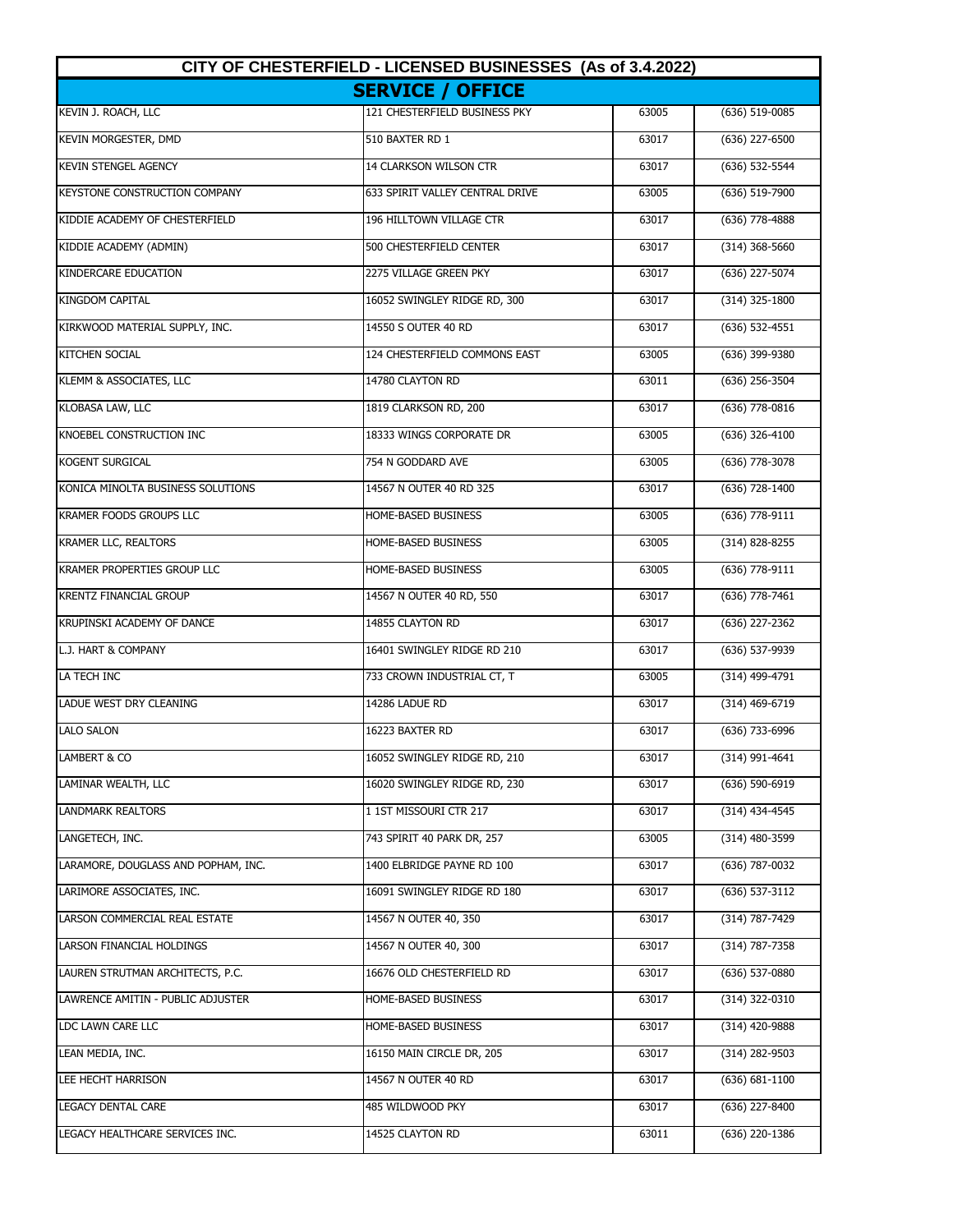| CITY OF CHESTERFIELD - LICENSED BUSINESSES (As of 3.4.2022) |                                  |       |                    |
|-------------------------------------------------------------|----------------------------------|-------|--------------------|
|                                                             | <b>SERVICE / OFFICE</b>          |       |                    |
| LEGACY LEGAL GROUP                                          | 16401 SWINGLEY RIDGE RD, 330     | 63017 | (636) 489-4404     |
| <b>LEGACY PERFORMANCE ZONE</b>                              | 633 GODDARD AVE                  | 63005 | (636) 579-7620     |
| LEIGH CONSULTING                                            | 16640 CHESTERFIELD GROVE RD, 124 | 63005 | (636) 399-2480     |
| LEM BUSINESS SOLUTIONS                                      | 106 FOUR SEASONS CTR, 101        | 63017 | $(314)$ 359-1411   |
| LESLEY CLAVIJO                                              | 16330 LYDIA HILL DR, APT 1108    | 63017 | (336) 692-0719     |
| LESLEY MITCHELL, LLC                                        | HOME-BASED BUSINESS              | 63017 | (636) 299-6376     |
| LEVISON APPRAISAL CO.                                       | HOME-BASED BUSINESS              | 63017 | (314) 878-2211     |
| LGFG, LLC                                                   | HOME-BASED BUSINESS              | 63017 | (314) 276-2442     |
| LICE BUSTERS ST. LOUIS                                      | 173 LONG RD, 100                 | 63005 | (314) 973-9037     |
| LIFE ESSENTIALS TCM CENTER                                  | 17269 WILD HORSE CREEK RD 140    | 63005 | $(314)$ 477-6688   |
| LIFECYCLE FINANCIAL GROUP                                   | 17295 CHESTERFIELD AIRPORT RD    | 63005 | (636) 530-3616     |
| LIGHT A SINGLE CANDLE FOUNDATION                            | 17000 BAXTER RD, 206             | 63005 | $(636)$ 778-3071   |
| <b>LINDELL BANK</b>                                         | 169 LONG RD                      | 63005 | $(636)$ 449-4000   |
| <b>LINDELL BANK</b>                                         | 15500 OLIVE BLVD                 | 63017 | $(636)$ 530-1550   |
| <b>LINXUP</b>                                               | 719 N GODDARD AVE                | 63005 | (314) 732-4925     |
| <b>LIONSGATE ADVISORS</b>                                   | 14755 N OUTER 40 RD, 514         | 63017 | (314) 222-2788     |
| <b>LISSA ELLISON</b>                                        | 14525 CLAYTON RD                 | 63011 | (954) 445-6723     |
| LITTLE SUNSHINE'S PLAYHOUSE & PRESCHOOL                     | 17690 EDISON AVENUE              | 63005 | (888) 858-8070     |
| LITTLE TALKERS SPEECH THERAPY LLC                           | HOME-BASED BUSINESS              | 63017 | $(314)$ 482-6817   |
| LOGAN COLLEGE OF CHIROPRACTIC                               | 1851 SCHOETTLER RD               | 63017 | (636) 221-2100     |
| LONGROAD FUELS, INC                                         | 110 LONG RD                      | 63005 | (636) 532-0756     |
| LOOK AFTER HAIR COMPANY                                     | 1738 CLARKSON RD                 | 63017 | (636) 537-3096     |
| LOOMIS ASSOCIATES                                           | 707 SPIRIT 40 PARK DR 135        | 63005 | $(636)$ 519-8668   |
| LOVELY NAILS SALON                                          | 12 CLARKSON WILSON CTR           | 63017 | $(314) 803 - 0216$ |
| LOWE'S HOME CENTER                                          | 14515 N OUTER 40 RD              | 63017 | (314) 434-7999     |
| LS POWER DEVELOPMENT, LLC                                   | 400 CHESTERFIELD CTR 110         | 63017 | (636) 532-2200     |
| <b>LS2 GROUP</b>                                            | 400 CHESTERFIELD CTR, 423        | 63017 | (314) 791-2774     |
| <b>LUSCIOUS LIVING</b>                                      | HOME-BASED BUSINESS              | 63017 | $(636)$ 532-1965   |
| M&M MARKET MANAGEMENT                                       | 18110 CHESTERFIELD AIRPORT RD H  | 63005 | (636) 532-7494     |
| MADISON COUNTY WOOD PRODUCTS                                | 16052 SWINGLEY RIDGE RD, 102     | 63017 | (314) 772-1722     |
| MAGNOLIA APARTMENT HOMES                                    | 1173 POMPEII DR                  | 63017 | (314) 434-0434     |
| MANCHESTER EQUIPMENT SALES LLC                              | 18173 EDISON AVE G               | 63005 | (636) 532-0007     |
| MANCHESTER LEASING COMPANY                                  | 18173 EDISON AVE G               | 63005 | $(636)$ 532-0007   |
| MANCHESTER LEASING SERVICES                                 | 18173 EDISON AVE G               | 63005 | $(636)$ 536-9060   |
| MANNA PRO PRODUCTS                                          | 702 SPIRIT 40 PARK DR, 107       | 63005 | $(636) 681 - 1700$ |
| MANNA PRO PRODUCTS, LLC                                     | 707 SPIRIT 40 PARK DR 150        | 63005 | (636) 681-1737     |
| MANTALITY                                                   | 124 CHESTERFIELD TOWNE CENTER    | 63005 | $(314)$ 858-5085   |
| MARC SATTOVIA DMD PC                                        | 16100 W CHESTERFIELD PKY 320     | 63017 | (636) 532-3208     |
| MARKETING ALTERNATIVES INC                                  | 155 CHESTERFIELD IND BLVD        | 63005 | $(636)$ 530-0088   |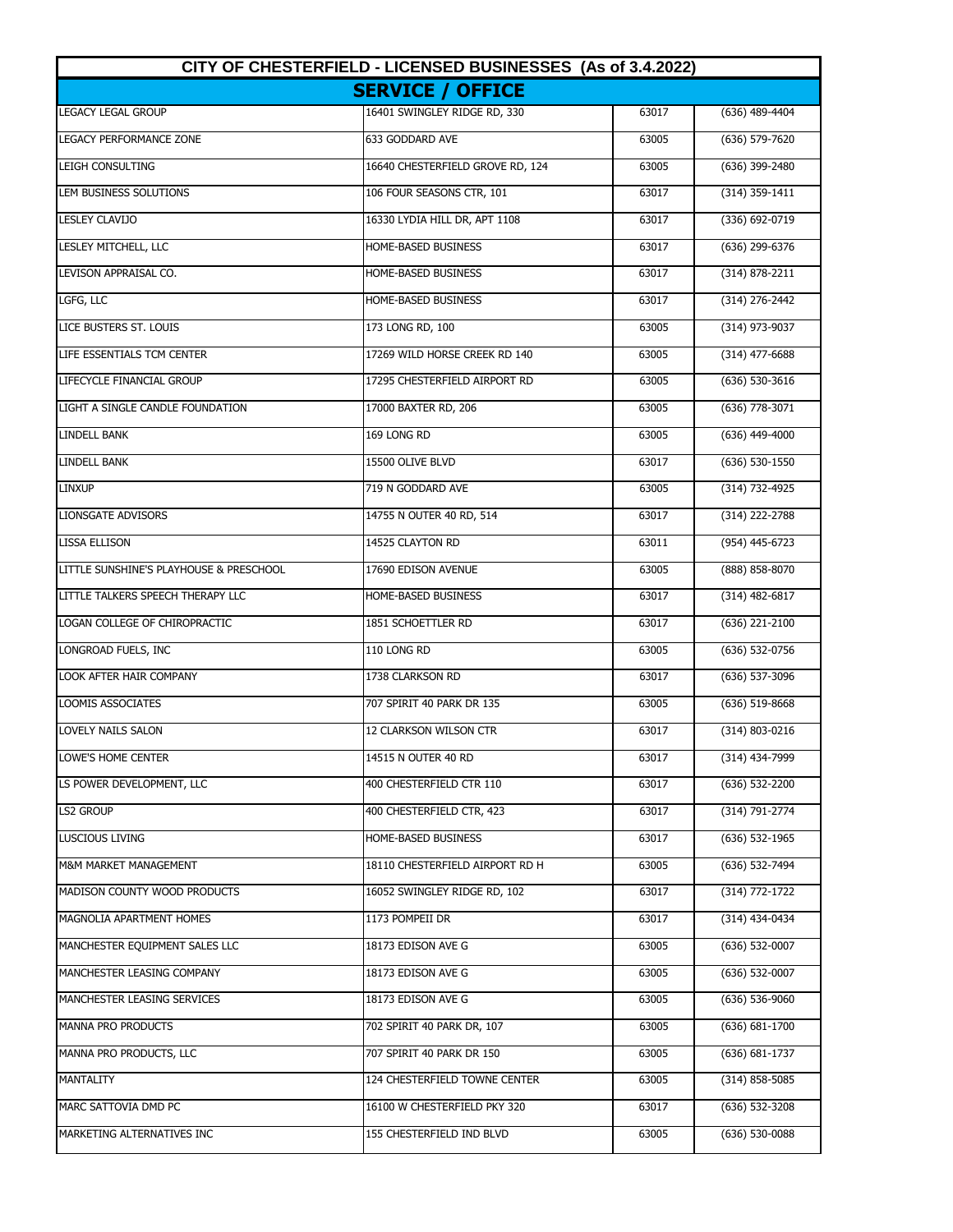| CITY OF CHESTERFIELD - LICENSED BUSINESSES (As of 3.4.2022) |                                    |       |                    |
|-------------------------------------------------------------|------------------------------------|-------|--------------------|
|                                                             | <b>SERVICE / OFFICE</b>            |       |                    |
| MARY CORDERO-ENGLISH-SPANISH TRANSLATOR                     | HOME-BASED BUSINESS                | 63005 | (636) 219-1794     |
| MARY MITCHELL LIFE COACH                                    | 134 LONG ROAD                      | 63005 | $(314) 853 - 6607$ |
| MASSAGE BY MACHELLE                                         | 15510 OLIVE BLVD                   | 63017 | $(636)$ 579-6908   |
| <b>MASSAGE ENVY</b>                                         | 1694 CLARKSON RD                   | 63017 | (636) 532-7733     |
| <b>MASSAGE LUXE</b>                                         | 1656 CLARKSON RD                   | 63017 | (636) 536-1330     |
| MASSAGE LUXE INTERNATIONAL LLC                              | 16052 SWINGLEY RIDGE RD, 120       | 63017 | (636) 305-8222     |
| MASTERS GENERAL CONTRACTING - RESTORATION                   | 247 CHESTERFIELD IND BLVD          | 63005 | (636) 812-2645     |
| MATCH MASTER - PRECISION GUNSMITH                           | HOME-BASED BUSINESS                | 63017 | (314) 954-9418     |
| <b>MAXINE'S SALON</b>                                       | 17660 CHESTERFIELD AIRPORT RD      | 63005 | (636) 795-5352     |
| MBM INSURANCE SERVICES LLC                                  | 400 CHESTERFIELD CENTER, 125       | 63017 | (636) 274-6262     |
| MBM WEALTH CONSULTANTS LLC                                  | 400 CHESTERFIELD CENTER, 125       | 63017 | (636) 274-6262     |
| MBM WEALTH GROUP, LLC                                       | 400 CHESTERFIELD CTR, 125          | 63017 | $(636)$ 274-6262   |
| <b>MCAFEE INSTITUTE</b>                                     | 695 TRADE CENTER BLVD, 110         | 63005 | (888) 263-1650     |
| <b>MCB DESIGN</b>                                           | 17401 N OUTER 40 RD                | 63005 | (636) 730-2000     |
| MCBRIDE & SON MANAGEMENT CO.                                | 16091 SWINGLEY RIDGE RD 300        | 63017 | (314) 336-0206     |
| MCBRIDE & SON PROPERTIES                                    | 16091 SWINGLEY RIDGE RD, 300       | 63017 | (636) 537-2000     |
| MCCARTY PHOTOGRAPHY                                         | 18421 EDISON AVENUE,               | 63005 | (314) 432-1221     |
| MCKELVEY HOMES                                              | 218 CHESTERFIELD TOWNE CTR         | 63005 | (636) 530-6900     |
| MCKELVEY HOMES LLC                                          | 17998 CHESTERFIELD AIRPORT RD, 214 | 63005 | $(636)$ 530-6900   |
| MCKELVEY PROPERTIES INC                                     | 17820 N OUTER 40 RD, 201           | 63005 | (636) 669-9111     |
| MEASURE BY MEASURE CONSULTING, LLC                          | HOME-BASED BUSINESS                | 63017 | (636) 537-7836     |
| MED RESOURCES INC                                           | 15464 OLIVE BLVD, 100              | 63017 | (636) 733-7200     |
| MEDICUS MANAGEMENT SERVICES                                 | 1415 ELBRIDGE PAYNE, 120           | 63017 | (636) 728-2212     |
| <b>MEINEKE CARCARE</b>                                      | 165 LONG RD                        | 63005 | $(636) 537 - 4227$ |
| MENDEL'S FRETTED INSTRUMENT REPAIR                          | <b>HOME-BASED BUSINESS</b>         | 63017 | (314) 706-2115     |
| MERCY CLINIC FAMILY MEDICINE                                | 17701 EDISON AVE, 101              | 63005 | (636) 735-4122     |
| MERCY CLINIC PEDIATRICS CHESTERFIELD                        | 16216 BAXTER RD, 310               | 63017 | (314) 495-9953     |
| MERCY GOHEALTH URGENT CARE                                  | 1722 CLARKSON ROAD                 | 63017 | $(636)$ 206-2665   |
| <b>MERCY HEALTH</b>                                         | 14528 S OUTER 40 RD                | 63017 | $(314) 579 - 6100$ |
| <b>MERCY HEALTH</b>                                         | 1350 ELBRIDGE PAYNE                | 63017 | (636) 237-4070     |
| MERCY REHABILITATION HOSPIAL OF ST. LOUIS                   | 14561 N OUTER 40 RD                | 63017 | $(314) 881 - 4000$ |
| MERCY VIRTUAL CARE                                          | 15740 S OUTER 40 RD                | 63017 | (636) 237-4070     |
| MERRILL LYNCH                                               | 400 CHESTERFIELD CTR 200           | 63017 | (636) 537-4569     |
| MESA LOGISTICS GROUP, LLC                                   | 16141 SWINGLEY RIDGE RD, 100       | 63017 | (636) 536-4166     |
| METRO DESIGN STUDIO SALONS                                  | 1662 CLARKSON RD                   | 63017 | (314) 983-0444     |
| MEYER, BALMES & ASSOCIATES                                  | 117 CHESTERFIELD BUSINESS PKY      | 63005 | (636) 532-5151     |
| MICHAEL C. BALOTA INSURANCE AGENCY                          | 4 THE PINES CT B                   | 63141 | (314) 579-9789     |
| MICHAEL E. MAGLIARI, P.C.                                   | 16640 CHESTERFIELD GROVE RD 110    | 63005 | (636) 532-3601     |
| MICHAEL F. GRASSO, DDS                                      | 2 WEST DR                          | 63017 | (636) 777-7700     |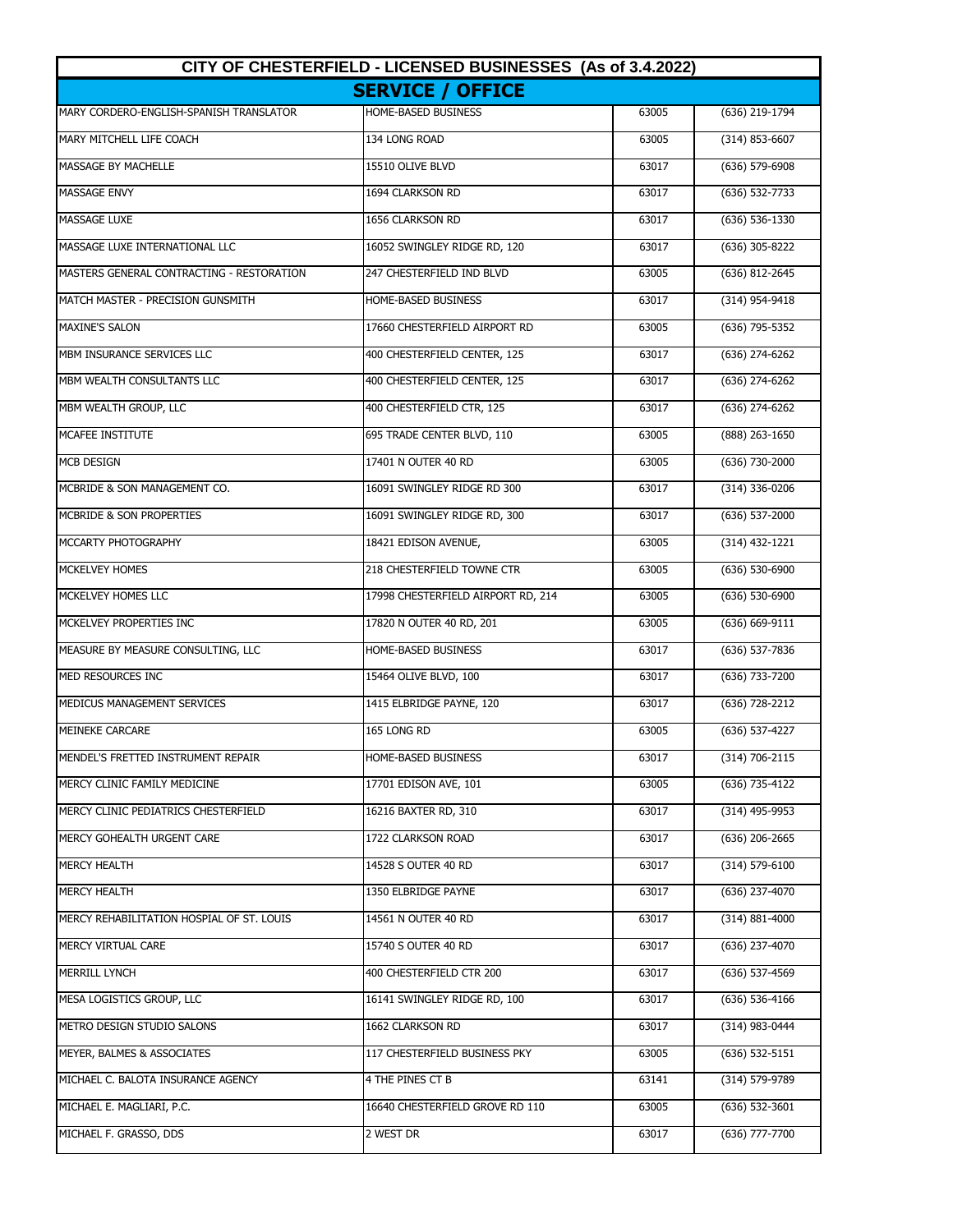| CITY OF CHESTERFIELD - LICENSED BUSINESSES (As of 3.4.2022) |                                      |       |                    |
|-------------------------------------------------------------|--------------------------------------|-------|--------------------|
|                                                             | <b>SERVICE / OFFICE</b>              |       |                    |
| MICHAEL LOHMANN                                             | HOME-BASED BUSINESS                  | 63005 | $(314) 791 - 4111$ |
| MICHAEL V. OLIVERI, PhD, LLC                                | 16141 SWINGLEY RIDGE RD 106          | 63017 | $(636) 536 - 7878$ |
| MICHELLE KELLY DESIGNS                                      | HOME-BASED BUSINESS                  | 63005 | $(314)$ 486-9222   |
| MID AMERICA SURGERY CENTER, LLC                             | 1815 CLARKSON RD                     | 63017 | (636) 534-5107     |
| MID-AMERICA TELEPHONE SYSTEMS, INC.                         | 618 CEPI DR, A                       | 63005 | (636) 728-1333     |
| MIDWEST BANK CENTRE                                         | 500 CHESTERFIELD CENTER, STE 100     | 63017 | (314) 446-3104     |
| MIDWEST CAPITAL GROUP                                       | 3 THE PINES CT F                     | 63141 | (314) 469-7080     |
| MIDWEST EMPLOYERS CASUALTY COMPANY                          | 14755 N OUTER 40 RD 300              | 63017 | (636) 449-7000     |
| MIDWEST EQUITY MORTGAGE, LLC                                | 1 MCBRIDE AND SON CTR DR, 100        | 63005 | (636) 908-5400     |
| MIDWEST HEART RHYTHM                                        | 222 WOODSMILL RD, 400N               | 63017 | (314) 317-9863     |
| MIDWEST INDUSTRIAL BUILDERS                                 | 17814 EDISON AVE                     | 63005 | (636) 537-1919     |
| MIDWEST LASER EYE CENTER, P.C.                              | 1815 CLARKSON RD                     | 63017 | $(636) 534 - 5107$ |
| MIDWEST LONG TERM CARE SERVICES                             | 753 N GODDARD AVE                    | 63005 | $(636) 534-6800$   |
| MIDWEST ORAL & MAXILLO-FACIAL SURGERY                       | 17300 N OUTER 40 RD 103              | 63005 | $(636) 536 - 5158$ |
| MIDWEST ORTHOPEDIC & SPINE SPECIALISTS                      | 14825 N OUTER 40 RD, 310             | 63017 | $(636)$ 777-8010   |
| MIDWEST PAIN CENTER                                         | 17300 N OUTER 40 RD 100              | 63005 | (636) 519-8889     |
| MIDWEST PHYSICAL REHAB, LLC                                 | 14821 CLAYTON RD                     | 63017 | (636) 227-0559     |
| MIDWEST REGIONAL BANK                                       | 17290 N OUTER 40 RD                  | 63005 | (636) 232-2645     |
| MIDWEST VEIN CARE                                           | 6 MCBRIDE AND SON CENTER DR 201      | 63005 | (636) 536-0241     |
| MIDWEST VETERINARY REFERRAL CENTER                          | 17497 N OUTER 40 RD                  | 63005 | (636) 536-4991     |
| MIDWEST VISION RESEARCH FOUNDATION                          | 1815 CLARKSON                        | 63017 | (636) 534-5126     |
| MIKE DAIGLE, STATE FARM AGENCY                              | 14691 CLAYTON RD                     | 63011 | (636) 219-4501     |
| MIKE O'REILLY LLC                                           | HOME-BASED BUSINESS                  | 63017 | (314) 276-7745     |
| MIKE'S CUSTOM PAINTING, LLC                                 | HOME-BASED BUSINESS                  | 63017 | $(314) 852 - 3118$ |
| MILESTONE PREARRANGED FUNERAL SERVICES                      | 2211 CLARKSON RD                     | 63017 | (785) 233-6655     |
| MILLER & ASSOCIATES TESTING & BALANCING                     | 4 THE PINES CT, E                    | 63141 | (314) 961-4018     |
| MILLION AIR OF ST. LOUIS                                    | 549 BELL AVE                         | 63005 | (314) 542-0105     |
| MILLSAP & SINGER, P.C.                                      | 612 SPIRIT DR                        | 63005 | (636) 537-0110     |
| MIRACLE-EAR                                                 | 14848 CLAYTON RD                     | 63017 | (636) 527-7400     |
| MISSOURI BRAIN & SPINE LLC                                  | 141 & 145 CHESTERFIELD BUSINESS PKWY | 63005 | (636) 778-4300     |
| MISSOURI CENTER FOR REPRODUCTIVE MEDICINE                   | 17300 N OUTER 40 RD, 101             | 63005 | (636) 590-6948     |
| MISSOURI HIGHER EDUCATION LOAN AUTHORITY                    | 633 SPIRIT DR                        | 63005 | $(636) 532 - 0600$ |
| MISSOURI HOUSING AUTHORITIES                                | 173 CHESTERFIELD BUSINESS PKWY       | 63005 | (636) 530-6181     |
| MISSOURI INVESTMENT MGMT, LP                                | 16020 SWINGLEY RIDGE RD, 215         | 63017 | (314) 409-0718     |
| MISSOURI MERCHANTS & MANUFACTURERS ASSOC                    | 15450 S OUTER 40 RD, 200             | 63017 | (636) 537-1360     |
| MISTWOOD AVIATION SERVICES                                  | 18032 EDISON AVENUE                  | 63005 | $(314)$ 991-6000   |
| MITCHELL WALL & ASSOC                                       | 2 THE PINES CT A                     | 63141 | $(314) 576 - 5888$ |
| MITEK USA, INC.                                             | 16023 SWINGLEY RIDGE RD              | 63017 | $(314)$ 434-1200   |
| MITICO LLC                                                  | 701 CROWN INDUSTRIAL CT, D           | 63005 | (573) 721-1549     |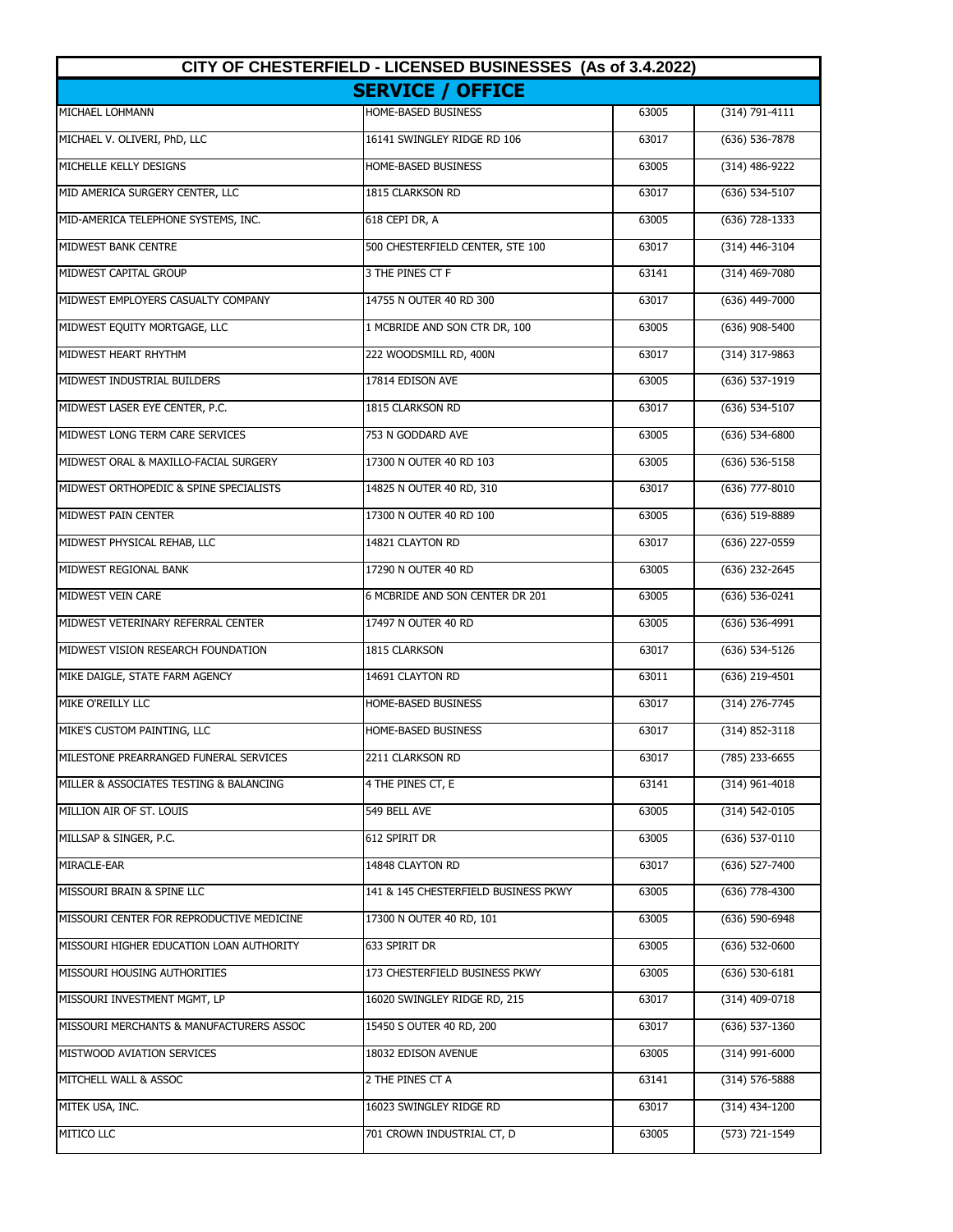| CITY OF CHESTERFIELD - LICENSED BUSINESSES (As of 3.4.2022) |                                  |       |                    |
|-------------------------------------------------------------|----------------------------------|-------|--------------------|
|                                                             | <b>SERVICE / OFFICE</b>          |       |                    |
| <b>MJL FARMERS</b>                                          | 16020 SWINGLEY RIDGE RD, 360     | 63017 | (636) 733-6845     |
| <b>MJT SPORTS</b>                                           | HOME-BASED BUSINESS              | 63017 | (636) 207-8839     |
| MMH COUNSELING, LLC                                         | 16141 SWINGLEY RIDGE RD EL2      | 63017 | (636) 236-3003     |
| MOCAP LLC                                                   | 14755 N OUTER 40 RD, 206         | 63017 | (314) 543-4000     |
| MOELLER INVESTMENT GROUP LLC                                | 14767 N OUTER 40 RD, 201         | 63017 | (636) 735-3025     |
| MONTGOMERY BANK                                             | 13701 OLIVE BLVD                 | 63017 | $(314) 579 - 4601$ |
| MORGAN STANLEY SMITH BARNEY LLC                             | 14805 N OUTER 40 RD, 200         | 63017 | (636) 733-7608     |
| MOSAIC OPUS STUDIO                                          | HOME-BASED BUSINESS              | 63017 | (314) 275-8844     |
| MOTIVATION RECOGNITION & INCENTIVE, INC                     | 14780 CLAYTON RD                 | 63017 | (636) 227-4554     |
| MOULTON MANAGEMENT, INC.                                    | 16100 W CHESTERFIELD PKY 340     | 63017 | (636) 532-2529     |
| MRI PARTNERS OF CHESTERFIELD, LLC                           | 14825 N OUTER 40 RD 110          | 63017 | (636) 449-3990     |
| <b>MS SOCCER</b>                                            | <b>48 CHESTERFIELD MALL</b>      | 63017 | $(314)$ 707-6692   |
| MW WEBER ARCHITECTS, LLC                                    | 129 LONG RD                      | 63005 | $(636) 519-1400$   |
| <b>NAIL LOFT</b>                                            | 17233 CHESTERFIELD AIRPORT RD    | 63005 | (636) 778-0827     |
| <b>NAIL STUDIO</b>                                          | 31 FORUM SHOPPING CTR            | 63017 | (314) 542-2005     |
| <b>NAILS PRO LLC</b>                                        | 13726 OLIVE BLVD                 | 63017 | (314) 898-2556     |
| <b>NAIL TECH</b>                                            | 128 HILLTOWN VILLAGE CTR         | 63017 | $(636)$ 728-1612   |
| NATIONAL CORN GROWERS ASSOCIATION                           | 632 CEPI DR                      | 63005 | (636) 736-5534     |
| NATIONAL HEALTHCARE COLLECTIONS                             | 153 CHESTERFIELD BUSINESS PKWY   | 63005 | (636) 532-3700     |
| NATIONAL MEDICAL BILLING SERVICES                           | 7 ARNAGE BLVD                    | 63005 | (636) 273-6711     |
| NATIONAL ROOFING                                            | 701 CROWN INDUSTRIAL CT, N       | 63005 | (314) 808-4270     |
| NATIONAL SAFETY CONSULTING                                  | 169 CHESTERFIELD BUSINESS PKY F  | 63005 | (636) 532-2999     |
| NATIONAL WOOD FLOORING ASSOCIATION                          | 111 CHESTERFIELD INDUSTRIAL BLVD | 63005 | $(636)$ 519-9663   |
| NATIONWIDE FIRE & SAFETY, LLC                               | HOME-BASED BUSINESS              | 63005 | $(636)$ 812-2183   |
| NEC ENERGY SOLUTIONS                                        | 17899 CHESTERFIELD AIRPORT RD    | 63005 | (636) 534-3147     |
| NEI OF ST. LOUIS                                            | 14825 N OUTER 40 RD, 330         | 63017 | (636) 537-0525     |
| NETCO, INC                                                  | 733 CROWN INDUSTRIAL CT, A       | 63005 | (636) 925-8640     |
| NETEFFECTS, INC.                                            | 500 CHESTERFIELD CTR 350         | 63017 | $(636)$ 237-1000   |
| NETELLIGENT CORP                                            | 164001 SWINGLEY RIDGE RD, 500    | 63017 | (314) 392-6918     |
| NETWORK DATA CORPORATION                                    | 15400 S OUTER 40 RD 100          | 63017 | (314) 920-0146     |
| NEW AGE DENTAL CARE                                         | 125 CHESTERFIELD BUSINESS PKY    | 63005 | (636) 449-0215     |
| NEW AGE MEDICAL                                             | 645 SPIRIT VALLEY CENTRAL DR     | 63005 | (314) 221-5444     |
| NEW HEALTHCARE SOLUTIONS                                    | 16090 SWINGLEY RIDGE RD, 330     | 63017 | (636) 778-2825     |
| NEW LIFE FURNITURE LLC                                      | HOME-BASED BUSINESS              | 63017 | (314) 616-0939     |
| NEWCOMER CREMATIONS, FUNERALS & RECEPTIONS                  | 2211 CLARKSON RD                 | 63017 | (785) 233-6655     |
| NewGround International, Inc.                               | 15450 S OUTER 40 RD, 300         | 63017 | $(636)$ 898-8100   |
| NEXSPRING FINANCIAL                                         | 14567 N OUTER 40 RD, 250         | 63017 | (636) 256-8271     |
| NEXTHOME UNIVERSAL REALTY                                   | 2048 CHESTERFIELD MALL           | 63017 | (636) 489-8407     |
| NICHOLS, LANG & HAMLIN                                      | 1795 CLARKSON RD                 | 63017 | (314) 439-1515     |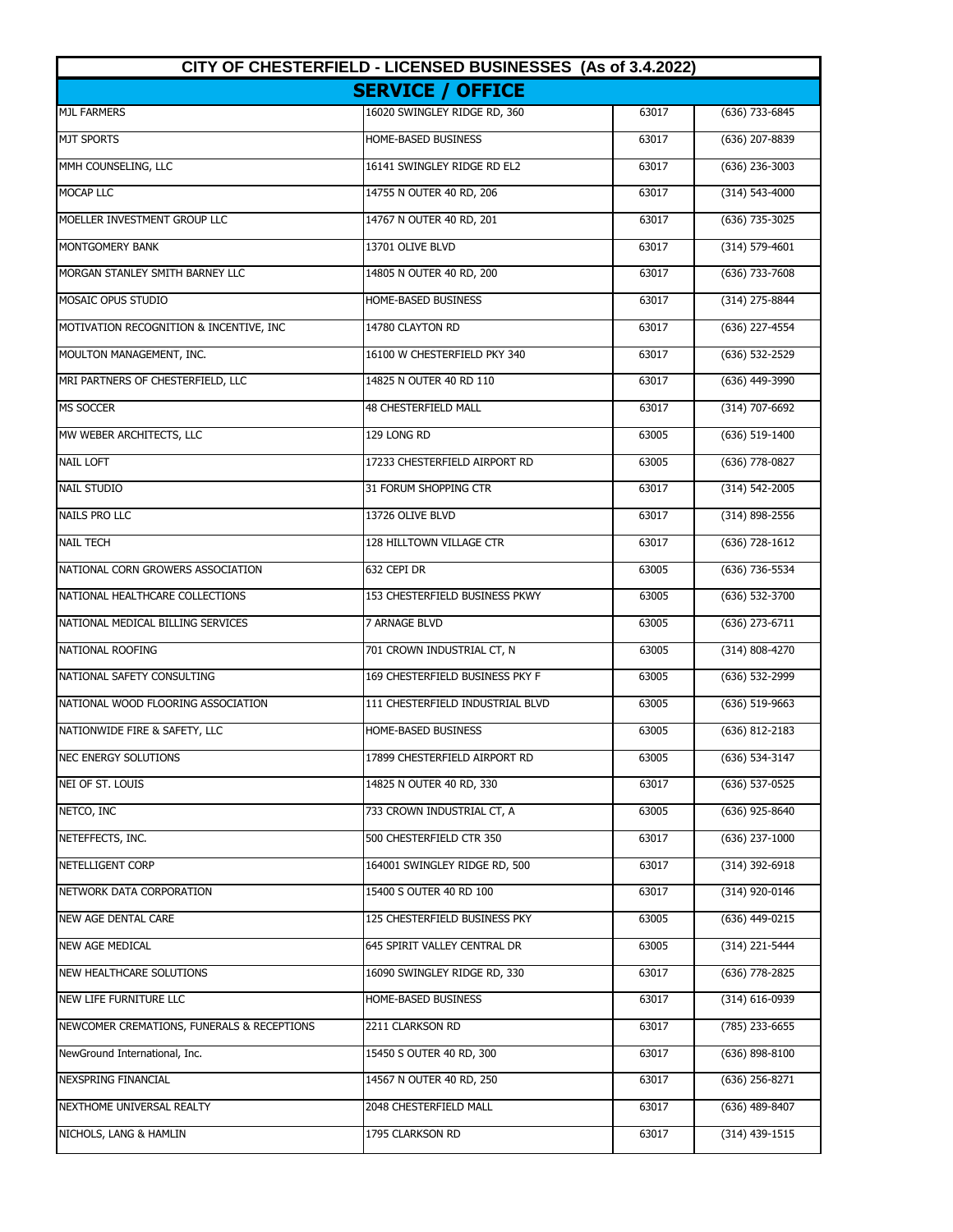| CITY OF CHESTERFIELD - LICENSED BUSINESSES (As of 3.4.2022) |                                  |       |                    |
|-------------------------------------------------------------|----------------------------------|-------|--------------------|
|                                                             | <b>SERVICE / OFFICE</b>          |       |                    |
| NIRVANA NURTURE                                             | <b>HOME BUSINESS</b>             | 63017 | (314) 974-8949     |
| <b>NOONAN FARMS LLC</b>                                     | 2315 BAXTER RD                   | 63017 | $(314)$ 914-2160   |
| <b>NORMAN WATERWIESE</b>                                    | HOME-BASED BUSINESS              | 63017 | (636) 532-3637     |
| NORTHWEST TIRE & AUTO & CROFT TRAILER                       | 120 LONG RD                      | 63005 | (636) 532-1532     |
| NORTHWESTERN MUTUAL                                         | 217 CHESTERFIELD TOWNE CENTER    | 63005 | (314) 746-2839     |
| <b>NSR TALENT</b>                                           | HOME-BASED BUSINESS              | 63017 | (636) 778-2382     |
| NVISION IT, LLC                                             | 743 SPIRIT 40 PARK DR            | 63005 | (314) 249-0824     |
| <b>NVS MISSOURI</b>                                         | HOME-BASED BUSINESS              | 63017 | (813) 368-4526     |
| OAKTREE PRODUCTS, INC                                       | 610 SPIRIT VALLEY EAST DR        | 63005 | $(636) 530-1664$   |
| OLD REPUBLIC AEROSPACE, INC.                                | 16202 SWINGLEY RIDGE RD, 235     | 63017 | (636) 751-2499     |
| OLGA LEVINE PHOTOGRAPHY, LLC                                | 218 WILDHORSE SPRINGS CT         | 63005 | (314) 223-8597     |
| OLYMPIAD GYMNASTICS TRAINING CTR                            | 226 CHESTERFIELD INDUSTRIAL BLVD | 63005 | $(636) 532-6909$   |
| ON Q FINANCIAL                                              | 16100 CHESTERFIELD PKWY W, 200   | 63017 | $(623) 606 - 3314$ |
| ONE TEN MARKETING                                           | 16068 CLARKSON WOODS DR          | 63017 | $(314) 753 - 6672$ |
| <b>ONSITE SOILS</b>                                         | 701 CROWN INDUSTRIAL CT, D       | 63005 | (314) 413-0998     |
| OPAA! FOOD MANAGEMENT, INC.                                 | 100 CHESTERFIELD BUSINESS PKY    | 63005 | (636) 812-0777     |
| OPPENHEIMER & CO. INC.                                      | 16401 SWINGLEY RIDGE RD          | 63017 | (314) 746-2506     |
| OPTIMAL ENGINEERING SOLUTIONS, INC.                         | HOME-BASED BUSINESS              | 63005 | (314) 550-6282     |
| OPTIMAL PERFORMANCE CTR                                     | 219 CHESTERFIELD TOWNE CTR       | 63005 | (636) 778-9997     |
| ORAL SURGERY PARTNERS LLC                                   | 6 MCBRIDE AND SON CTR, 203       | 63005 | (314) 818-0097     |
| ORANGE THEORY FITNESS                                       | 1674 CLARKSON RD                 | 63017 | (314) 389-9025     |
| ORCHARD LEARNING & BEHAVIOR SERVICES                        | 16629 WILD HORSE CREEK RD        | 63005 | $(636)$ 777-8101   |
| ORTHOPEDIC AMBULATORY SURGERY CTR                           | 14825 N OUTER 40 RD, 100         | 63017 | (636) 898-4695     |
| OSBORNE HOMECARE GROUP, LLC                                 | 16141 SWINGLEY RIDGE RD, 101     | 63017 | $(636) 530 - 6800$ |
| OSTEOSTRONG CHESTERFIELD VALLEY                             | 703 LONG RD CROSSING, 9          | 63005 | (636) 220-8080     |
| <b>OUR EDITION</b>                                          | HOME-BASED BUSINESS              | 63005 | (314) 566-7597     |
| OZZIE SMITH IMAC REGENERATION CENTER                        | 13353 OLIVE BLVD                 | 63017 | (314) 200-4955     |
| PACIFIC ALLIANCES LLC                                       | HOME-BASED BUSINESS              | 63017 | $(314)$ 225-1218   |
| PAIN & REHABILITATION SPECIALISTS OF STL                    | 14825 N OUTER 40 RD              | 63017 | $(314)$ 336-2570   |
| PAIN RELIEF MASSAGE                                         | 14284 LADUE RD                   | 63017 | (636) 579-9727     |
| PAINTERS DISTRICT COUNCIL #2                                | 18036 EADS AVE                   | 63005 | (636) 733-2325     |
| PALE BLUE SOFTWARE                                          | 18336 EDISON AVENUE              | 63005 | $(817)$ 269-7177   |
| PALM BEACH                                                  | 1715 CLARKSON RD                 | 63017 | (314) 317-8940     |
| PARIS NAIL & SPA                                            | 20 FOUR SEASONS CTR              | 63017 | (314) 469-7797     |
| PARKWAY CONSTRUCTION SERVICES                               | 145 CHESTERFIELD INDUSTRIAL BLVD | 63005 | (636) 561-5730     |
| PARKWAY SCHOOLS SPARK! PROGRAM                              | 2024 CHESTERFIELD MALL           | 63017 | $(314)$ 415-8450   |
| PARTEK INCORPORATED                                         | 624 TRADE CENTER BLVD, E         | 63005 | (314) 878-2329     |
| PASSPORT HEALTH                                             | 1 MCBRIDE AND SON CTR, 260       | 63005 | (314) 997-8100     |
| PATHWAYS COMMUNITY HOSPICE                                  | 14805 N OUTER 40 RD 300          | 63017 | (636) 733-7399     |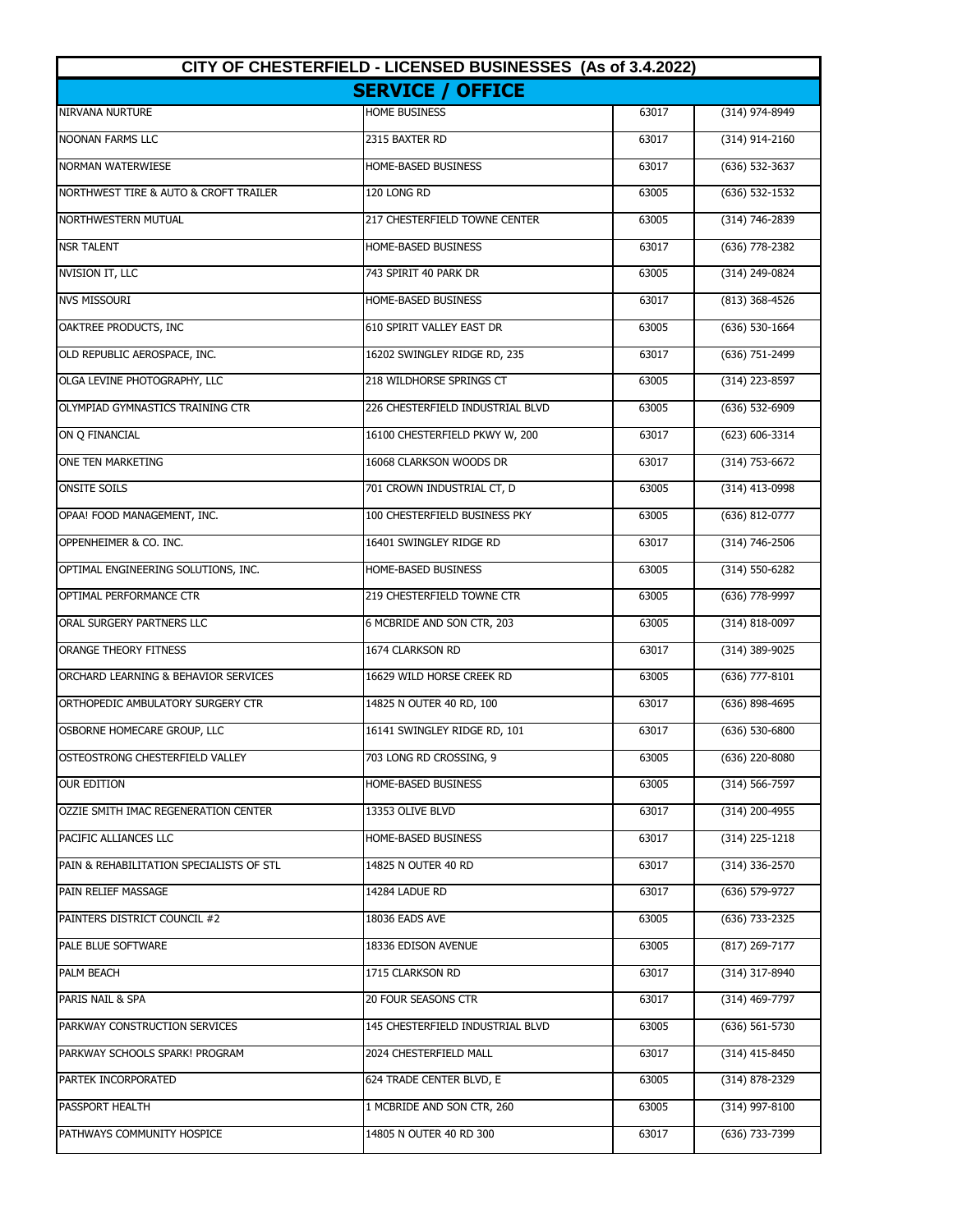| CITY OF CHESTERFIELD - LICENSED BUSINESSES (As of 3.4.2022) |                                   |       |                    |
|-------------------------------------------------------------|-----------------------------------|-------|--------------------|
|                                                             | <b>SERVICE / OFFICE</b>           |       |                    |
| PATHWAYS PALLIATIVE CARE, L.L.C.                            | 14805 N OUTER 40 RD 160           | 63017 | (636) 733-7399     |
| PATRICIA K DESIGNS                                          | 14525 CLAYTON RD                  | 63011 | $(619)$ 248-1493   |
| PATTERSON DENTAL SUPPLY                                     | 17849 EDISON AVENUE               | 63005 | (314) 595-1300     |
| PATTERSON WEALTH MANAGEMENT LLC                             | 400 CHESTERFIELD CTR 400          | 63017 | (636) 537-7839     |
| PAYAN, INC                                                  | HOME-BASED BUSINESS               | 63141 | $(314) 878 - 5832$ |
| PAYCHEX NORTH AMERICA, INC.                                 | 16305 SWINGLEY RIDGE RD           | 63017 | (636) 519-0340     |
| PEACHTREE APARTMENTS                                        | 915 PEACH HILL LN                 | 63017 | (636) 532-8144     |
| PEAK SPORT & SPINE                                          | 17363 EDISON AVENUE               | 63005 | (636) 778-3335     |
| PEDANO, O'SHEA, MCGAVIC & HOGENMILLER                       | 699 TRADE CENTER BLVD, A          | 63005 | (636) 778-3400     |
| PENSKE TRUCK LEASING CO., L.P.                              | 14528 S OUTER 40 RD 424           | 63017 | $(610) 603 - 8513$ |
| PEPOSE VISION INSTITUTE                                     | 1815 CLARKSON RD                  | 63017 | (636) 534-5107     |
| PERFORMANCE CHIROPRACTIC                                    | 4 WEST DR                         | 63017 | $(636) 536-3622$   |
| PERFORMANCE PILATES                                         | 703 LONG RD CROSSING DR           | 63005 | $(636) 536 - 6555$ |
| PETS AND COMPANY, LLC                                       | 17701 EDISON AVE 104              | 63005 | (636) 530-7387     |
| PFIZER INC                                                  | 875 CHESTERFIELD PKWY W           | 63017 | (636) 247-7000     |
| PHARMA-VATION CONSULTING, LLC                               | HOME-BASED BUSINESS               | 63005 | (636) 579-6870     |
| PHILIPS & ASSOCIATES INC                                    | HOME-BASED BUSINESS               | 63017 | (314) 497-6746     |
| PHYSICAL MEDICINE & REHAB CLINIC OF STL                     | 121 ST LUKES CENTER DR, 500       | 63017 | $(314)$ 205-6503   |
| PIER TECH                                                   | 600 TRADE CENTER BLVD             | 63005 | (636) 536-5007     |
| PILATES AND YOGA                                            | 1586 CLARKSON RD                  | 63017 | (636) 536-2222     |
| PINES FINANCIAL GROUP                                       | 16020 SWINGLEY RIDGE RD 325       | 63017 | (636) 733-2399     |
| PINNACLE PERSONAL & PERF TRAINING                           | 13379 OLIVE BLVD                  | 63017 | (636) 578-6922     |
| PINWEI LLC                                                  | HOME-BASED BUSINESS               | 63017 | (314) 329-8828     |
| PIRANHA INTERNATIONAL                                       | 249 CHESTERFIELD MALL, 628        | 63017 | (573) 999-4455     |
| PJB FINANCIAL AGENCY                                        | 16020 SWINGLEY RIDGE RD, 220      | 63017 | (417) 882-3627     |
| PLATINUM REALTY                                             | 16647 CHESTERFIELD GROVE RD, 140  | 63005 | $(888)$ 220-0988   |
| PLAZA EXECUTIVE SUITES                                      | 17295 CHESTERFIELD AIRPORT RD 200 | 63005 | (636) 530-0058     |
| PLI CHICAGO                                                 | 670 GODDARD AVENUE                | 63005 | (636) 530-9457     |
| PNC BANK                                                    | 17389 CHESTERFIELD AIRPORT RD     | 63005 | (636) 536-4762     |
| POPPA TANGO ENTERPRISES                                     | 17050 BAXTER RD, 125              | 63005 | (636) 778-3071     |
| POWER9, INC.                                                | 9 THE PINES CT C                  | 63141 | (314) 590-9000     |
| PR MARKETING                                                | 744 N GODDARD AVE                 | 63005 | (636) 812-1220     |
| PRAGMATIC HR CONSULTING, LLC                                | HOME-BASED BUSINESS               | 63017 | (636) 751-6522     |
| PRECISION LABS LLC                                          | 15320 CONWAY RD                   | 63017 | (314) 485-8900     |
| PREMCOR HEALTHCARE                                          | 744 SPIRIT OF ST. LOUIS BLVD, J   | 63005 | (866) 828-0880     |
| PREMIUM RETAIL SERVICES, INC                                | 618 SPIRIT DR 200                 | 63005 | (636) 534-2446     |
| PREMIUM ROOFING SOLUTIONS                                   | HOME-BASED BUSINESS               | 63005 | (314) 799-6560     |
| PRIDE MASTER                                                | 16632 OLD CHESTERFIELD RD         | 63017 | (636) 532-0708     |
| PRIME AESTHETIC                                             | 177 HILLTOWN VILLAGE CTR          | 63017 | (636) 795-9923     |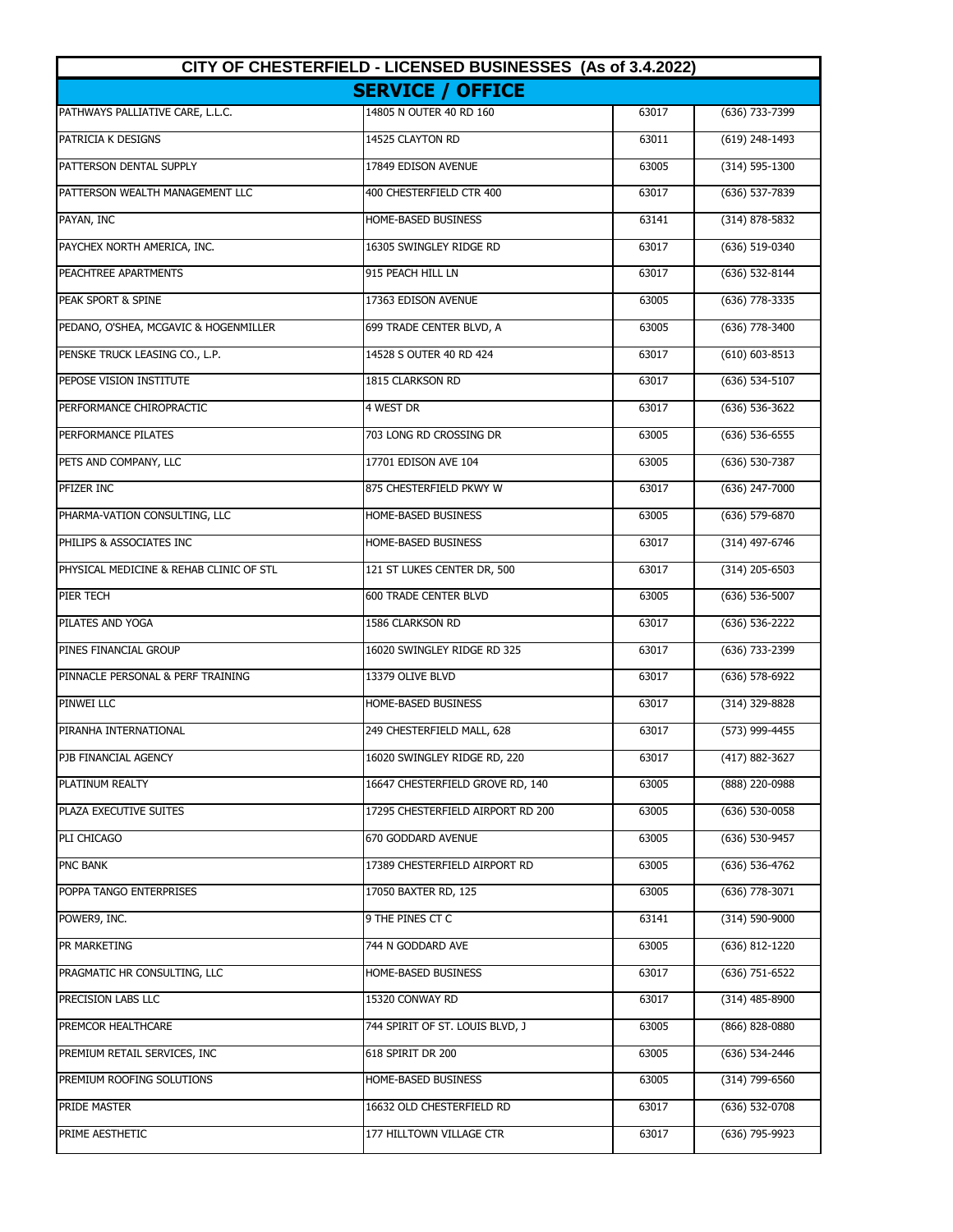| CITY OF CHESTERFIELD - LICENSED BUSINESSES (As of 3.4.2022) |                                  |       |                    |
|-------------------------------------------------------------|----------------------------------|-------|--------------------|
|                                                             | <b>SERVICE / OFFICE</b>          |       |                    |
| PRINT MEDIA ASSOCIATION                                     | 15400 SOUTH OUTER FORTY, 205     | 63017 | $(314)$ 962-6780   |
| PRIORITY INSURANCE GROUP                                    | HOME-BASED BUSINESS              | 63017 | (314) 852-3796     |
| PRO IT INC                                                  | 1415 ELBRIDGE PAYNE, 268         | 63017 | (636) 284-8377     |
| PRO MOTION, INC.                                            | 18221 EDISON AVE                 | 63005 | (314) 997-0101     |
| PRO PROPERTIES                                              | HOME-BASED BUSINESS              | 63017 | $(314)$ 303-3000   |
| <b>ProCleared LLC</b>                                       | 1795 CLARKSON RD, 300            | 63017 | $(636)$ 575-1079   |
| PROCRAFT EXTERIORS INC                                      | 744 SPIRIT OF ST. LOUIS BLVD, K  | 63005 | $(314)$ 965-2353   |
| PRODUCT PROMOTIONS                                          | 18405 EDISON AVENUE              | 63005 | (636) 532-8888     |
| PROFESSIONAL ACCOUNTING CENTER INC                          | 3 THE PINES CT E                 | 63141 | (314) 205-2444     |
| PROFESSIONAL EQUITIES, INC.                                 | 18433 EDISON AVE                 | 63005 | (636) 519-7255     |
| PROLONG SYMMETRY                                            | 42 FOUR SEASONS SHPG CTR, 111    | 63017 | (314) 315-3935     |
| PROMOTIONAL CONSULTANTS INC                                 | 214 CHESTERFIELD INDUSTRIAL BLVD | 63005 | (636) 733-8222     |
| PROPERTY ACQUISITION & HOLDINGS LLC                         | 18118 CHESTERFIELD AIRPORT RD, P | 63005 | $(636) 530 - 6012$ |
| PROSPECT INFOSYSTEM, INC.                                   | 16020 SWINGLEY RIDGE RD 150      | 63017 | $(636) 536 - 0505$ |
| <b>PROTECTIVE</b>                                           | 14755 N OUTER 40 RD 400          | 63017 | $(636) 536 - 5600$ |
| PROVIDERS INSURANCE CONSULTANTS                             | 16052 SWINGLEY RIDGE RD 125      | 63017 | (636) 536-0502     |
| PROVISION DATA SOLUTIONS                                    | 555 SPIRIT OF ST LOUIS BLVD      | 63005 | $(636)$ 449-5005   |
| PROZESS TECHNOLOGIE, INC.                                   | 14567 N OUTER 40 RD, 175         | 63017 | $(314)$ 406-3000   |
| PSC VIRTUAL SUPPORT                                         | HOME-BASED BUSINESS              | 63017 | (314) 440-3929     |
| PSRI TECHNOLOGIES LLC                                       | 111 HILLTOWN VILLAGE CTR, 203    | 63017 | (636) 778-3434     |
| PTI GROUP                                                   | 17989 CHESTERFIELD AIRPORT RD    | 63005 | (636) 240-4741     |
| PURE BARRE ST. LOUIS CHESTERFIELD                           | 1740 CLARKSON ROAD               | 63017 | (636) 591-4499     |
| Q & C INTERNATIONAL INC                                     | HOME-BASED BUSINESS              | 63017 | $(314) 563 - 0647$ |
| <b>QUALITY COVID CARE</b>                                   | 14282 LADUE RD                   | 63017 | $(314) 578 - 2379$ |
| QUEST DIAGNOSTICS CLINICAL LABORATORIES                     | 17300 N OUTER 40 RD 104          | 63005 | (314) 872-3768     |
| R NASH & ASSOCIATES                                         | 16757 BENTON TAYLOR DR           | 63005 | $(636)$ 532-4009   |
| R.R. DONNELLY & SONS COMPANY                                | 16150 MAIN CIRCLE DR, 205        | 63017 | $(314) 614 - 7018$ |
| RABO AGRIFINANCE LLC                                        | 14767 N OUTER 40 RD, 400         | 63017 | (314) 317-8000     |
| RADIANCE DENTAL                                             | 1642 CLARKSON RD                 | 63017 | (636) 728-1540     |
| RADIOLOGIC RESOURCES, INC.                                  | 182 CHESTERFIELD INDUSTRIAL BLVD | 63005 | (636) 532-0350     |
| RAFAEL DIAMONDS & DESIGN STUDIO                             | 106 FOUR SEASONS SHPG CTR 102C   | 63017 | $(314)$ 495-5586   |
| RAISHER & ASSOCIATES, P.C.                                  | 1415 ELBRIDGE PAYNE RD 270       | 63017 | $(636)$ 532-0505   |
| <b>RAPSODO</b>                                              | 47 CHESTERFIELD MALL, E          | 63017 | (844) 772-7763     |
| RAWLINGS TRAINING CTR                                       | 18018 EADS AVE                   | 63005 | (636) 519-0445     |
| <b>RE/MAX EDGE</b>                                          | 17269 WILD HBORSE CREEK RD, 150  | 63005 | $(636)$ 300-3030   |
| <b>RE/MAX RESULTS</b>                                       | 16647 CHESTERFIELD GROVE RD, 110 | 63005 | (636) 812-4400     |
| REALTY ASSET MANAGEMENT, INC.                               | 4 THE PINES CT C                 | 63141 | (314) 878-0086     |
| RECHENBERG LAW, LLC                                         | 215 CHESTERFIELD BUSINESS PKY    | 63005 | (636) 728-1900     |
| RECOVERED ASSETS USA LLC                                    | HOME-BASED BUSINESS              | 63017 | (727) 403-2499     |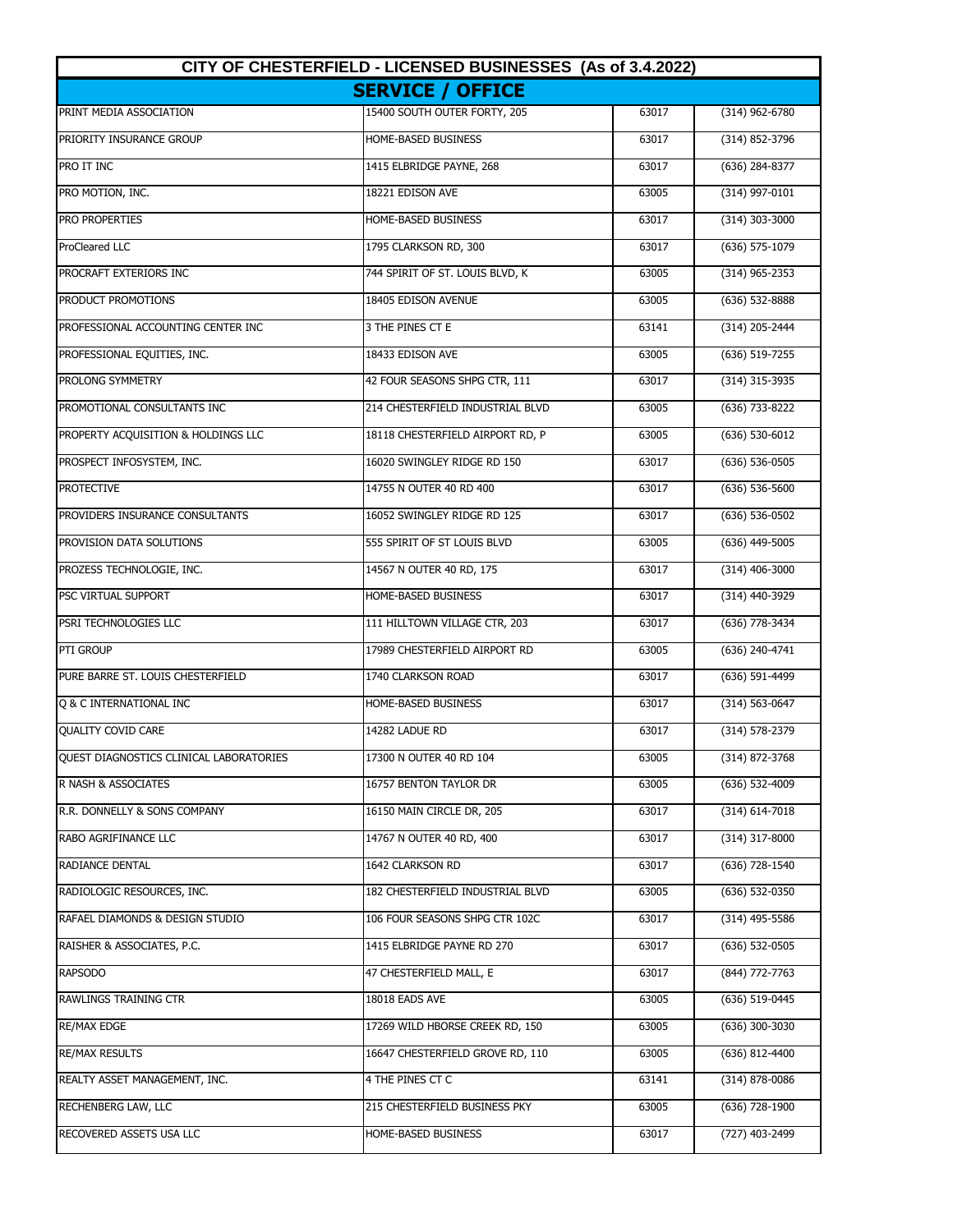| CITY OF CHESTERFIELD - LICENSED BUSINESSES (As of 3.4.2022) |                                        |       |                    |
|-------------------------------------------------------------|----------------------------------------|-------|--------------------|
|                                                             | <b>SERVICE / OFFICE</b>                |       |                    |
| RED LEAF I.T. ASSET RECOVERY & RECYCLING                    | 680 CROWN INDUSTRIAL CT, STES M & N    | 63005 | $(636)$ 778-9658   |
| <b>RED ROOTS SALON</b>                                      | 14284 LADUE RD                         | 63017 | (314) 749-7911     |
| REDKEY REALTY LEADERS                                       | 16123 CHESTERFIELD PKWY                | 63017 | (636) 237-6000     |
| <b>REGIONS BANK</b>                                         | 100 CHESTERFIELD INDUSTRIAL BLVD       | 63005 | (636) 537-0100     |
| <b>REGUS MANAGEMENT GROUP LLC</b>                           | 100 CHESTERFIELD BUSINESS PKY          | 63005 | $(636) 681 - 1400$ |
| REINSURANCE GROUP OF AMERICA INC                            | 1350 TIMBERLAKE MANOR PKY              | 63017 | (636) 736-7000     |
| <b>RELAX PLACE MASSAGE</b>                                  | 141 LONG RD                            | 63005 | (636) 579-7539     |
| RELIV, INC.                                                 | 136 CHESTERFIELD INDUSTRIAL BLVD       | 63005 | (636) 537-9715     |
| REMARK LANDSCAPING, LLC                                     | HOME-BASED BUSINESS                    | 63005 | $(314) 761 - 8610$ |
| <b>REMAX SELECT</b>                                         | 4 WEST DR, 110 & 120                   | 63017 | (636) 779-8080     |
| <b>REMAX VISION</b>                                         | 16305 SWINGLEY RIDGE RD, 550           | 63017 | (636) 590-7079     |
| <b>REMCOM INC</b>                                           | <b>HOME-BASED BUSINESS</b>             | 63005 | $(636) 536 - 1205$ |
| <b>REMOVERY LLC</b>                                         | 17404 CHESTERFIELD AIRPORT RD, 3       | 63005 | (866) 465-0090     |
| RENEW CHESTERFIELD APARTMENTS                               | 2150 VILLAGE GREEN PKWY                | 63017 | (636) 486-1089     |
| <b>REPAIR BANC</b>                                          | 16150 MAIN CIRCLE DR, 410              | 63017 | (888) 780-8009     |
| REPUBLIC FINANCE LLC                                        | 25 FORUM SHOPPING CTR                  | 63017 | (225) 927-0005     |
| <b>RESIDENCE INN</b>                                        | 16875 N OUTER 40 RD,                   | 63005 | (636) 777-8888     |
| RESIDENTIAL DESIGN SERVICES, INC.                           | HOME-BASED BUSINESS                    | 63017 | (314) 434-1524     |
| RESOLUTIONS TITLE INC.                                      | 15455 CONWAY RD, 310                   | 63017 | $(314)$ 266-2660   |
| <b>RESTORE WELLNESS STL</b>                                 | 1691 CLARKSON RD                       | 63017 | (314) 799-1616     |
| RETINA CONSULTANTS LTD                                      | 226 WOODS MILL RD 50W                  | 63017 | (314) 878-1777     |
| <b>REVELATION PROPERTIES LLC</b>                            | HOME-BASED BUSINESS                    | 63017 | (412) 759-7677     |
| <b>RICK RECHT LLC</b>                                       | HOME-BASED BUSINESS                    | 63017 | (314) 991-0909     |
| RIDDLE LAW GROUP                                            | 16401 SWINGLEY RIDGE RD, 110           | 63017 | (636) 643-0299     |
| RIGHT WAY COMMERCIAL CLEANING                               | <b>HOME-BASED BUSINESS</b>             | 63017 | (314) 323-4751     |
| RINA WEAR LLC                                               | HOME-BASED BUSINESS                    | 63017 | (314) 863-7462     |
| <b>RIO CREATIVE INC</b>                                     | 16630 OLD CHESTERFIELD RD              | 63017 | (314) 771-8805     |
| <b>RLI MARINE</b>                                           | 16052 SWINGLEY RIDGE RD 104            | 63017 | (636) 728-0636     |
| ROBERT DANIEL, CPA                                          | HOME-BASED BUSINESS                    | 63017 | $(636)$ 530-1099   |
| ROBERT J. MCDOWELL                                          | 100 CHESTERFIELD BUSINESS PARKWAY, 200 | 63005 | (636) 255-4277     |
| ROBERT OLSEN WEALTH GROUP, P.C.                             | 177 CHESTERFIELD BUS PKWY              | 63005 | $(636)$ 537-2506   |
| ROBERT THOMAS BROKERAGE LLC                                 | 612 CEPI DR                            | 63005 | (618) 910-1226     |
| ROBYN DEMOTT                                                | 6 THE PINES CT A                       | 63141 | $(314)$ 469-2650   |
| ROCK TREE ESTATES, LLC                                      | HOME-BASED BUSINESS                    | 63017 | $(636)$ 536-3801   |
| ROCKIT CAREER CONSULTATION SERVICES                         | 743 SPIRIT 40 PARK DR, 209             | 63005 | (314) 398-0573     |
| ROLLIE JOHNSON INC.                                         | 221 CHESTERFIELD INDUSTRIAL BLVD       | 63005 | $(636)$ 532-1050   |
| ROMEO BRAVO SOFTWARE                                        | 18336 EDISON AVENUE                    | 63005 | (314) 323-3443     |
| RONALD L. CAREL, CPA                                        | 6 THE PINES CT C                       | 63141 | (314) 579-9550     |
| RONALD LACEY, ATTORNEY                                      | 109 CHESTERFIELD BUSINESS PKY          | 63005 | $(636)$ 530-1515   |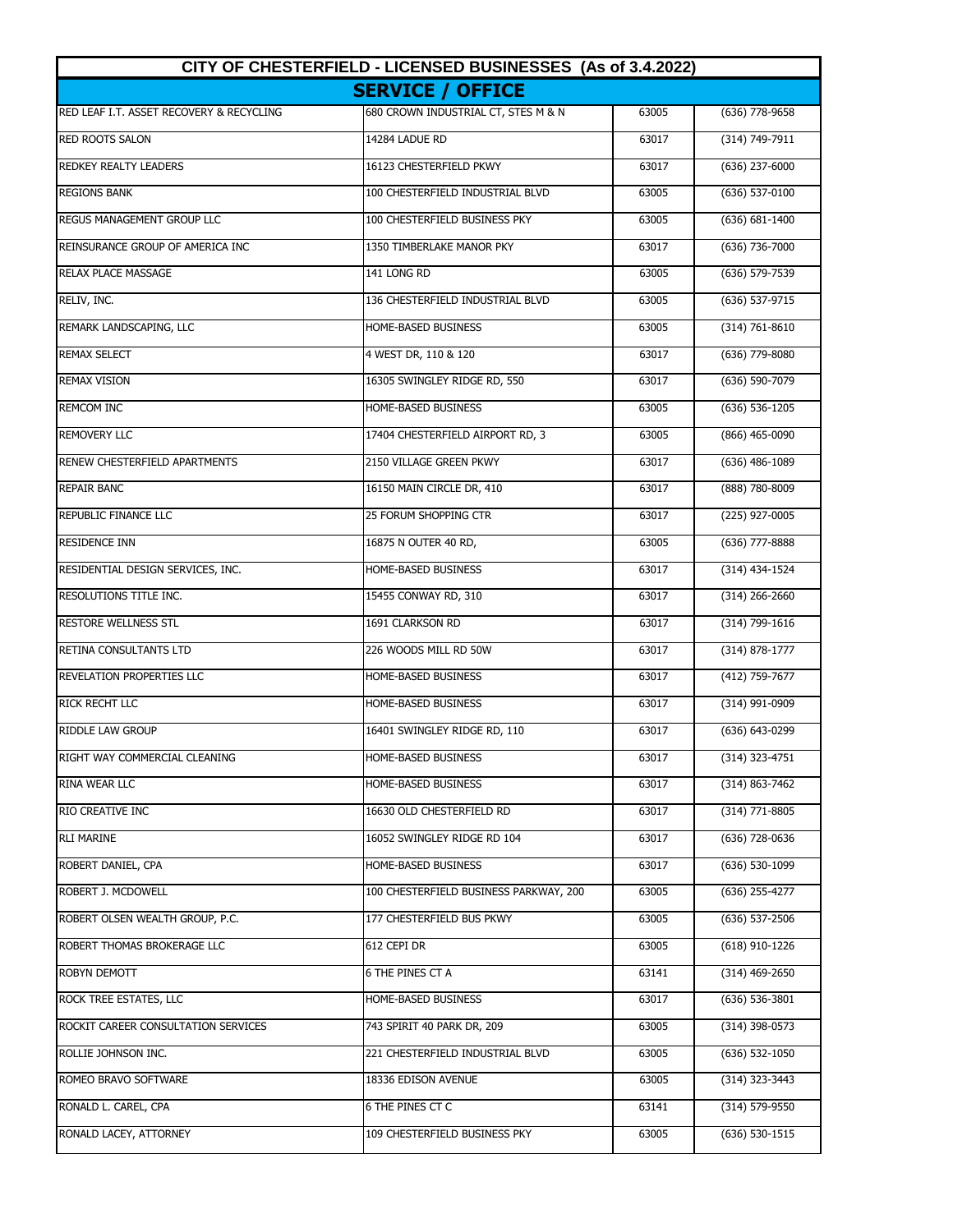| CITY OF CHESTERFIELD - LICENSED BUSINESSES (As of 3.4.2022) |                                     |       |                    |
|-------------------------------------------------------------|-------------------------------------|-------|--------------------|
|                                                             | <b>SERVICE / OFFICE</b>             |       |                    |
| ROSCH COMPANY LLC                                           | 18390 WINGS CORPORATE DR            | 63005 | $(636)$ 978-7770   |
| ROSE INTERNATIONAL INC                                      | 16305 SWINGLEY RIDGE RD 350         | 63017 | (636) 812-4000     |
| ROSEN SCARFINO LLC                                          | 400 CHESTERFIELD CENTER, 400        | 63017 | (636) 322-6122     |
| ROTHKOPF & ASSOCIATES, INC.                                 | 555 SPIRIT OF ST LOUIS BLVD         | 63005 | (636) 449-2366     |
| ROTTLER PEST AND LAWN SOLUTIONS                             | 227 CHESTERFIELD INDUSTRIAL BLVD    | 63005 | (314) 662-0744     |
| ROW HOUSE CHESTERFIELD                                      | <b>4 CLARKSON ROAD</b>              | 63017 | (314) 391-2136     |
| <b>RSVP EVENTS &amp; TRAVEL LLC</b>                         | 17821 CHESTERFIELD AIRPORT RD       | 63005 | $(636)$ 778-1081   |
| <b>RTY CONSULTING</b>                                       | 329 KENDALL RIDGE CT                | 63017 | (314) 249-3588     |
| <b>RYAN LAWN &amp; TREE</b>                                 | 18285 EDISON AVENUE                 | 63005 | (314) 550-6584     |
| <b>S&amp;S CONSULTANTS</b>                                  | HOME-BASED BUSINESS                 | 63017 | $(636)$ 751-5672   |
| SABINO & COMPANY LLC                                        | 390 S WOODSMILL RD, 250             | 63017 | $(314) 880 - 4350$ |
| <b>SACHS PROPERTIES</b>                                     | 400 CHESTERFIELD CTR 600            | 63017 | $(636) 537-1000$   |
| SAINT LOUIS BALLET SCHOOL                                   | 218 THF BLVD                        | 63005 | $(636)$ 537-1998   |
| SAINT LOUIS CONCIERGE                                       | HOME-BASED BUSINESS                 | 63017 | (314) 399-2223     |
| <b>SALON ARTISTE</b>                                        | 1731 CLARKSON RD                    | 63017 | $(636) 530 - 0060$ |
| <b>SALON BELLA</b>                                          | 1655 CLARKSON RD                    | 63017 | (636) 530-0033     |
| <b>SALON BRANCA</b>                                         | 17227 CHESTERFIELD AIRPORT RD.      | 63005 | $(636) 536 - 1615$ |
| <b>SALON ESCAPE</b>                                         | 50 CLARKSON WILSON CTR              | 63017 | (636) 675-3582     |
| <b>SALON LINDA G</b>                                        | 14852 CLAYTON RD                    | 63017 | (314) 603-0380     |
| <b>SALON LOFTS</b>                                          | 1695 CLARKSON RD                    | 63017 | (636) 812-3766     |
| SALON SHERIDAN AT CHESTERFIELD                              | 16300 JUSTUS POST RD                | 63017 | (314) 368-8487     |
| <b>SALON TRIO</b>                                           | 13477 OLIVE BLVD                    | 63017 | (314) 434-7717     |
| SAMEDAY AUTOBODY                                            | 128 LONG ROAD                       | 63005 | (636) 536-7997     |
| SAMUEL SHLAFSHTEYN, SOLE PROPRIETOR                         | HOME-BASED BUSINESS                 | 63017 | $(314)$ 484-6003   |
| SAMUEL W. PANOS, ATTORNEY AT LAW                            | 16141 SWINGLEY RIDGE RD 110         | 63017 | (636) 532-4100     |
| SANFORD I. WAX, DDS, PC                                     | 14897 CLAYTON RD 110                | 63017 | $(636)$ 227-1161   |
| SANO & COMPANY, PC CPA                                      | 165 CHESTERFIELD BUSINESS PKY G     | 63005 | (636) 530-0272     |
| SANSONE GROUP                                               | 14528 S OUTER 40 RD                 | 63017 | (314) 727-6664     |
| SCHILL BUILDERS                                             | HOME-BASED BUSINESS                 | 63017 | $(314)$ 677-0643   |
| SCHOETTLER VILLAGE APARTMENTS                               | 15480 ELK RIDGE LN                  | 63017 | (636) 728-0004     |
| SCHULTZ & ASSOCIATES LLP                                    | 640 CEPI DR A                       | 63005 | (636) 537-4645     |
| SCIENTECH CORP.                                             | 17269 WILD HORSE CREEK RD 160       | 63005 | (636) 465-3069     |
| <b>SCOTT MAHLIN DDS</b>                                     | 1748 CLARKSON RD                    | 63017 | $(636)$ 537-0065   |
| <b>SCRUBZ XPRESS</b>                                        | 100 CHESTERFIELD BUSINESS PKWY, 200 | 63005 | (314) 722-5100     |
| SEARCH CONSULTANTS OF ST. LOUIS                             | 16100 CHESTERFIELD PKWY W           | 63017 | (636) 537-5295     |
| SECURE DATA TECHNOLOGIES INC                                | 16401 SWINGLEY RIDGE RD, 220        | 63017 | $(618)$ 726-4000   |
| SECURITY TITLE                                              | 13355 OLIVE BLVD                    | 63017 | (636) 240-5261     |
| SEGALL BRYANT & HAMILL                                      | 14755 N OUTER 40 RD, 208            | 63017 | (312) 474-5966     |
| SELECT TITLE GROUP, LLC                                     | 1795 CLARKSON RD, 350               | 63017 | $(636)$ 532-5550   |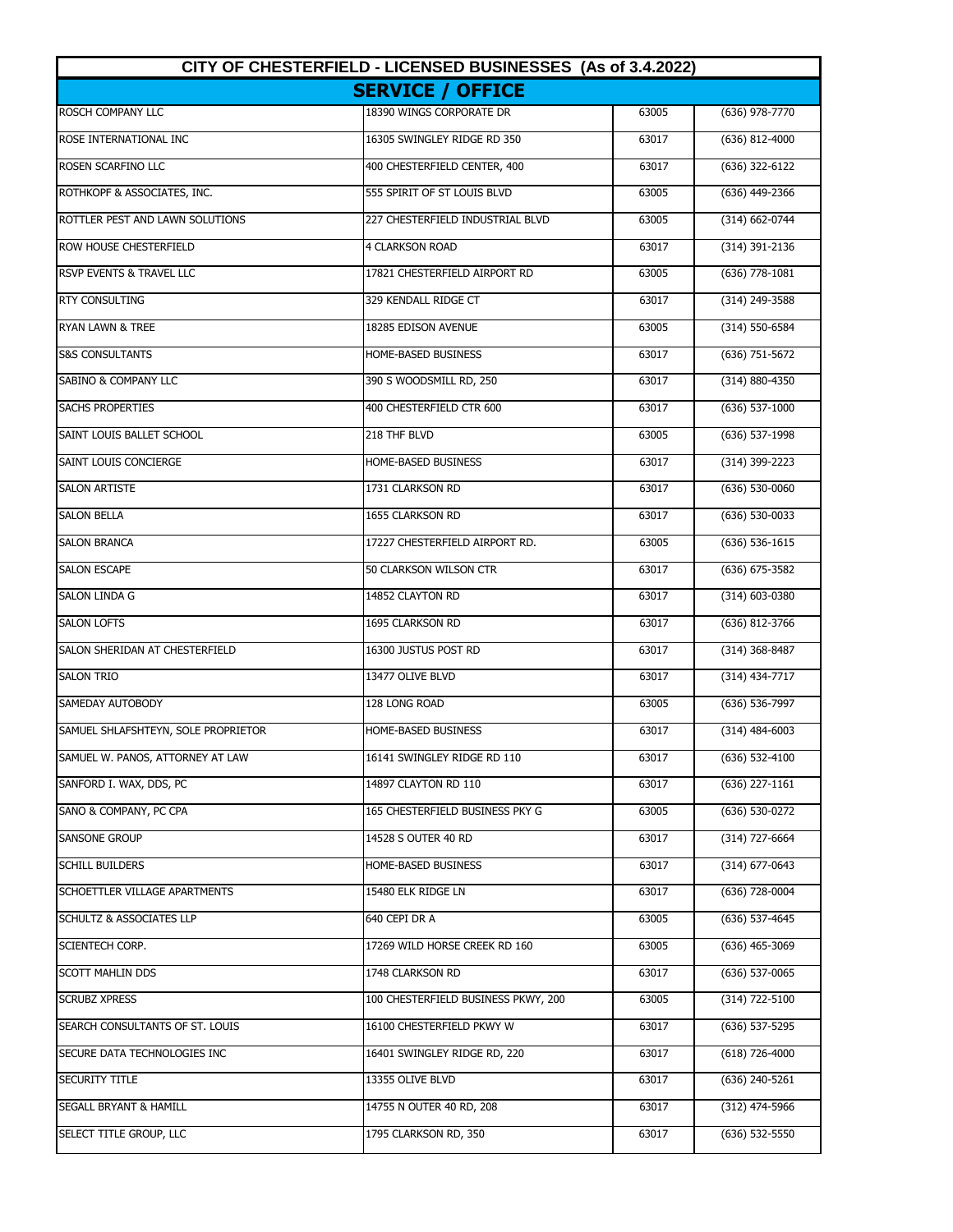| CITY OF CHESTERFIELD - LICENSED BUSINESSES (As of 3.4.2022) |                                    |       |                    |
|-------------------------------------------------------------|------------------------------------|-------|--------------------|
|                                                             | <b>SERVICE / OFFICE</b>            |       |                    |
| <b>SELFIE WORLD</b>                                         | 18527 OUTLET BLVD, 724             | 63005 | $(314)$ 406-9991   |
| SERVICE-MAX                                                 | HOME-BASED BUSINESS                | 63017 | $(314) 878 - 8102$ |
| SEVEN SEAS TECHNOLOGIES, INC.                               | 720 SPIRIT 40 PARK DR              | 63005 | (636) 530-9286     |
| SEVENTH WAVE LABORATORIES                                   | 16100 CHESTERFIELD PKWY W, 325     | 63017 | (314) 452-0054     |
| <b>SHAK MEDIA</b>                                           | 703 LONG RD CROSSING, STE 5        | 63005 | (636) 734-5888     |
| SHAMROCK ROOFING                                            | 100 CHESTERFIELD BUSINESS PKY, 261 | 63005 | (314) 380-3028     |
| SHAWN M. CROSSWHITE AGENCY                                  | 13714 OLIVE BLVD, B                | 63017 | (314) 941-0610     |
| SHEAR BRILLIANCE                                            | 1695 CLARKSON ROAD                 | 63017 | (314) 610-8288     |
| SHEAR-KERSHMAN LABORATORIES, INC                            | 701 CROWN INDUSTRIAL CT F          | 63005 | (636) 519-8900     |
| SHEER LOGISTICS                                             | <b>635 TRADE CENTER BLVD</b>       | 63005 | $(314) 682 - 5910$ |
| SHOW-ME BEAUTY                                              | 111 HILLTOWN VILLAGE CTR, 203      | 63017 | (573) 335-3909     |
| <b>SHUFANG CLINIC</b>                                       | 14891 OLIVE BLVD                   | 63017 | $(314)$ 469-3388   |
| SIDE BY SIDE WEALTH MANAGEMENT                              | 16253 SWINGLEY RIDGE RD, 215       | 63017 | (636) 449-6446     |
| <b>SIGNS &amp; MORE LLC</b>                                 | 1343 WHITE RD                      | 63017 | $(314) 803 - 5681$ |
| SIKICH LLP                                                  | 15450 S OUTER 40 RD, 135           | 63017 | (636) 532-9525     |
| SILGAN PLASTICS CORPORATION                                 | 14515 N OUTER 40 RD                | 63017 | (314) 523-4314     |
| <b>SIMMONS BANK</b>                                         | 17263 WILD HORSE CREEK RD          | 63005 | (314) 537-8080     |
| SIMON MANAGEMENT ASSOC II                                   | 18521 OUTLET BLVD                  | 63005 | (314) 399-8150     |
| SIMPLY HEALTH INTEGRATED MEDICAL                            | 126 HILLTOWN VILLAGE CTR           | 63017 | (636) 590-4686     |
| SIX POINT FINANCIAL GROUP, LLC                              | 14755 N OUTER 40 RD, 204           | 63017 | (636) 519-0049     |
| SKINJECTABLES MED SPA                                       | 128 CHESTERFIELD VALLEY DR         | 63005 | $(314)$ 443-4705   |
| <b>SLG AUTOWORXS LP</b>                                     | 622 D GODDARD AVE                  | 63005 | (314) 528-7314     |
| SLIM IMAGE AESTHETIC CENTER LLC                             | 16216 BAXTER RD, 250               | 63017 | (636) 399-5590     |
| SMASH MY TRASH                                              | <b>HOME-BASED BUSINESS</b>         | 63017 | $(636)$ 368-7497   |
| SMITH BUCKLIN                                               | 16305 SWINGLEY RIDGE RD, 120       | 63017 | (314) 579-1580     |
| SMITH, MOORE & COMPANY                                      | 16305 SWINGLEY RIDGE RD 130        | 63017 | $(314)$ 446-1683   |
| SOCIAL PRESENCE NETWORK LLC                                 | HOME-BASED BUSINESS                | 63017 | (314) 914-5160     |
| SOGOTRADE                                                   | 1 MCBRIDE & SON CENTER DR, 288     | 63005 | (314) 814-8228     |
| SOHDENTAL, LLC                                              | 1422 ELBRIDGE PAYNE, 240           | 63017 | $(636)$ 362-4986   |
| SOHO NAIL & SPA                                             | 1631 CLARKSON RD                   | 63017 | $(636)$ 536-0760   |
| SOLA NAILS & SPA                                            | 144 CHESTERFIELD COMMONS E         | 63005 | (636) 579-6788     |
| SOLID GOLD PET LLC                                          | 15455 CONWAY RD, 100               | 63017 | (636) 735-3810     |
| <b>SONA TRAVEL</b>                                          | 13739 OLIVE BLVD                   | 63017 | $(314) 576 - 6654$ |
| SONESTA ES SUITES ST. LOUIS - CHESTERFIELD                  | 15431 CONWAY ROAD                  | 63017 | (636) 537-1444     |
| SOOTHING OASIS LLC                                          | 109 LONG ROAD                      | 63005 | (314) 820-9028     |
| SOPHIA MIA HAIR SALON                                       | 17545 CHESTERFIELD AIRPORT RD      | 63005 | (636) 778-9500     |
| SOUTHWEST ORAL SURGERY                                      | 510 BAXTER RD                      | 63017 | (636) 394-5115     |
| SOUTHWESTERN JET CHARTER, INC                               | 18270 EDISON AVE                   | 63005 | (314) 241-6294     |
| <b>SPA TAN</b>                                              | 1746 CLARKSON RD                   | 63017 | $(636)$ 536-1400   |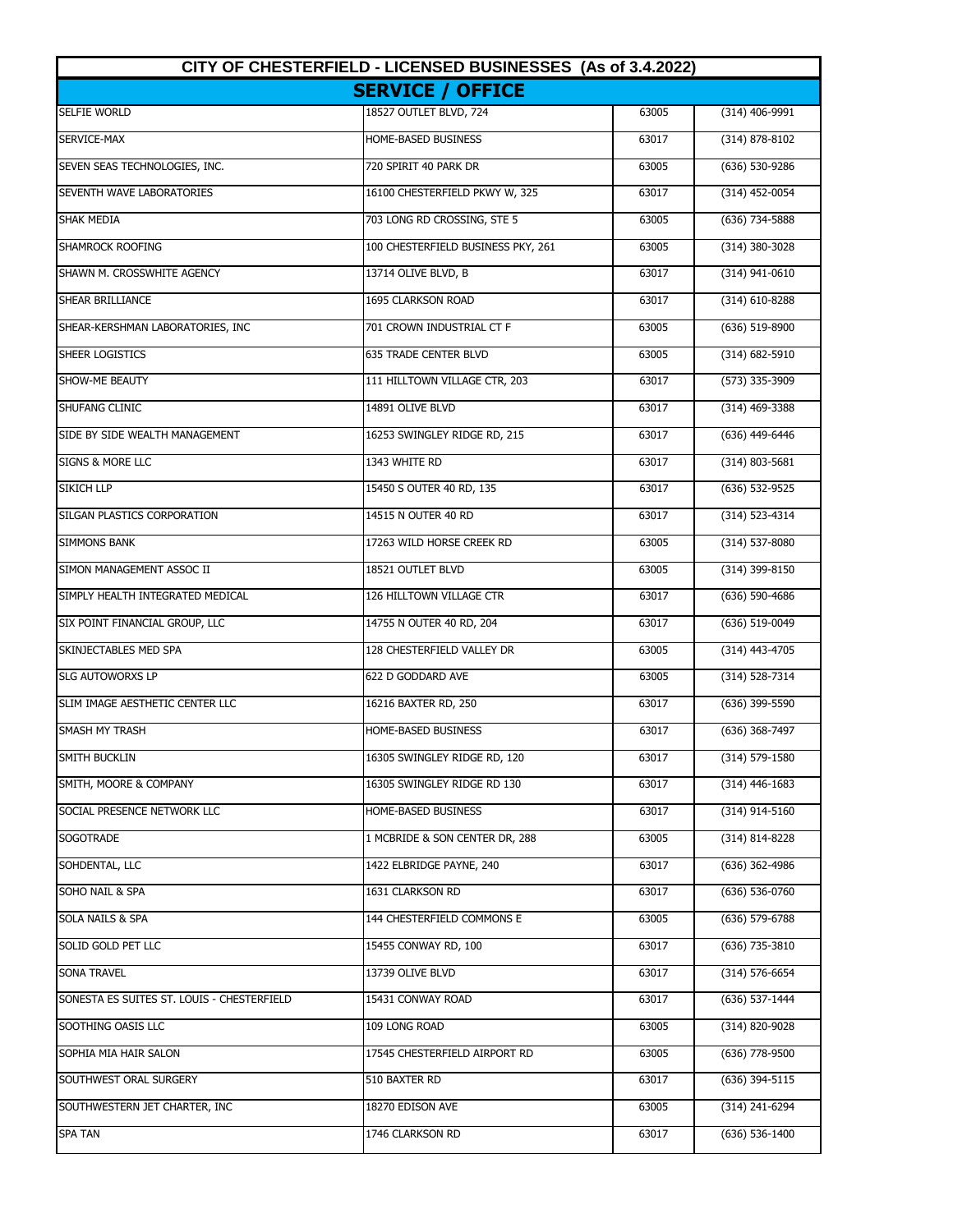| CITY OF CHESTERFIELD - LICENSED BUSINESSES (As of 3.4.2022) |                                   |       |                    |
|-------------------------------------------------------------|-----------------------------------|-------|--------------------|
|                                                             | <b>SERVICE / OFFICE</b>           |       |                    |
| SPARKS MILLING COMPANY LLC                                  | 317 WHITE HOUSE FARM LN           | 63017 | (314) 219-9222     |
| SPECIAL INSPECTIONS, LLC                                    | 16624 OLD CHESTERFIELD RD, 103    | 63005 | $(636) 751 - 3161$ |
| SPECIALIZED WOUND MANAGEMENT                                | 14805 S OUTER 40 RD, 320          | 63017 | $(636) 536 - 0183$ |
| SpecialK Enterprises, LLC dba ABC's 3R Solution             | 1734 CLARKSON RD, 360             | 63017 | (636) 536-5360     |
| SPEECH LANGUAGE LEARNING SYSTEMS                            | 16100 W CHESTERFIELD PKY 270      | 63017 | (636) 537-1576     |
| SPEED CLEANING SERVICES                                     | 106 FOUR SEASONS SHPG CTR 105A    | 63017 | (314) 269-3528     |
| SPIRIT FLIGHT EAST, LLC                                     | 18130 EDISON AVE                  | 63005 | (636) 532-9205     |
| SPIRIT FLIGHT WEST, LLC                                     | 18176 EDISON AVE                  | 63005 | (636) 532-9205     |
| SPIRIT JETS, LLC                                            | 18260 EDISON AVE                  | 63005 | (636) 735-2222     |
| SPIRIT PHYSICAL THERAPY                                     | 140 LONG RD, 201                  | 63005 | $(636)$ 265-1505   |
| <b>SPORT CLIPS</b>                                          | 202 THF BLVD                      | 63005 | (636) 532-5060     |
| SPORTS & FAMILY CHIROPRACTIC - ACUPUNCTURE                  | 132 CHESTERFIELD COMMONS E        | 63005 | $(636) 530-1212$   |
| SPRING HILL SUITES ST. LOUIS - CHESTERFIELD                 | 1065 E CHESTERFIELD PKY           | 63017 | $(636) 519 - 7500$ |
| <b>SRK GENERAL CONSTRUCTION</b>                             | HOME-BASED BUSINESS               | 63017 | (314) 739-4443     |
| SSC ENGINEERING, INC.                                       | 18207 EDISON AVE                  | 63005 | (636) 530-7770     |
| SSM HEALTH EXPRESS CLINIC                                   | 917 E CHESTERFIELD PARKWAY        | 63017 | (314) 687-2719     |
| SSM HEALTH PHYSICAL THERAPY                                 | 17300 N OUTER 40 RD, 202          | 63005 | (636) 728-1777     |
| SSM HEALTH PHYSICAL THERAPY                                 | 17701 EDISON AVE, 103             | 63005 | (636) 532-3782     |
| ST. AUBREY SERVICES                                         | 16150 MAIN CIRCLE DR, 410         | 63017 | (877) 850-0443     |
| ST. LOUIS AIRCRAFT SALES                                    | 580 S BEECHCRAFT AVE 101          | 63005 | (636) 532-8808     |
| ST. LOUIS AUTO DETAIL                                       | 635 SPIRIT VALLEY CENTRAL DR      | 63005 | (314) 219-4142     |
| ST. LOUIS BEHAVIORAL MEDICINE INSTITUTE                     | 16216 BAXTER RD 399               | 63017 | (314) 534-0200     |
| ST. LOUIS BEST FILMS AND COATINGS                           | 17813 EDISON AVE, 100             | 63005 | (636) 202-6923     |
| ST. LOUIS COMPONENT REPAIR & NDT (SCRN)                     | 18089 EDISON AVENUE               | 63005 | (636) 778-9999     |
| ST. LOUIS COSMETIC SURGERY & MEDICAL SPA                    | 17300 N OUTER 40 RD 300           | 63005 | (636) 530-6161     |
| ST. LOUIS ENTERPRISE CTR.                                   | 743 SPIRIT 40 PARK DR             | 63005 | (636) 519-4710     |
| ST. LOUIS EVENT SPACE                                       | 231 CHESTERFIELD MALL, F          | 63017 | (636) 812-2252     |
| ST. LOUIS FASHION INDUSTRY TRAINING                         | 110A CHESTERFIELD MALL, 448       | 63017 | (314) 398-3168     |
| ST. LOUIS FINANCIAL PLANNERS                                | 1415 ELBRIDGE PAYNE RD 140        | 63017 | (636) 532-3900     |
| ST. LOUIS GROUP, INC                                        | 15510 OLIVE BLVD 201              | 63017 | (314) 842-3802     |
| ST. LOUIS INK TATTOO COMPANY                                | 119 LONG RD                       | 63005 | $(314) 581 - 2083$ |
| ST. LOUIS INSURANCE GROUP                                   | 16100 CHESTERFIELD PKWY WEST, 385 | 63017 | (314) 762-6896     |
| ST. LOUIS LASER & VEIN CENTER                               | 14897 CLAYTON RD, 100             | 63017 | (636) 222-3682     |
| ST. LOUIS MARRIAGE THERAPY LLC                              | HOME-BASED BUSINESS               | 63017 | (314) 973-7997     |
| ST. LOUIS METRO ELECTRIC SUPPLY, INC.                       | 17485 N OUTER 40 RD               | 63005 | $(314) 561 - 3201$ |
| ST. LOUIS ORTHODONTIC GROUP                                 | 6 MCBRIDE AND SON CENTER DR 200   | 63005 | (636) 532-5535     |
| ST. LOUIS PEDIATRIC DENTISTRY                               | 1755 CLARKSON RD                  | 63017 | (636) 778-2333     |
| ST. LOUIS PIPE AND SUPPLY                                   | 17740 EDISON AVE                  | 63005 | (636) 449-5722     |
| ST. LOUIS POWERSPORTS CHESTERFIELD                          | 17501 N OUTER 40 RD               | 63005 | (636) 449-1500     |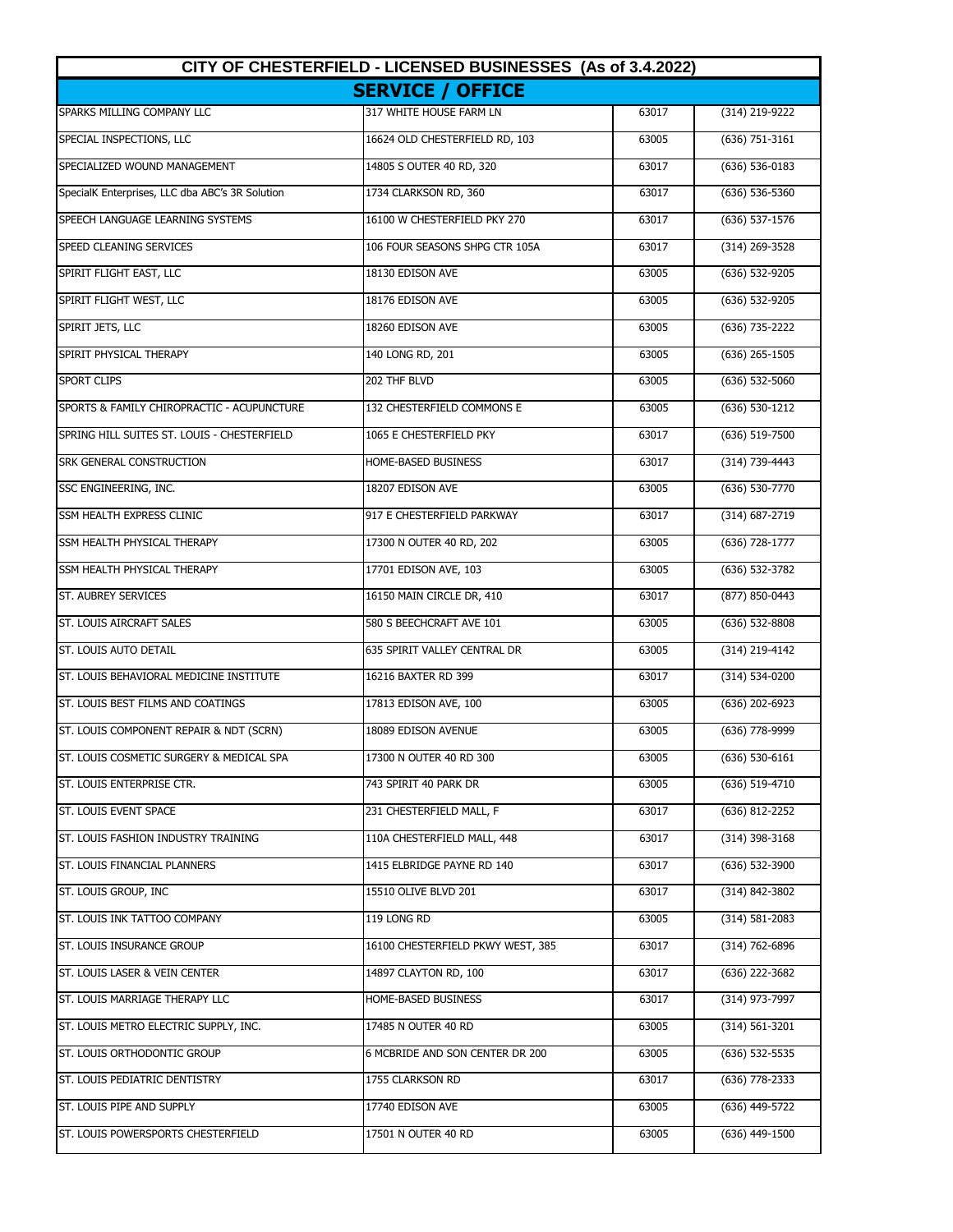| CITY OF CHESTERFIELD - LICENSED BUSINESSES (As of 3.4.2022) |                                    |       |                    |
|-------------------------------------------------------------|------------------------------------|-------|--------------------|
|                                                             | <b>SERVICE / OFFICE</b>            |       |                    |
| <b>ST. LOUIS PRESS CLUB</b>                                 | 152 CHESTERFIELD MALL, 798         | 63017 | (314) 449-8029     |
| ST. LOUIS RETIREMENT ADVISORS, LLC                          | 133 CHESTERFIELD BUSINESS PKWY     | 63005 | (636) 530-9977     |
| ST. LOUIS SAFETY, INC.                                      | 17993 CHESTERFIELD AIRPORT RD      | 63005 | (314) 704-4772     |
| ST. LOUIS TEACHERS' RECYCLE CENTER                          | 291 CHESTERFIELD MALL, 200         | 63017 | (636) 227-7095     |
| ST. LOUIS WOMEN'S HEALTHCARE GROUP, PC                      | 16216 BAXTER RD, 100               | 63017 | (636) 449-4700     |
| <b>ST. LUKE'S CENTER FOR DIAGNOSTIC IMAGING</b>             | 46 MCBRIDE & SON CENTER DR, 101    | 63005 | (636) 519-7865     |
| ST. LUKE'S EPISCOPAL PRESBYTERIAN HOSPITALS                 | 232 WOODS MILL RD                  | 63017 | (314) 205-6027     |
| ST. LUKE'S HOSPITAL OUTPATIENT CENTER                       | 121 ST LUKES CENTER DR             | 63017 | $(314)$ 434-1500   |
| ST. LUKE'S REHABILITATION HOSPITAL, LLC                     | 14709 OLIVE BLVD                   | 63017 | (314) 317-5700     |
| ST. LUKE'S SURGERY CTR OF CHESTERFIELD                      | 111 ST. LUKE'S CENTER DR, 500      | 63017 | (314) 798-7100     |
| ST. LUKE'S URGENT CARE                                      | 17421 CHESTERFIELD AIRPORT RD      | 63005 | $(636) 685 - 7720$ |
| ST. LUKE'S WOMEN'S CENTER LLC                               | 6 MCBRIDE AND SON CENTER DR, 102   | 63005 | $(636) 530 - 5505$ |
| STAGES ST. LOUIS PERFORMING ARTS                            | 1023 CHESTERFIELD PKWY E           | 63017 | (636) 449-5779     |
| STANLEY CONSULTANTS, INC.                                   | 100 CHESTERFIELD PKWY, 246         | 63005 | $(314) 740 - 9955$ |
| <b>STAR CLEANERS</b>                                        | 38 CLARKSON WILSON CTR             | 63017 | (636) 519-1711     |
| STATE FARM INSURANCE - BOB GLAZEBROOK                       | 115 HILLTOWN VILLAGE CTR           | 63017 | (636) 519-7300     |
| STATE FARM INSURANCE - EVAN RICHMOND                        | 13437 OLIVE BLVD                   | 63017 | $(314)$ 469-1711   |
| STATE FARM INSURANCE - JEFF SCHLATTMAN                      | 14226 LADUE RD                     | 63017 | (314) 434-6064     |
| STATE FARM INSURANCE AGENCY                                 | 105 CHESTERFIELD BUSINESS PKY      | 63005 | (636) 530-9989     |
| STENDER & ASSOCIATES LLC                                    | 18102 CHESTERFIELD AIRPORT RD      | 63005 | (636) 532-3993     |
| STEPHEN R. YOUNG, PC                                        | 215 CHESTERFIELD INDUSTRIAL BLVD   | 63005 | (636) 532-1896     |
| STERIS INSTRUMENT MANAGEMENT SERVICES, INC.                 | 515 TRADE CENTER BLVD              | 63005 | (636) 787-2100     |
| <b>STERLING BANK</b>                                        | 16100 SWINGLEY RIDGE RD            | 63017 | $(636) 681 - 1144$ |
| <b>STEVENS DIGITAL GROUP</b>                                | 6 THE PINES, F                     | 63141 | $(636)$ 728-0620   |
| STL COMMUNICATIONS, INC.                                    | 691 TRADE CENTER BLVD A            | 63005 | (314) 205-7100     |
| STL HOCKEY TRAINING                                         | 14278 LADUE RD                     | 63017 | (314) 640-7153     |
| STL INFORMATION TECHNOLOGY                                  | HOME-BASED BUSINESS                | 63017 | (636) 795-0910     |
| STL STAFFING NETWORK LLC                                    | HOME-BASED BUSINESS                | 63017 | $(314)$ 363-4691   |
| STOCK & ASSOCIATES CONSULTING ENGINEERS                     | 257 CHESTERFIELD BUSINESS PKY      | 63005 | $(636)$ 530-9100   |
| STOCKELL CONSULTING                                         | 15400 S OUTER 40 RD 105            | 63017 | (636) 537-9100     |
| STONE SOUP GALLERIES                                        | 2004 CHESTERFIELD MALL             | 63017 | (314) 803-2085     |
| STRATA DECISION TECHNOLOGY LLC                              | 16090 SWINGLEY RIDGE RD, 300       | 63017 | $(217) 531 - 2657$ |
| STRATHKIRN, INC.                                            | HOME-BASED BUSINESS                | 63017 | (636) 530-6943     |
| STRATUM STRUCTURAL SYSTEMS                                  | 17600 CHESTERFIELD AIRPORT RD, 203 | 63017 | (314) 620-8153     |
| STREAM OF THOUGHT                                           | HOME-BASED BUSINESS                | 63017 | $(636)$ 893-5088   |
| STRETCH U CHESTERFIELD                                      | 1758 CLARKSON RD                   | 63017 | (888) 787-3824     |
| <b>STRETCH ZONE</b>                                         | 1636 CLARKSON RD                   | 63017 | (252) 349-3978     |
| <b>STRONG HUMAN FITNESS</b>                                 | 14528 S OUTER 40 RD                | 63017 | (314) 691-9040     |
| STUDIO 703 LLC                                              | 703 LONG ROAD CROSSING DR 3        | 63005 | $(636)$ 536-6770   |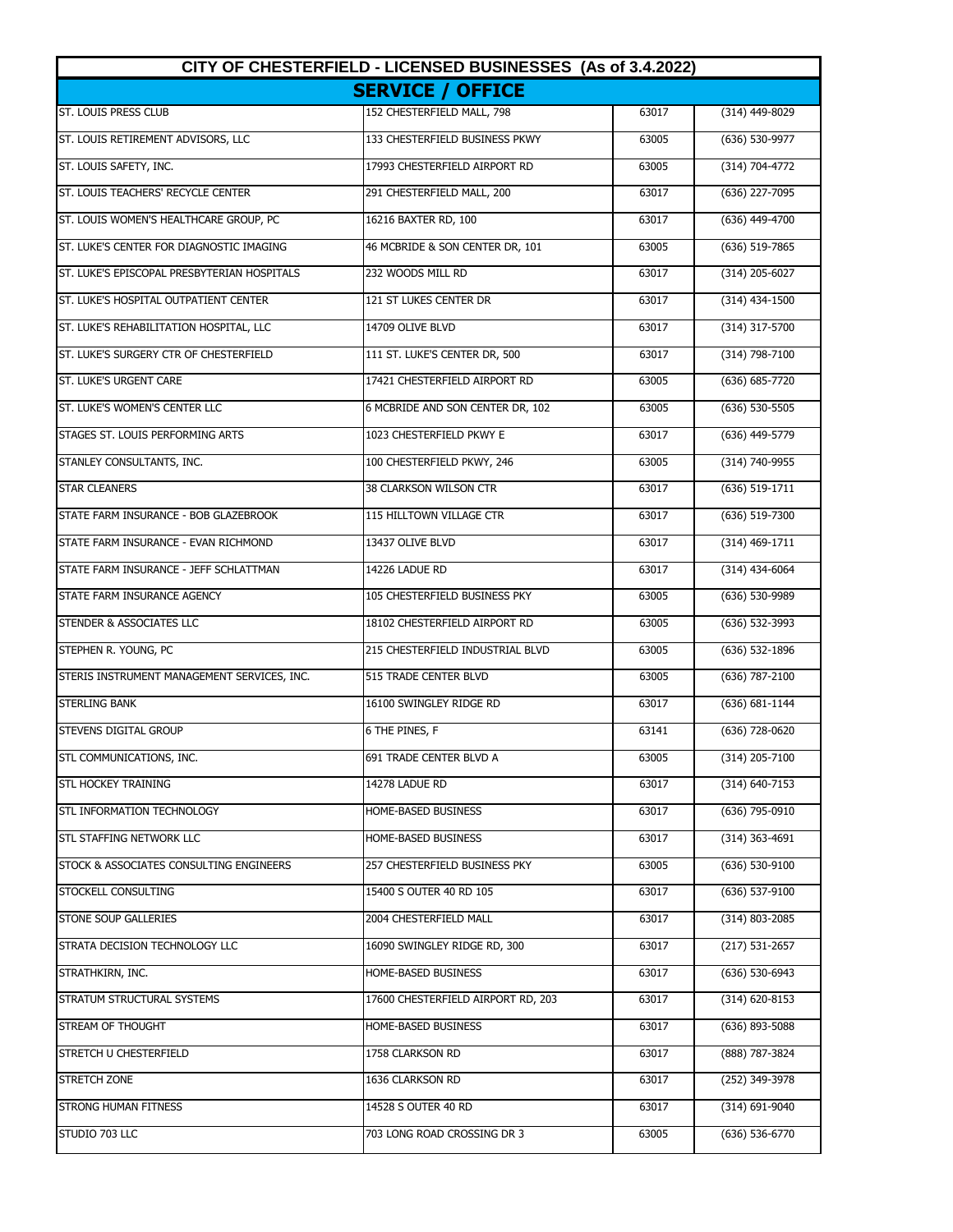| CITY OF CHESTERFIELD - LICENSED BUSINESSES (As of 3.4.2022) |                                        |       |                    |
|-------------------------------------------------------------|----------------------------------------|-------|--------------------|
|                                                             | <b>SERVICE / OFFICE</b>                |       |                    |
| STURMER CHIROPRACTIC                                        | 14824 CLAYTON RD 18                    | 63017 | (636) 391-9494     |
| STYLE BY JILL LLC                                           | 1662 CLARKSON RD, 17                   | 63017 | $(314)$ 378-6871   |
| <b>SUBZERO WELLNESS</b>                                     | 703 LONG ROAD CROSSING, 5              | 63005 | (636) 778-2233     |
| SUFEI SPA                                                   | 35 FORUM CENTER                        | 63017 | (626) 787-5122     |
| SUITE LIVING INC.                                           | 1819 CLARKSON RD 203                   | 63017 | (636) 230-9600     |
| SUMITS HOT YOGA ST. LOUIS                                   | 17668 CHESTERFIELD AIRPORT RD          | 63005 | (636) 536-3799     |
| SUMMIT REJUVENATION CENTER                                  | 17205 CHESTERFIELD AIRPORT RD          | 63005 | (636) 346-8532     |
| SUMMIT SPECIALTY TRANSPORT                                  | 106 FOUR SEASONS SHOPPING CENTER, 105D | 63017 | (314) 235-6477     |
| SUMMIT WEALTH STRATEGIES, LLC                               | 16020 SWINGLEY RIDGE RD, 225           | 63017 | $(636)$ 532-0088   |
| SUNNY'S SPA                                                 | 13714 OLIVE BLVD                       | 63017 | $(314)$ 628-1688   |
| SUNRISE DAY SPA                                             | 14805 CLAYTON ROAD                     | 63017 | (636) 686-7336     |
| SUNRISE OF CHESTERFIELD                                     | 1880 CLARKSON RD                       | 63017 | (636) 688-7244     |
| SUNRIVER INTERACTIVE PRODUCTIONS                            | 14036 WOODS MILL COVE DR               | 63017 | (314) 392-9955     |
| SUNSHINE CLEANERS                                           | 1749 CLARKSON ROAD                     | 63017 | (636) 532-2456     |
| SUNTRUP TOWING & TRANSPORT, LLC                             | 140 LONG RD                            | 63005 | (636) 728-0033     |
| <b>SUPERCUTS</b>                                            | 96 THF BLVD                            | 63005 | (636) 536-9838     |
| <b>SURDEX CORPORATION</b>                                   | 520 SPIRIT OF ST LOUIS BLVD            | 63005 | (636) 532-3427     |
| <b>SURREY PLACE</b>                                         | 14701 OLIVE BLVD                       | 63017 | (314) 542-3351     |
| SUSAN DAIGLE-STATE FARM INSURANCE                           | 14691 CLAYTON RD                       | 63011 | (636) 394-1933     |
| SVN/INFINITY COMMERCIAL GROUP                               | 15400 S OUTER 40 RD, 204               | 63017 | (314) 878-0303     |
| <b>SWIM BIKE RUN</b>                                        | 14830 CLAYTON RD                       | 63017 | (636) 220-7781     |
| SWOOSH TECHNOLOGIES & SOLUTIONS, LLC                        | 1422 ELBRIDGE PAYNE RD 230             | 63017 | (636) 519-4778     |
| SYDNEY & MAC CREATIVE DESIGNS                               | HOME-BASED BUSINESS                    | 63005 | (703) 989-0001     |
| SYKES ENTERPRISES, INC.                                     | 14515 N OUTER 40 RD, 190               | 63017 | $(314) 878 - 4443$ |
| SYNERGI MEDSPA                                              | 17000 BAXTER RD 100                    | 63005 | $(636) 530 - 6100$ |
| SYNERGY WEALTH SOLUTIONS                                    | 16150 MAIN CIRCLE DR, 400              | 63017 | (636) 728-2409     |
| SYNTEGRA PRIVATE WEALTH GROUP                               | 14567 N OUTER 40 RD, 225               | 63017 | (314) 802-7232     |
| <b>TAC AIR</b>                                              | 18260 EDISON AVE                       | 63005 | $(636)$ 288-7538   |
| TACTICIAN MEDIA, LLC                                        | 1819 CLARKSON RD 305                   | 63017 | $(636)$ 534-4503   |
| TA-DA HAIR SALON                                            | 189 CHESTERFIELD BUSINESS PKY A        | 63005 | (636) 532-1224     |
| TAG, INC. dba THE AUDIT GROUP, INC.                         | 16141 SWINGLEY RIDGE RD 310            | 63017 | (636) 812-0252     |
| TAMP, DUNCAN MCHUGH                                         | 17925 CHESTERFIELD AIRPORT RD, 200     | 63005 | (636) 736-0272     |
| TAX EDUCATION, INC.                                         | 9 THE PINES CT A                       | 63141 | (314) 336-1123     |
| TCAN SOLUTIONS                                              | HOME-BASED BUSINESS                    | 63017 | (636) 484-0274     |
| TD AMERITRADE, Inc.                                         | 1628 CLARKSON RD                       | 63017 | (636) 730-3500     |
| TDK TECHNOLOGIES, LLC                                       | 16253 SWINGLEY RIDGE RD, 300           | 63017 | (636) 778-1404     |
| TEAMBOT, LLC                                                | 18336 EDISON AVENUE                    | 63005 | (314) 614-7643     |
| <b>TECHGUARD SECURITY LLC</b>                               | 17295 CHESTERFIELD AIRPORT RD, 200     | 63005 | (636) 489-2232     |
| TECHNOLOGY PARTNERS, INC.                                   | 707 SPIRIT 40 PARK DR 120              | 63005 | (636) 519-1221     |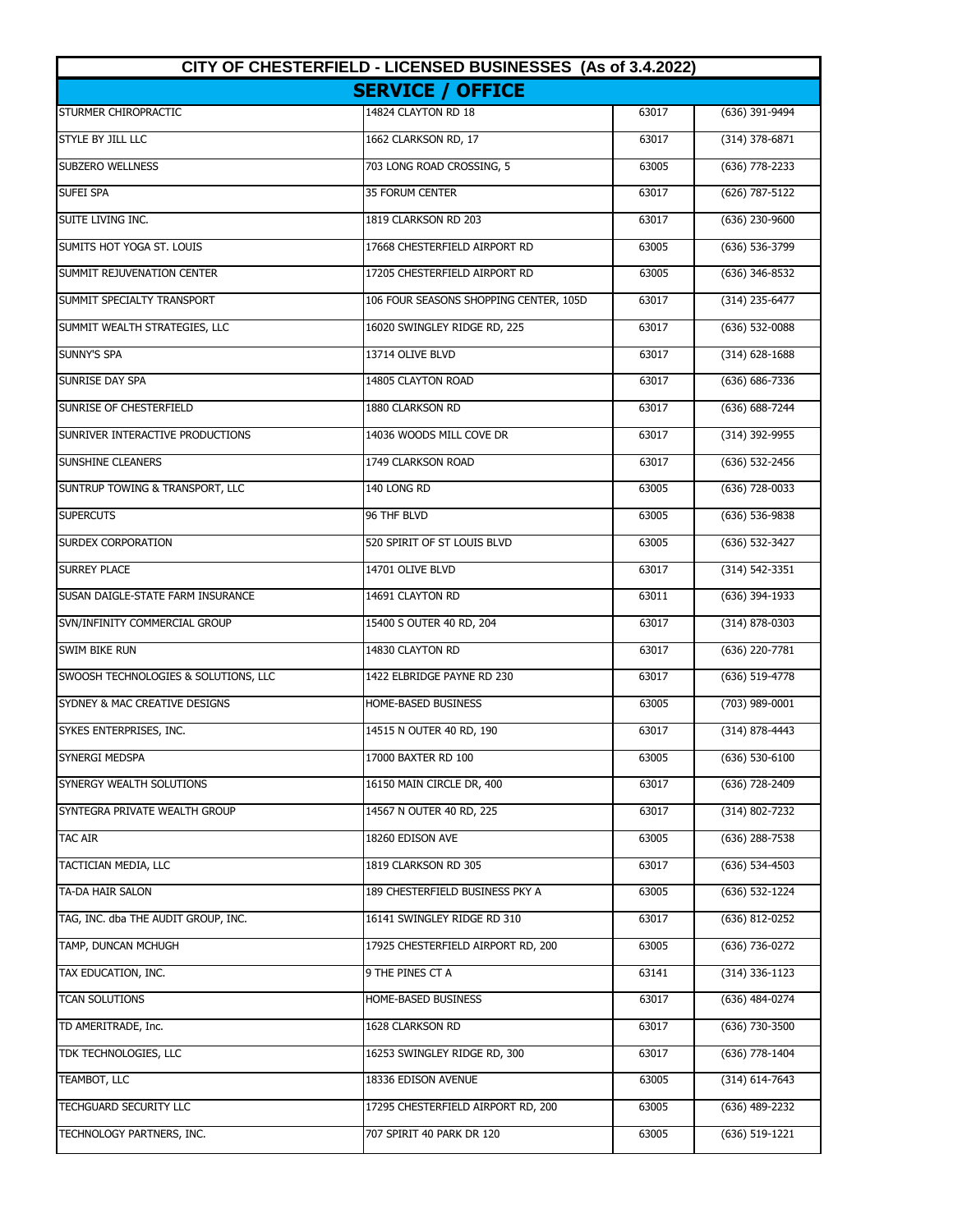| CITY OF CHESTERFIELD - LICENSED BUSINESSES (As of 3.4.2022) |                                    |       |                    |
|-------------------------------------------------------------|------------------------------------|-------|--------------------|
|                                                             | <b>SERVICE / OFFICE</b>            |       |                    |
| TECHNOSMARTS, INC.                                          | 16090 SWINGLEY RIDGE RD, 330       | 63017 | (636) 519-0814     |
| TERA ENTERPRISES, INC.                                      | 157 CHESTERFIELD BUSINESS PKY      | 63005 | $(314) 630 - 0332$ |
| TERENCE H. LEUNG, DMD                                       | 13371 OLIVE BLVD                   | 63017 | (314) 878-5544     |
| TETRASOFT, INC.                                             | 16647 CHESTERFIELD GROVE RD, 120   | 63005 | (636) 530-7638     |
| THD DESIGN GROUP                                            | 148 CHESTERFIELD IND BLVD, G       | 63017 | (636) 294-2972     |
| THE 400 SCHOOL                                              | HOME-BASED BUSINESS                | 63017 | (636) 519-7917     |
| THE AMERICA GROUP                                           | 390 S WOODS MILL RD, 100           | 63017 | (314) 918-8080     |
| THE ANNEX WORKSHOP                                          | 691 TRADE CENTER BLVD              | 63005 | (314) 578-1123     |
| THE APPRAISAL CENTRE, INC.                                  | 247 CHESTERFIELD INDUSTRIAL BLVD   | 63005 | $(636)$ 532-5155   |
| THE ARYA FOUNDATION                                         | HOME-BASED BUSINESS                | 63017 | (314) 445-2792     |
| THE BACKSPACE                                               | 100 THF BLVD                       | 63005 | $(615) 678 - 0024$ |
| THE BARTON LAW GROUP                                        | 17600 CHESTERFIELD AIRPORT RD, 201 | 63005 | $(636)$ 778-9520   |
| THE BEARDLY MAN                                             | 17081 N OUTER 40 RD, 214           | 63005 | $(636)$ 265-3237   |
| THE BEST NAILS                                              | 14827 CLAYTON RD                   | 63017 | (636) 225-0363     |
| THE BROTHERS THAT JUST DO GUTTERS                           | 743 SPIRIT 40 PARK DR, 105         | 63005 | (363) 519-4700     |
| THE BUEHRLE GROUP                                           | 614 CEPI DR                        | 63005 | (636) 534-5770     |
| THE BUG DOCTORS, INC.                                       | 15904 COUNTRY RIDGE DR             | 63017 | (636) 532-4175     |
| THE CAROUSEL GROUP, INC.                                    | HOME-BASED BUSINESS                | 63017 | (314) 542-4020     |
| THE CENTER FOR ADVANCED SKINCARE                            | 222 S WOODS MILL RD, 460N          | 63017 | (314) 579-5015     |
| THE CENTRE AT CONWAY                                        | 13725 CONWAY RD                    | 63141 | (314) 434-3300     |
| THE CONNECTION                                              | 251 CHESTERFIELD MALL              | 63017 | (314) 412-4984     |
| THE CROSSROADS PROGRAM                                      | 626 CEPI DR                        | 63005 | (636) 532-9991     |
| THE DAY SPA SALON INC                                       | 13449 OLIVE BLVD                   | 63017 | $(314) 548 - 6061$ |
| THE DYSART LAW FIRM, PC                                     | 390 N WOODS MILLS RD, B-1          | 63017 | $(314) 548 - 6298$ |
| THE ENGENUITY LLC                                           | 17057 N OUTER 40 RD, 147           | 63005 | (314) 974-5948     |
| THE ESAB GROUP, INC                                         | 16253 SWINGLEY RIDGE RD, 200       | 63017 | (636) 728-3000     |
| THE FACTORY                                                 | 17105 N OUTER 40 RD                | 63005 | $(314)$ 423-8500   |
| THE FINER POINTS SPA AND BODY ESTHETICS                     | 17295 CHESTERFIELD AIRPORT RD, 248 | 63005 | (636) 777-7890     |
| THE GITTO RESTAURANT GROUP                                  | 16401 SWINGLEY RIDGE RD, 430       | 63017 | (636) 778-3422     |
| THE GODDARD SCHOOL                                          | 1633 KEHRS MILL RD                 | 63005 | $(636)$ 519-0808   |
| THE GOLF ACADEMY PLUS                                       | 140 LONG ROAD, 110                 | 63005 | (636) 577-9124     |
| THE GOLF PEOPLE                                             | HOME-BASED BUSINESS                | 63017 | $(636)$ 530-1950   |
| THE GRACEFUL LENS, LLC                                      | HOME-BASED BUSINESS                | 63017 | $(314)$ 265-5965   |
| THE GREEN DRAGON CBD                                        | 14824 CLAYTON RD, 18               | 63017 | (636) 220-7278     |
| THE HAIR RESORT                                             | 121 LONG RD                        | 63005 | (636) 536-4247     |
| THE HANDSFREE COMPANY                                       | 18173 EDISON AVE, A&B              | 63005 | (888) 999-3135     |
| THE INTEGRA GROUP, INC.                                     | 714 SPIRIT 40 PARK DR 150          | 63005 | (636) 449-3300     |
| THE JOINT CHIROPRACTIC IN CHESTERFIELD                      | 1636 CLARKSON RD                   | 63017 | $(314)$ 368-4059   |
| THE KAISER LAW FIRM                                         | 16090 SWINGLEY RIDGE RD, 360       | 63017 | (314) 966-7766     |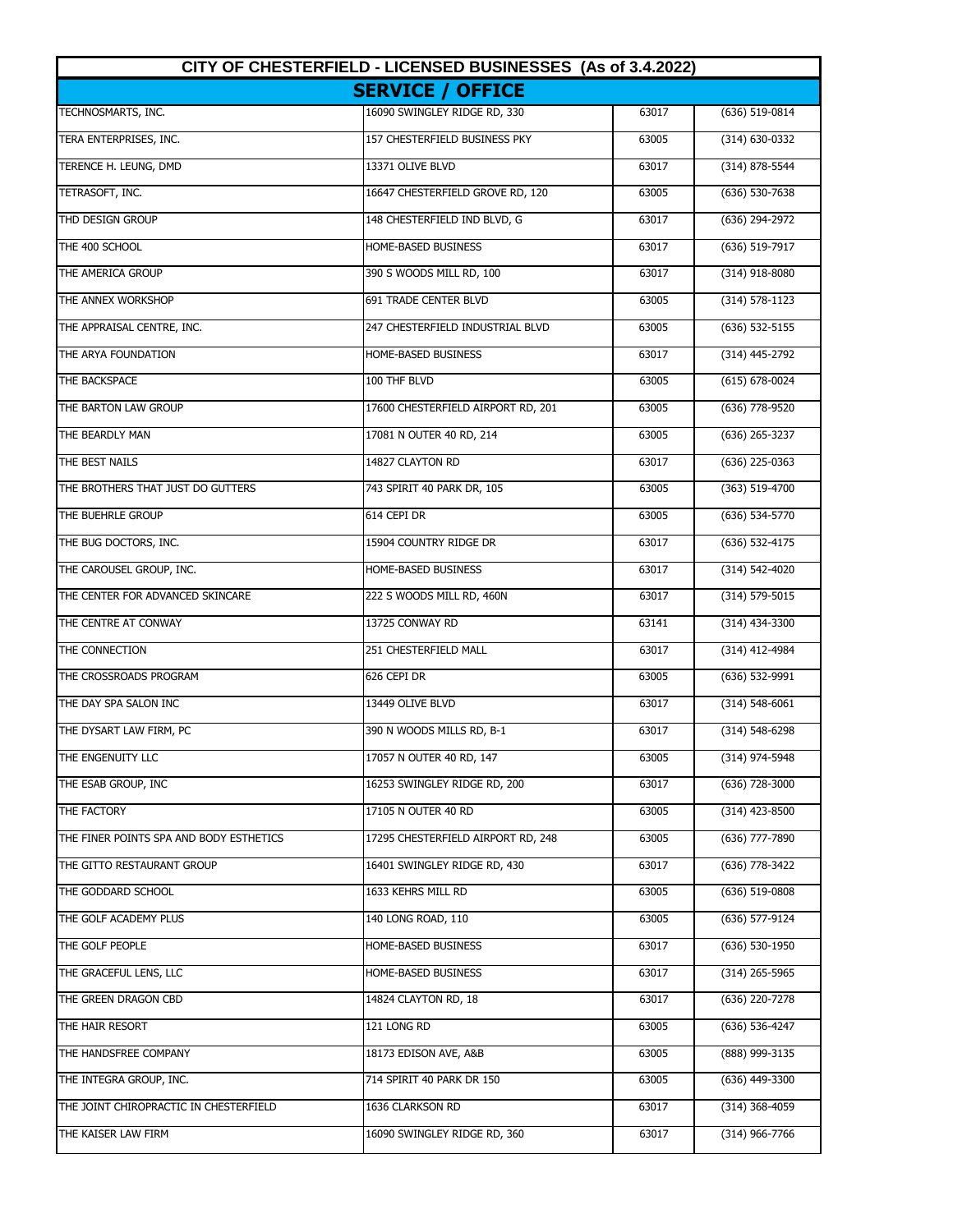| CITY OF CHESTERFIELD - LICENSED BUSINESSES (As of 3.4.2022) |                                     |       |                    |
|-------------------------------------------------------------|-------------------------------------|-------|--------------------|
|                                                             | <b>SERVICE / OFFICE</b>             |       |                    |
| THE KIPER TEAM                                              | 15510 OLIVE BLVD, 207               | 63017 | $(636) 898 - 1231$ |
| THE LANDINGS AT SPIRIT ASSOCIATES                           | 180 N EATHERTON RD                  | 63005 | (636) 728-1927     |
| THE LASH LOUNGE                                             | 1728 A CLARKSON RD                  | 63017 | $(314) 858 - 5520$ |
| THE MCKAY LAW FIRM LLC                                      | 100 CHESTERFIELD BUSINESS PKWY, 200 | 63005 | (636) 825-1300     |
| THE MEYER LAW FIRM, P.C.                                    | 117 CHESTERFIELD BUSINESS PKY       | 63005 | (636) 532-0104     |
| THE NEUTRAL ZONE                                            | 142 CHESTERFIELD MALL               | 63017 | $(314)$ 384-9696   |
| THE OMNIA GROUP                                             | 17813 EDISION AVE, 103              | 63005 | (636) 394-1390     |
| THE ORTHOPEDIC CENTER OF ST. LOUIS                          | 14825 N OUTER 40 RD 200             | 63017 | $(314)$ 336-2631   |
| THE PARQ AT CHESTERFIELD                                    | 16346 LYDIA HILL DR                 | 63017 | $(636) 536 - 1300$ |
| THE RETIREMENT PLANNING GROUP                               | 14755 N OUTER 40 RD, 200            | 63017 | $(314)$ 669-5255   |
| THE ROBERTS LAW FIRM, PC                                    | 215 CHESTERFIELD BUSINESS PKY A     | 63005 | (636) 530-9199     |
| THE SEWING ROOM                                             | 14858 CLAYTON RD                    | 63017 | $(314) 600 - 3270$ |
| THE SHERIDAN AT CHESTERFIELD                                | 16300 JUSTUS POST RD                | 63017 | $(636)$ 778-4800   |
| THE SORTOR INSURANCE AGENCY                                 | 1795 CLARKSON RD 300                | 63017 | (636) 532-0044     |
| THE SPALDING PARTNERSHIP, L.L.P.                            | 16020 SWINGLEY RIDGE RD 330         | 63017 | (636) 532-6100     |
| THE STRYKER GROUP LLC                                       | 100 CHESTERFIELD BUSINESS PKWY, 200 | 63005 | (636) 368-5414     |
| THE SYLLOGIS TEKS COMPANY                                   | 16401 SWINGLEY RIDGE RD 100         | 63017 | (636) 736-2100     |
| THE TAG GROUP                                               | 683 TRADE CENTER BLVD, 100          | 63005 | (636) 537-2900     |
| THE THOMAS MORGAN GROUP, INC.                               | 4 THE PINES CT F                    | 63141 | $(314)$ 205-1111   |
| THE UPS STORE                                               | 17209 CHESTERFIELD AIRPORT RD       | 63005 | (636) 530-9985     |
| THE WASHINGTON UNIVERSITY                                   | 14532 S OUTER 40 RD                 | 63017 | (314) 935-5152     |
| THE WESTCHESTER HOUSE                                       | 550 WHITE RD                        | 63017 | (314) 469-1200     |
| THE WILLOWS AT BROOKING PARK                                | 211 S WOODS MILL RD                 | 63017 | (314) 576-0800     |
| THERAPEUTIC SPECIALTIES, INC.                               | 36 FOUR SEASONS SHPG CTR, 202       | 63017 | (314) 291-9900     |
| THERAPY RELIEF AT HOPE                                      | 16216 BAXTER RD, 330                | 63017 | (636) 733-3330     |
| THERIAC HEALTH, LLC                                         | 16216 BAXTER RD, 325                | 63017 | $(314) 692 - 8013$ |
| THOMAS KRAMER PROPERTIES LLC                                | HOME-BASED BUSINESS                 | 63005 | (636) 778-9111     |
| THOMAS WALTHER, DDS                                         | 42 FOUR SEASONS SHPG CTR 128        | 63017 | (314) 469-1940     |
| THOMPSON BRODY & KAPLAN                                     | 15510 OLIVE BLVD, 213               | 63017 | (312) 782-9320     |
| THOUSAND CPA SERVICES, INC                                  | 16052 SWINGLEY RIDGE, 120           | 63017 | (636) 532-9004     |
| TIAA, FSB                                                   | 390 S WOODS MILL RD, 300            | 63017 | $(314) 851 - 1851$ |
| TIC-MS, INC.                                                | 647 TRADE CENTER BLVD               | 63005 | (314) 432-3633     |
| TIFFANY SUTTON EDITING                                      | HOME-BASED BUSINESS                 | 63017 | $(618) 806 - 2848$ |
| <b>TIG ADVISORS</b>                                         | 1 MCBRIDE AND SON CENTER DR, 120    | 63005 | $(636)$ 537-0002   |
| TILE & BATH SERVICE, INC.                                   | 14770 CLAYTON RD                    | 63011 | (636) 394-0315     |
| TIMBERLAKE SURGERY CENTER                                   | 14825 N OUTER 40 RD 100             | 63017 | (636) 898-4702     |
| TJ TRANSPORTATION                                           | 14824 CLAYTON RD, 21                | 63017 | (314) 255-8444     |
| TJB CREATIVE                                                | HOME-BASED BUSINESS                 | 63017 | (314) 910-1336     |
| TJD DESIGN STUDIO LLC                                       | HOME-BASED BUSINESS                 | 63005 | $(636)$ 530-6033   |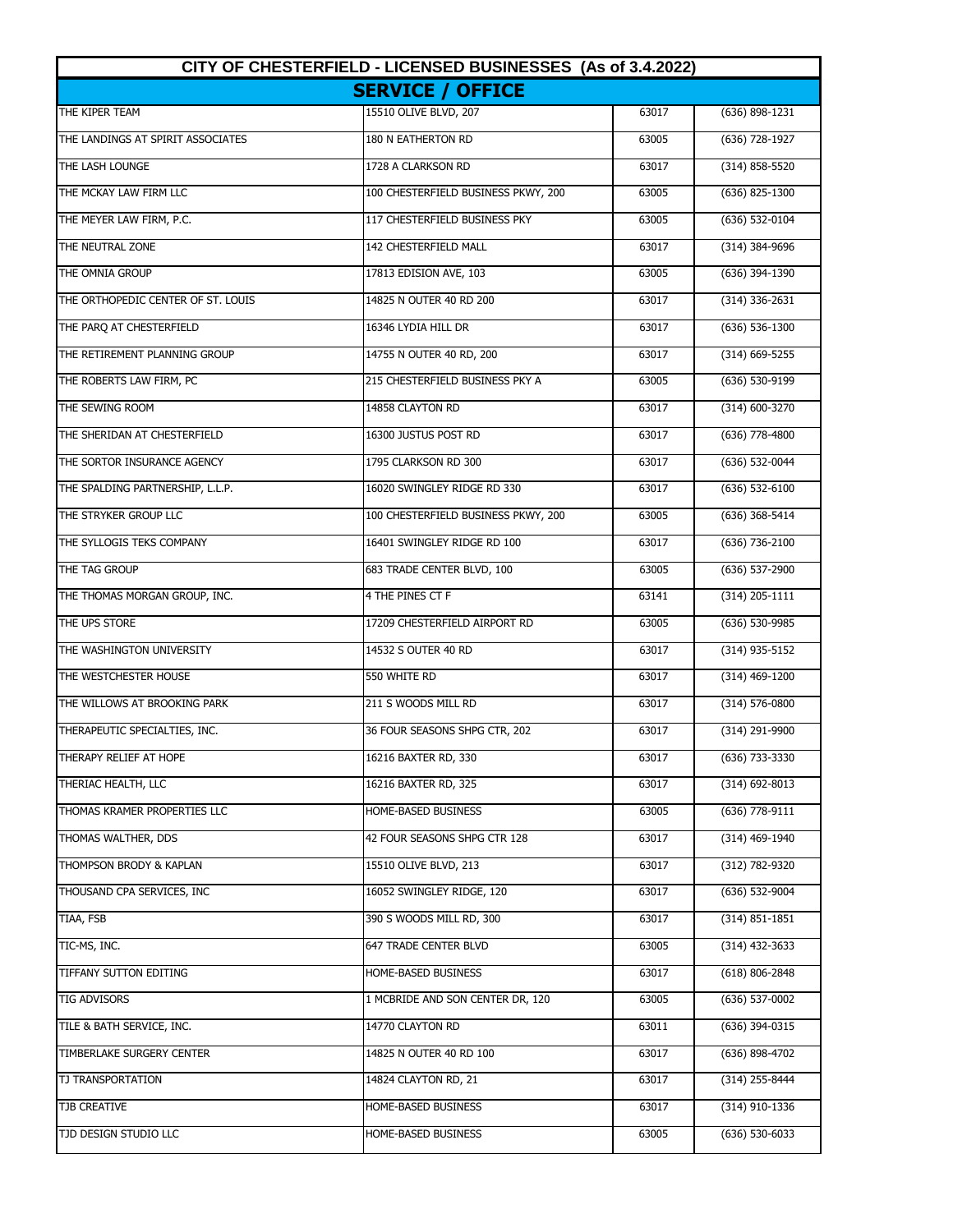| CITY OF CHESTERFIELD - LICENSED BUSINESSES (As of 3.4.2022) |                                     |       |                    |
|-------------------------------------------------------------|-------------------------------------|-------|--------------------|
|                                                             | <b>SERVICE / OFFICE</b>             |       |                    |
| <b>TLC VISION CENTERS</b>                                   | 16305 SWINGLEY RIDGE RD 375         | 63017 | (314) 997-0435     |
| TLC VISION CENTERS                                          | 16305 SWINGLEY RIDGE RD 325         | 63017 | (314) 997-0435     |
| TML MFG, LLC                                                | 16650 CHESTERFIELD GROVE RD, 170    | 63005 | (636) 391-0078     |
| TODD B. SILVERMAN MD                                        | 14825 N OUTER 40 RD, 330-B          | 63017 | (636) 537-0525     |
| TOM REILLY TRAINING                                         | 173 CHESTERFIELD INDUSTRIAL BLVD    | 63005 | (636) 778-0175     |
| TOM SHAW REALTORS                                           | 17736 EDISON AVENUE                 | 63005 | (314) 503-4880     |
| <b>TOO CREATIVE</b>                                         | HOME-BASED BUSINESS                 | 63017 | (314) 239-9807     |
| <b>TOPAZ SIGNWORKS</b>                                      | HOME-BASED BUSINESS                 | 63005 | (636) 949-2200     |
| <b>TOPNIC FASHION</b>                                       | 996 CHESTERFIELD PARKWAY E          | 63017 | (314) 878-7800     |
| TOTAL BODY WELLNESS                                         | 15455 CONWAY RD, 360                | 63017 | $(636)$ 778-7000   |
| TOTAL HEALTH INTEGRATED CLINIC                              | 510 BAXTER RD, STE 8                | 63017 | (636) 387-3250     |
| TOTAL LIFESKILLS COUNSELING                                 | 16100 W CHESTERFIELD PKY 215        | 63017 | $(314) 814 - 5996$ |
| TOUCHSTONE TITLE & ABSTRACT                                 | 1 MCBRIDE & SON CENTER DR, 144      | 63005 | $(314)$ 205-2400   |
| <b>TOWNSEND MUSIC SCHOOL</b>                                | 14776 CLAYTON RD                    | 63011 | $(636)$ 394-4055   |
| TRACY ANDERSON, LMT, RYT                                    | HOME-BASED BUSINESS                 | 63017 | (781) 640-1132     |
| <b>TRACY'S KARATE</b>                                       | 136 CHESTERFIELD TOWNE CTR          | 63005 | (636) 778-3303     |
| <b>TRAILTOP WELLNESS</b>                                    | HOME-BASED BUSINESS                 | 63017 | (314) 628-9681     |
| TRAINED COMPANIONS LLC                                      | HOME-BASED BUSINESS                 | 63017 | (636) 299-1844     |
| TREND ELECTRIC CO                                           | 18118 CHESTERFIELD AIRPORT RD, I    | 63005 | (314) 277-3309     |
| TRIDENT GROUP PARTNERS, LLC                                 | 17998 CHESTERFIELD AIRPORT RD 200   | 63005 | (636) 449-2600     |
| TRIO PLUMBING CO.                                           | HOME-BASED BUSINESS                 | 63017 | (636) 537-4938     |
| <b>TRI-STAR SYSTEMS</b>                                     | 16253 SWINGLEY RIDGE RD, 210        | 63017 | (314) 576-4022     |
| TRITANIUM SOLUTIONS, LLC                                    | 1795 CLARKSON RD, 230               | 63017 | $(636)$ 489-3138   |
| <b>TROPICAL SUN</b>                                         | 14825 CLAYTON RD                    | 63017 | $(636) 519-1600$   |
| TRUSTED HANDS HOME CARE                                     | 100 CHESTERFIELD BUSINESS PKWY, 200 | 63005 | (314) 223-8508     |
| TSE-SYSTEMS, INC.                                           | 186 CHESTERFIELD INDUSTRIAL BLVD    | 63005 | $(636) 536 - 6502$ |
| TSG CHESTERFIELD LIFESTYLE, LLC                             | 17057 NORTH OUTER 40 RD             | 63005 | (314) 513-0016     |
| TULLOCK FITNESS & PERFORMANCE                               | 618 S GODDARD                       | 63005 | (636) 393-9021     |
| TURF PROS                                                   | HOME-BASED BUSINESS                 | 63017 | (314) 795-1275     |
| TUTSCHULTE FINANCIAL PLANNING                               | 15455 CONWAY ROAD, 350              | 63017 | (636) 728-9800     |
| TWARDOWSKI CONSTRUCTION & REMODELING                        | 141 CHESTERFIELD IND BLVD           | 63005 | (314) 954-9534     |
| TWO MAIDS AND A MOP                                         | 18118 CHESTERFIELD AIRPORT RD, N    | 63005 | (314) 580-2043     |
| UBS FINANCIAL SERVICES                                      | 17107 CHESTERFIELD AIRPORT RD, 200  | 63005 | $(636)$ 536-2588   |
| ULTIMATE NINJAS ST. LOUIS                                   | 140 LONG ROAD, 130                  | 63005 | $(636)$ 206-8550   |
| ULTRA-TECH GRAPHICS                                         | 14072 WESTERNMILL DR                | 63017 | $(314)$ 453-9603   |
| UNDER THE NILE INC                                          | 16141 SWINGLEY RIDGE RD             | 63017 | $(314)$ 985-8555   |
| UNDIVIDED WEALTH MANAGEMENT                                 | 657 SPIRIT AIRPARK DR, 103 & 104    | 63005 | $(314)$ 696-0983   |
| UNIFIED DEVELOPMENT INC                                     | 18102 CHESTERFIELD AIRPORT RD, G    | 63005 | (636) 532-4424     |
| UNIT4 EDUCATION SOLUTIONS                                   | 14567 N OUTER 40 RD, 125            | 63017 | (636) 779-1520     |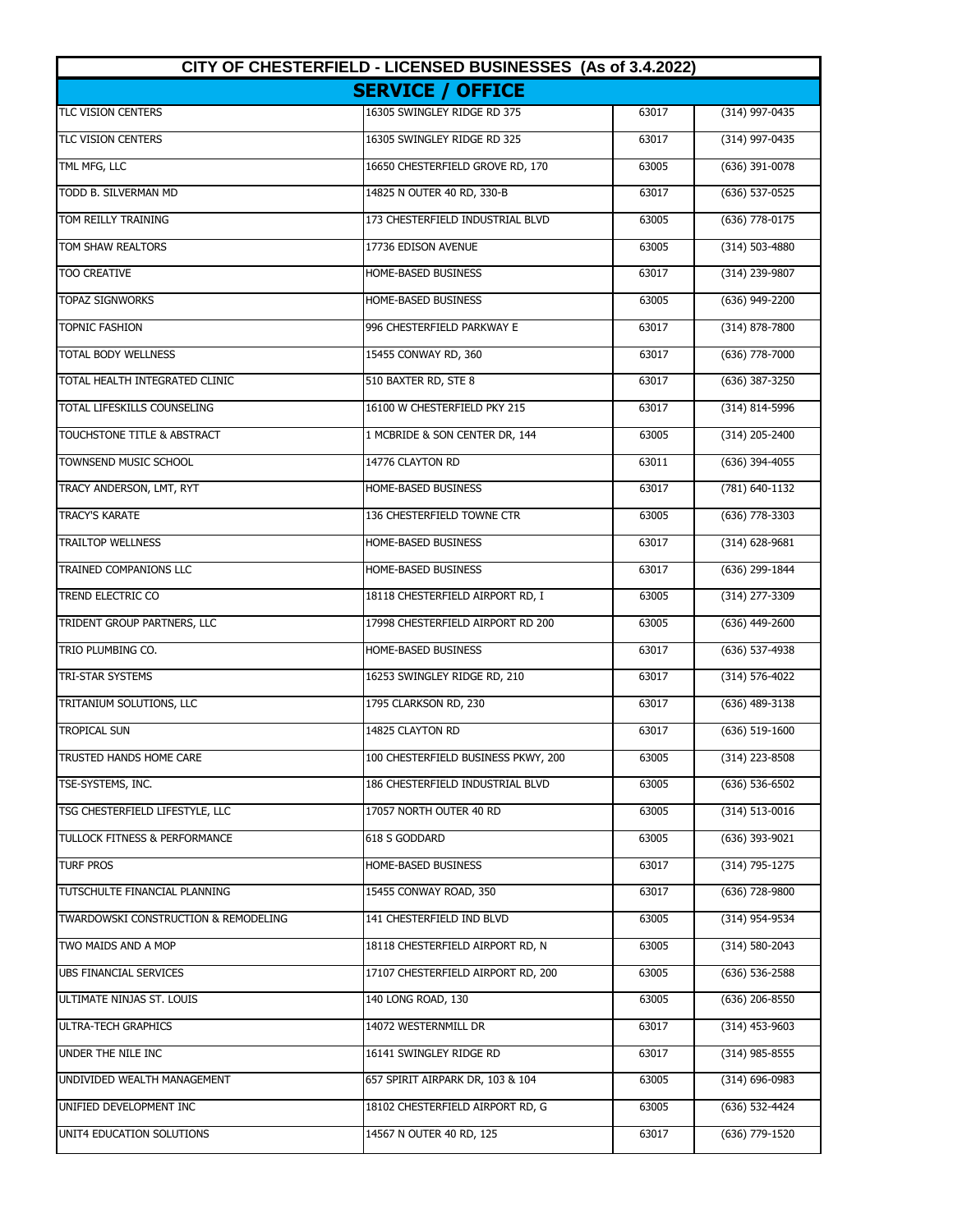| CITY OF CHESTERFIELD - LICENSED BUSINESSES (As of 3.4.2022) |                                     |       |                    |
|-------------------------------------------------------------|-------------------------------------|-------|--------------------|
|                                                             | <b>SERVICE / OFFICE</b>             |       |                    |
| <b>UNITED SOYBEAN BOARD</b>                                 | 16305 SWINGLEY RIDGE RD, 150        | 63017 | $(636) 530-1777$   |
| UNPAUSED WELLNESS                                           | 100 CHESTERFIELD BUSINESS PKWY, 200 | 63017 | $(314) 556 - 3639$ |
| UPPER LIMITS ROCK CLIMBING GYM                              | 17375 EDISON AVE                    | 63005 | (314) 991-2516     |
| US BANK - CLARKSON SQUARE                                   | 1795 CLARKSON RD 100                | 63017 | (636) 532-9106     |
| US BANK, N.A.                                               | 101 HILLTOWN VILLAGE CTR            | 63017 | (636) 532-3524     |
| <b>US FARMERS &amp; RANCHERS ALLIANCE</b>                   | 16020 SWINGLEY RIDGE RD, 300        | 63017 | $(636)$ 449-5086   |
| US MORTGAGE OF MISSOURI INC.                                | 18118 CHESTERFIELD AIRPORT RD, A&C  | 63005 | (561) 886-0300     |
| US SOYBEAN EXPORT COUNCIL                                   | 16305 SWINGLEY RIDGE RD 200         | 63017 | (636) 449-6033     |
| US TITLE                                                    | 115 CHESTERFIELD TOWN CENTER        | 63005 | (636) 532-0671     |
| <b>USA MORTGAGE</b>                                         | 16141 SWINGLEY RIDGE RD             | 63017 | (636) 219-4082     |
| <b>VALLEY CLEANERS</b>                                      | 111 LONG RD                         | 63005 | $(636) 537-9713$   |
| VALLEY YOGA, LLC                                            | 130 CHESTERFIELD TOWNE CTR          | 63005 | $(314) 707 - 2762$ |
| VALUED PHARMACY SERVICES OF THE MIDWEST                     | <b>691 TRADE CENTER BLVD</b>        | 63005 | $(314)$ 469-1719   |
| VALVOLINE INSTANT OIL CHANGE                                | 17457 CHESTERFIELD AIRPORT RD       | 63005 | (314) 388-3622     |
| VALVOLINE INSTANT OIL CHANGE                                | 13411 OLIVE BLVD                    | 63017 | (314) 388-3622     |
| VANTAGE POINT FINANCIAL                                     | 14755 N OUTER 40 RD, 210            | 63017 | (636) 614-9503     |
| VANTAGE POINTE FINANCIAL GROUP                              | 16141 SWINGLEY RIDGE RD, STE 210    | 63017 | (636) 537-8012     |
| <b>VENETIAN NAILS</b>                                       | 1590 CLARKSON RD 104                | 63017 | $(636) 536 - 6000$ |
| <b>VESTAL CORPORATION</b>                                   | 1 THE PINES CT, A                   | 63141 | (314) 439-9900     |
| <b>VET VENTURE, LLC</b>                                     | 16830 CHESTERFIELD AIRPORT RD       | 63005 | (636) 537-9960     |
| <b>VETERINARY GROUP OF CHESTERFIELD</b>                     | 17709 EDISON AVE                    | 63005 | (636) 537-3915     |
| <b>VIKING ALTERNATIVE</b>                                   | 132 CHESTERFIELD TOWNE CENTRE       | 63005 | (636) 344-8225     |
| <b>VILLAGE GREEN APARTMENTS</b>                             | 14441 VILLAGE GREEN PKY             | 63017 | (636) 391-9291     |
| <b>VIP CORPORATE HOUSING</b>                                | 18429 EDISON AVE                    | 63005 | $(636) 519 - 1555$ |
| VisionAble Surveillance Solutions                           | 18161 EDISON AVE C                  | 63005 | (636) 532-9171     |
| VITA LLC                                                    | 14224 LADUE RD                      | 63017 | (314) 398-1206     |
| <b>VK PSYCHIATRY</b>                                        | 16100 CHESTERFIELD PKWY W, 260      | 63017 | (314) 222-5816     |
| VOUGA ELDER LAW, LLC                                        | 1819 CLARKSON RD, 200               | 63017 | (636) 394-0009     |
| W.R. FUQUAY & COMPANY                                       | 11 THE PINES CT C                   | 63141 | $(314)$ 469-1111   |
| WAHL HEALTH & WELLNESS                                      | 1415 ELBRIDGE PAYNE RD, 135         | 63017 | (314) 681-8388     |
| WALLACH TRADING CO., INC.                                   | 16052 SWINGLEY RIDGE RD 202         | 63017 | (636) 536-0065     |
| <b>WATCH TECHNICIANS</b>                                    | 1728 CLARKSON RD, D                 | 63017 | $(314) 513 - 8455$ |
| WATERS FINANCIAL GROUP, INC.                                | 14515 N OUTER 40 RD 100             | 63017 | (314) 576-6669     |
| WATERWAY GAS & WASH                                         | 727 N GODDARD AVE                   | 63005 | (636) 537-1111     |
| WATERWAY GAS & WASH                                         | 15606 OLIVE BLVD                    | 63017 | (636) 532-7558     |
| WE CARE, INC.                                               | 13990 OLIVE BLVD, 102               | 63017 | (314) 863-0600     |
| <b>WEBB MASON INC</b>                                       | 16052 SWINGLEY RIDGE RD             | 63017 | (636) 220-8010     |
| <b>WEIHE ENGINEERS</b>                                      | 14528 S OUTER 40 RD, 444            | 63017 | $(317) 846 - 6611$ |
| WEINTRAUB ENGINEERING, L.L.C.                               | Home-based business                 | 63017 | (314) 308-0239     |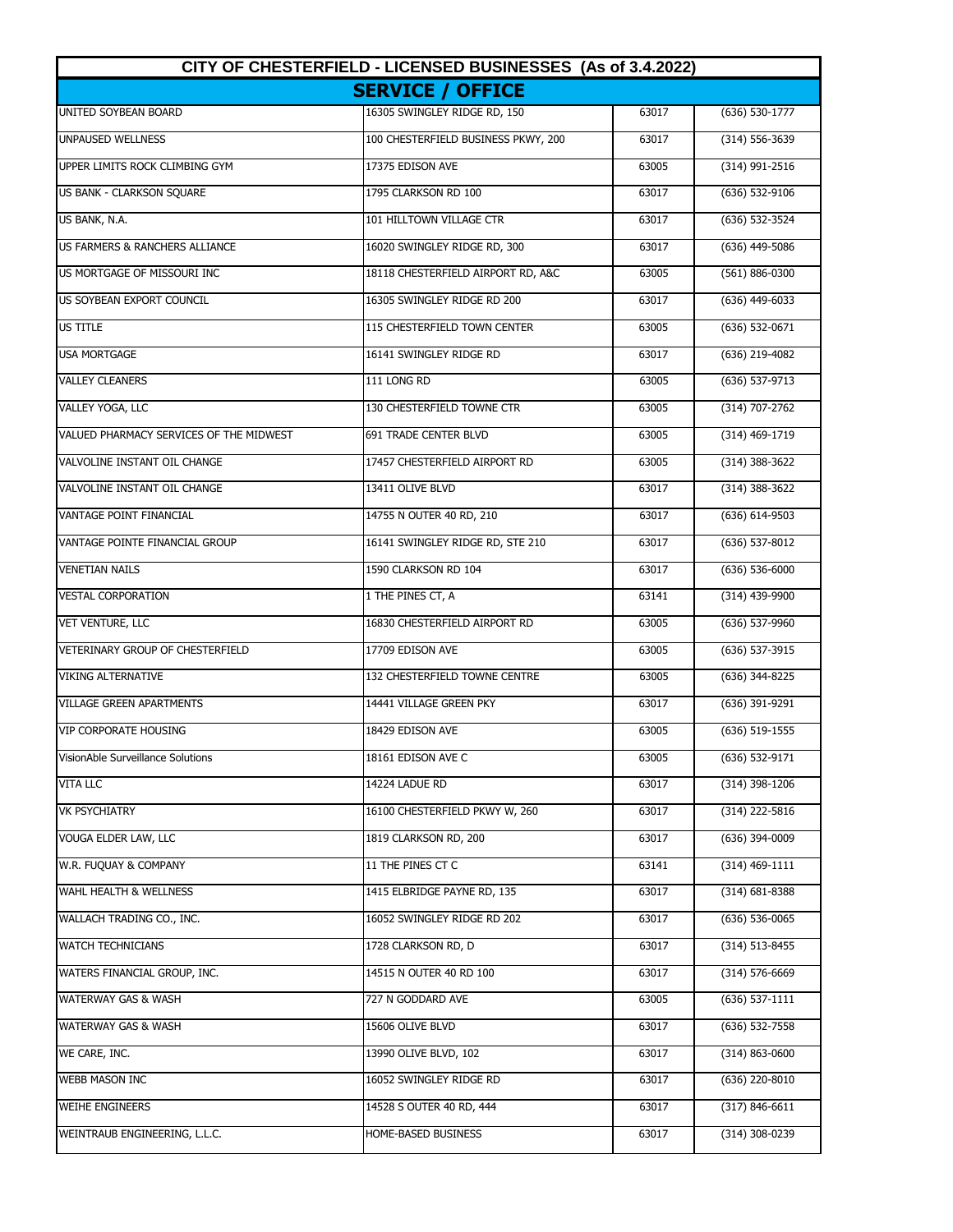| CITY OF CHESTERFIELD - LICENSED BUSINESSES (As of 3.4.2022)<br><b>SERVICE / OFFICE</b> |                                    |       |                    |  |  |
|----------------------------------------------------------------------------------------|------------------------------------|-------|--------------------|--|--|
|                                                                                        |                                    |       |                    |  |  |
| WEISS INSURANCE AGENCY, INC.                                                           | 683 TRADE CENTER BLVD, 100         | 63005 | (636) 787-7777     |  |  |
| <b>WELLINGTON MANAGEMENT</b>                                                           | 707 SPIRIT 40 PARK DR 140          | 63005 | (636) 537-8447     |  |  |
| WELLS FARGO CLEARING SERVICES LLC                                                      | 14767 N OUTER 40 RD, 2             | 63017 | (314) 875-8729     |  |  |
| WELLS LANDSCAPING & LAWN CARE, INC.                                                    | 16835 CHESTERFIELD AIRPORT RD      | 63005 | $(314) 568 - 8135$ |  |  |
| <b>WENDY GECKELER</b>                                                                  | 26 CHESTERFIELD LAKES RD           | 63005 | $(636) 532 - 5213$ |  |  |
| WEST COUNTY INTERNAL MEDICINE                                                          | 16216 BAXTER RD, 320               | 63017 | (636) 391-1706     |  |  |
| WEST COUNTY ORTHODONTICS                                                               | 510 BAXTER RD 2                    | 63017 | (636) 227-2237     |  |  |
| WEST COUNTY SCHOOL OF MUSIC                                                            | 14288 LADUE RD                     | 63017 | (314) 469-6646     |  |  |
| <b>WEST NEWS MAGAZINE</b>                                                              | 754 SPIRIT 40 PARK DR              | 63005 | $(636)$ 591-0010   |  |  |
| <b>WEST OAK CLEANERS</b>                                                               | 12 FOUR SEASONS SHPG CTR           | 63017 | (314) 275-2009     |  |  |
| <b>WEST OAK CLEANERS</b>                                                               | 1736 CLARKSON RD                   | 63017 | (636) 532-3250     |  |  |
| <b>WEST OAK CLEANERS</b>                                                               | 14838 CLAYTON RD                   | 63017 | $(636)$ 394-2743   |  |  |
| <b>WESTCO SECURITY SYSTEMS</b>                                                         | 532 TRADE CENTER BLVD              | 63005 | (636) 519-0022     |  |  |
| <b>WESTERN SKIES MANAGEMENT</b>                                                        | 17295 CHESTERFIELD AIRPORT RD, 260 | 63005 | (636) 536-9401     |  |  |
| <b>WESTMORE EQUITIES</b>                                                               | 1415 ELBRIDGE PAYNE, 285           | 63017 | (636) 534-8504     |  |  |
| WESTMORE GROUP, INC.                                                                   | 1415 ELBRIDGE PAYNE, 285           | 63017 | (636) 534-8504     |  |  |
| WestRock CP, LLC                                                                       | 577 S GODDARD AVE                  | 63005 | (636) 532-3492     |  |  |
| WESTSIDE DENTAL STUDIO, INC.                                                           | 510 BAXTER RD 9S                   | 63017 | (636) 394-0925     |  |  |
| <b>WIEGAND STUDIOS</b>                                                                 | HOME-BASED BUSINESS                | 63005 | (636) 532-3228     |  |  |
| <b>WILDHORSE DENTAL</b>                                                                | 150 LONG RD 100                    | 63005 | (636) 537-0447     |  |  |
| WILDHORSE REALTY, LLC                                                                  | HOME-BASED BUSINESS                | 63005 | (314) 249-8725     |  |  |
| <b>WILDWOOD STYLES</b>                                                                 | 14854 CLAYTON RD                   | 63017 | (636) 527-8894     |  |  |
| <b>WILLLIAM BOLK</b>                                                                   | 13916 OLIVE BLVD                   | 63017 | $(314)$ 434-1040   |  |  |
| WINDOW GENIE OF CHESTERFIELD                                                           | 733 CROWN INDUS CT, STES W&X       | 63005 | (636) 242-1100     |  |  |
| WINGS OF HOPE, INC.                                                                    | 18370 WINGS OF HOPE BLVD           | 63005 | $(636)$ 537-1302   |  |  |
| <b>WIRELESS VISION</b>                                                                 | 17304 CHESTERFIELD AIRPORT RD      | 63005 | (636) 536-2847     |  |  |
| WOODCHASE VILLAGE APARTMENTS                                                           | 1100 WOODCHASE LANE                | 63017 | (314) 469-0029     |  |  |
| WOODS MILL PARK APARTMENTS                                                             | 13487 POST RD                      | 63141 | (314) 878-9900     |  |  |
| WORLD CLASS ALL STAR DANCE                                                             | 717 CROWN INDUSTRIAL CT K          | 63005 | (636) 777-8090     |  |  |
| WRAP UP INSURANCE SOLUTIONS, INC.                                                      | 16100 SWINGLEY RIDGE RD, 250       | 63017 | $(636)$ 489-0186   |  |  |
| WUNDERLICH-MALEC ENGINEERING                                                           | 701 CROWN INDUSTRIAL CT, G-L       | 63005 | (314) 398-0107     |  |  |
| XCEL FINANCE AND ACCOUNTING LLC                                                        | 16090 SWINGLEY RIDGE RD, 330       | 63017 | (636) 778-3352     |  |  |
| XIL CONSULTING                                                                         | 14515 N OUTER 40 RD, 352           | 63017 | $(314) 548 - 6566$ |  |  |
| Y.S. RHO MARTIAL ARTS                                                                  | 47 CHESTERFIELD MALL               | 63017 | (636) 519-5252     |  |  |
| YAHWEH SCHOOL/SPIRITUAL TRANSFORMATION                                                 | HOME-BASED BUSINESS                | 63017 | $(314)$ 266-8538   |  |  |
| YARGER CHIROPRACTIC & ACUPUNCTURE                                                      | 510 BAXTER RD, 10N                 | 63017 | $(636)$ 207-6600   |  |  |
| YELLOW DOG PRODUCTIONS                                                                 | 16660 OLD CHESTERFIELD RD          | 63017 | (636) 536-4477     |  |  |
| YENZER FAMILY DENTAL LLC                                                               | 17600 CHESTERFIELD AIRPORT RD, 102 | 63005 | (636) 778-3019     |  |  |